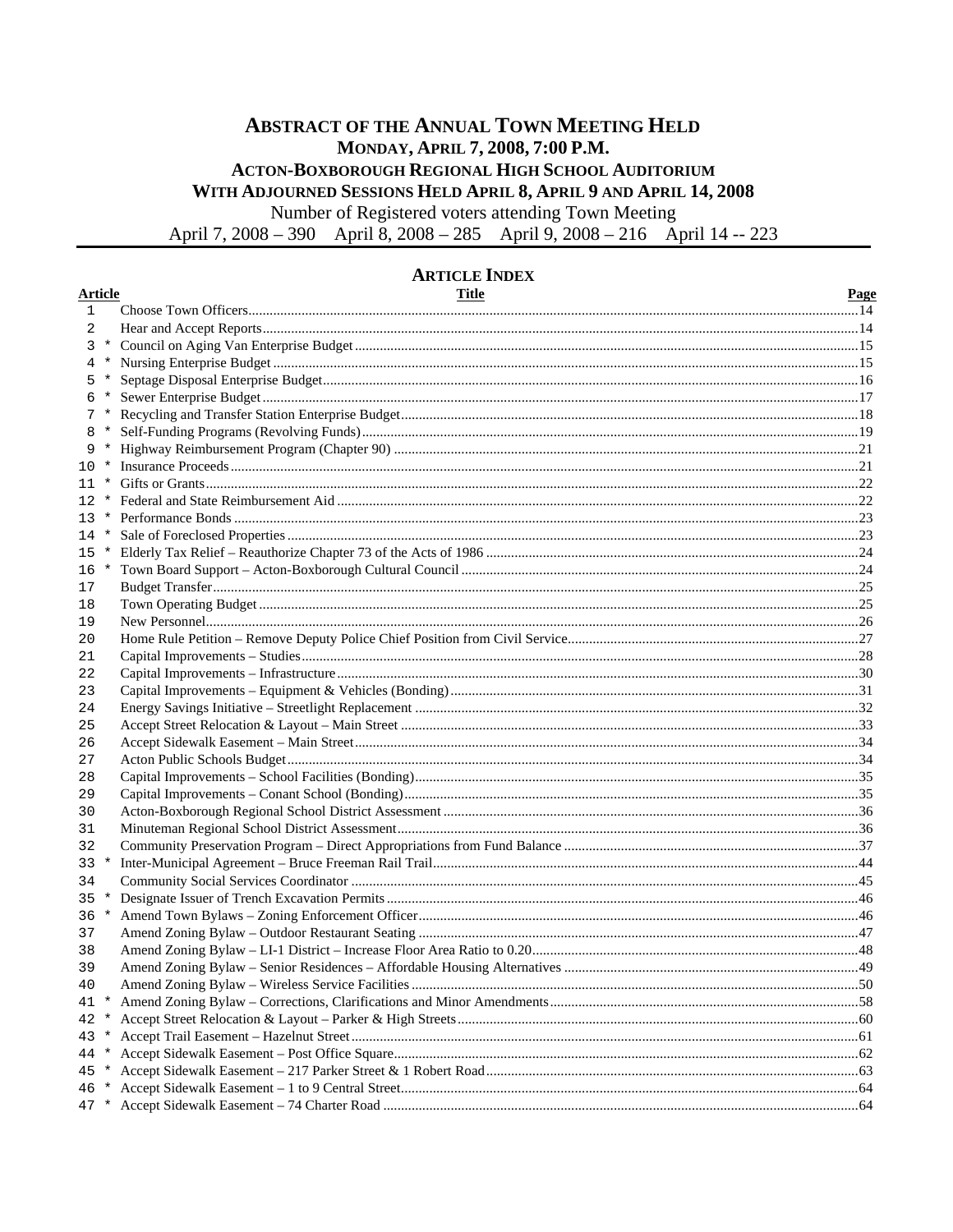One or more of the following symbols may follow an Article number:

| <b>Symbol</b> | <b>Description</b>                         |
|---------------|--------------------------------------------|
| ∗             | This article is on the Consent Calendar    |
| #             | This article submitted by Citizen Petition |

### **April 7, 2008**

The Moderator, Mr. Mackenzie, called the meeting to order on Monday, April 7, 2008, at 7:03 PM. He introduced Reverend Long-Middleton of the West Acton Baptist Church. Reverend Long-Middleton then gave the invocation.

Mr. Mackenzie introduced the Chairman of the Board of Selectmen, F. Dore Hunter, who then introduced the Town Clerk, Town Counsel, and members of the Board of Selectmen.

Mr. Hunter then introduced the new Town Manager, Steve Ledoux.

The Moderator introduced Pat Clifford, Chair of the Finance Committee, who then introduced the members. (Robert Evans, Herman Kabakoff, Patricia Easterly, Stephen Noone, Allen Nitschelm and Kent Sharp, Mary Ann Ashton, and William Mullin.)

Mr. MacKenzie gave an overview of the process of Town Meeting. He informed Town Meeting that they would be voting on the motions that are read, not the articles as written in the warrant. He then explained some basic rules and parliamentary procedure of the Town Meeting as found on page 82 of the warrant.

Mr. MacKenzie explained how the CONSENT CALENDAR is voted and proceeded to read the articles on the CONSENT CALENDAR:

# **Consent Calendar Articles and Motions**

# **Article 3 \* Council on Aging Van Enterprise Budget**

Move that the Town appropriate \$97,973 for the purpose of operating the Town of Acton Senior and Disabled Citizens Van service, and to raise such amount, \$41,366 be raised from department receipts and \$56,607 be raised from taxation.

# **Article 4 \* Nursing Enterprise Budget**

Move that the Town appropriate \$781,598 for the purpose of operating the Town of Acton Public Health Nursing Service, and to raise such amount, \$554,000 be raised from department receipts and \$227,598 be transferred from retained earnings.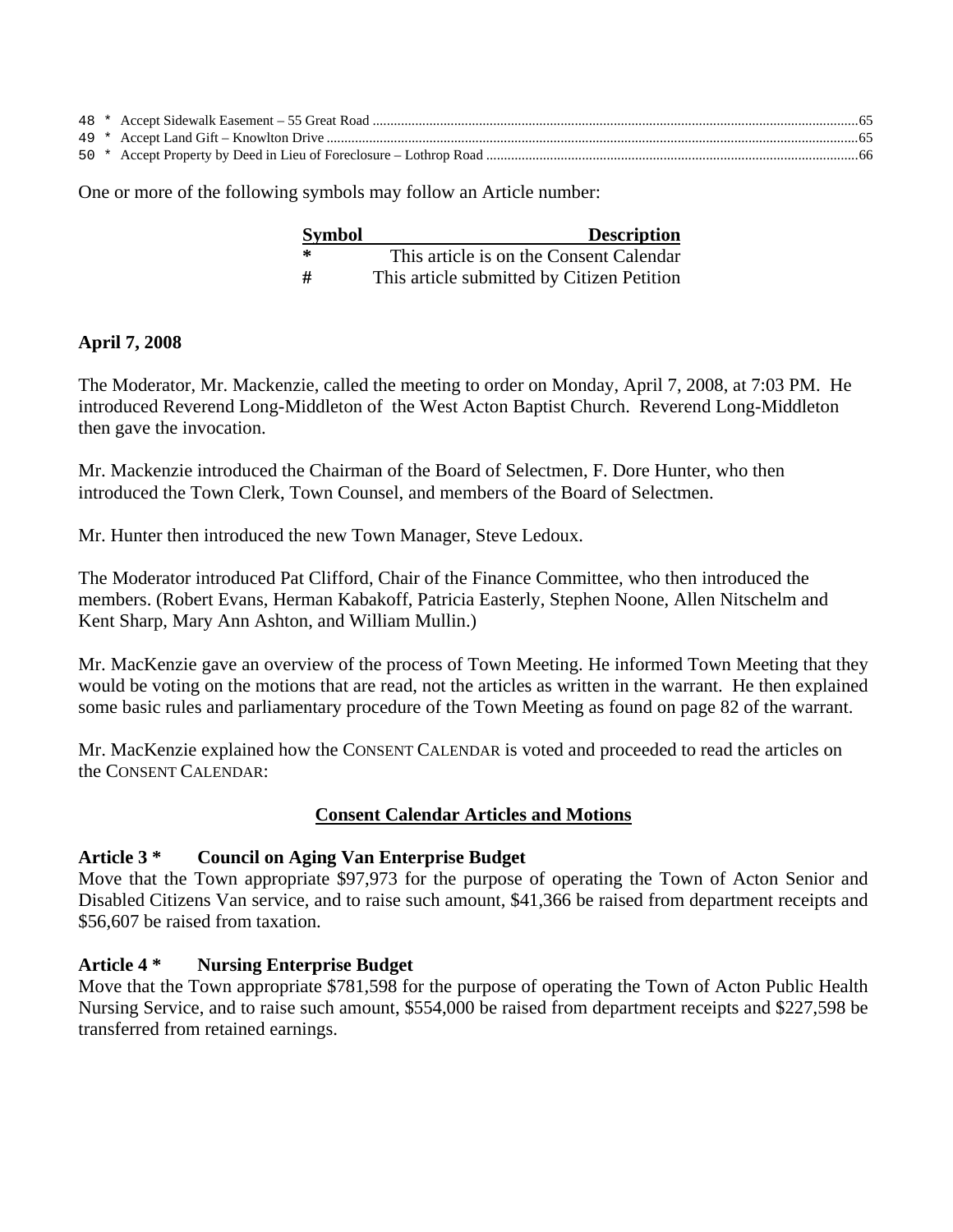# **Article 5 \* Septage Disposal Enterprise Budget**

Move that the Town appropriate \$173,694 for the purpose of septage disposal, and to raise such amount, \$148,694 be raised from department receipts and \$25,000 be transferred from retained earnings.

# **Article 6 \* Sewer Enterprise Budget**

Move that the Town appropriate \$1,608,944 for the purpose of operating the sewer system, and to raise such amount, \$1,608,944 be raised from department receipts.

#### **Article 7 \* Recycling and Transfer Station Enterprise Budget (Previously known as the NESWC Enterprise Budget)**

Move that the Town appropriate \$977,534 for the purpose of solid waste disposal and recycling, and to raise such amount, \$592,534 be raised from department receipts and \$385,000 be transferred from retained earnings.

# **Article 8 \* Self-Funding Programs (Revolving Funds)**

Move that the revolving funds for the Local School System, Historic District Commission, Building Department, Sealer of Weights and Measures, Health Department, and Fire Department be continued in the amounts and for the purposes set forth in the expense column of this Article.

# **Article 9 \* Highway Reimbursement Program (Chapter 90)**

Move that the Town Manager is authorized to accept Highway funds from all sources and that such funds are hereby appropriated for highway purposes.

# **Article 10 \* Insurance Proceeds**

Move that the Town Manager is authorized to accept insurance proceeds of any name and nature whatsoever from all sources and such funds are hereby appropriated.

# **Article 11 \* Gifts or Grants**

Move that the proceeds of any gifts or grants from any source accepted pursuant to Massachusetts General Law, Chapter 44, Section 53A, and any interest thereon, are hereby appropriated for the stated purposes of the gifts or grants, and may be expended with the approval of the Board of Selectmen or otherwise as stated in Section 53A.

# **Article 12 \* Federal and State Reimbursement Aid**

Move that the Town Manager is authorized to accept federal and state reimbursement funds from all sources and that such funds are hereby appropriated for the purposes outlined by such reimbursement.

# **Article 13 \* Performance Bonds**

Move that the Town appropriate the proceeds of any performance bonds, for the purposes stated in said bonds, available as a result of any default, non-performance or other covered conditions.

# **Article 14 \* Sale of Foreclosed Properties**

Move in the words of the Article.

# **Article 15 \* Elderly Tax Relief – Reauthorize Chapter 73 of the Acts of 1986**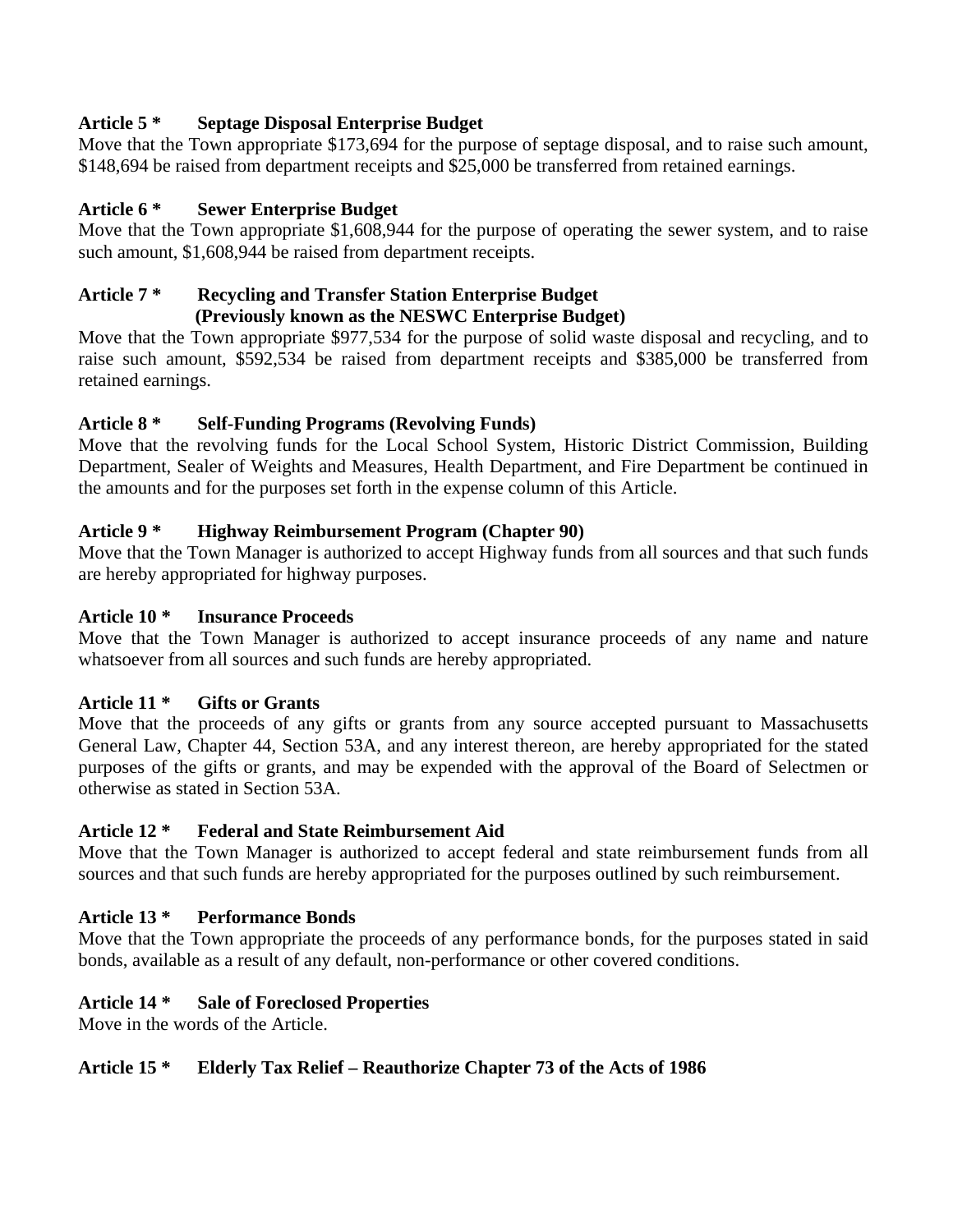Move that the Town continue to accept the provisions of Chapter 73 of the Acts of 1986, as amended by Chapter 126 of the Acts of 1988, providing for a 100% increase in certain property tax exemptions.

# **Article 16 \* Town Board Support – Acton-Boxborough Cultural Council**

Move that the Town raise and appropriate \$2,000 for the ongoing expenses of the Acton-Boxborough Cultural Council.

# **Article 33 \* Inter-Municipal Agreement – Bruce Freeman Rail Trail**

Move in the words of the Article.

# **Article 35 \* Designate Issuer of Trench Excavation Permits**

Move in the words of the Article.

# **Article 36 \* Amend Town Bylaws – Zoning Enforcement Officer**

Move that the Town adopts the general bylaw amendments as set forth in the Article.

# **Article 41 \* Amend Zoning Bylaw – Corrections, Clarifications and Minor Amendments**

Move that the Town adopts the zoning bylaw amendments as set forth in the Article.

# **Article 42 \* Accept Street Relocation & Layout – Parker & High Streets**

Move that the Town authorize the Board of Selectmen to take by eminent domain Parcel F-2B shown on the Plan of the Relocation of a Portion of Parker & High Street as set forth in the Article.

# **Article 43 \* Accept Trail Easement – Hazelnut Street**

Move that the Town authorize the acquisition of the easements as set forth in the Article.

# **Article 44 \* Accept Sidewalk Easement – Post Office Square**

Move that the Town authorize the acquisition of the easements as set forth in the Article.

# **Article 45 \* Accept Sidewalk Easement – 217 Parker Street & 1 Robert Road**

Move that the Town authorize the acquisition of the easements as set forth in the Article.

# **Article 46 \* Accept Sidewalk Easement – 1 to 9 Central Street**

Move that the Town authorize the acquisition of the easements as set forth in the Article.

# **Article 47 \* Accept Sidewalk Easement – 74 Charter Road**

Move that the Town authorize the acquisition of the easements as set forth in the Article.

# **Article 48 \* Accept Sidewalk Easement – 55 Great Road**

Move that the Town authorize the acquisition of the easements as set forth in the Article.

# **Article 49 \* Accept Land Gift – Knowlton Drive**

Move that the Town accept the gift of land as set forth in the Article.

# **Article 50 \* Accept Property by Deed in Lieu of Foreclosure – Lothrop Road**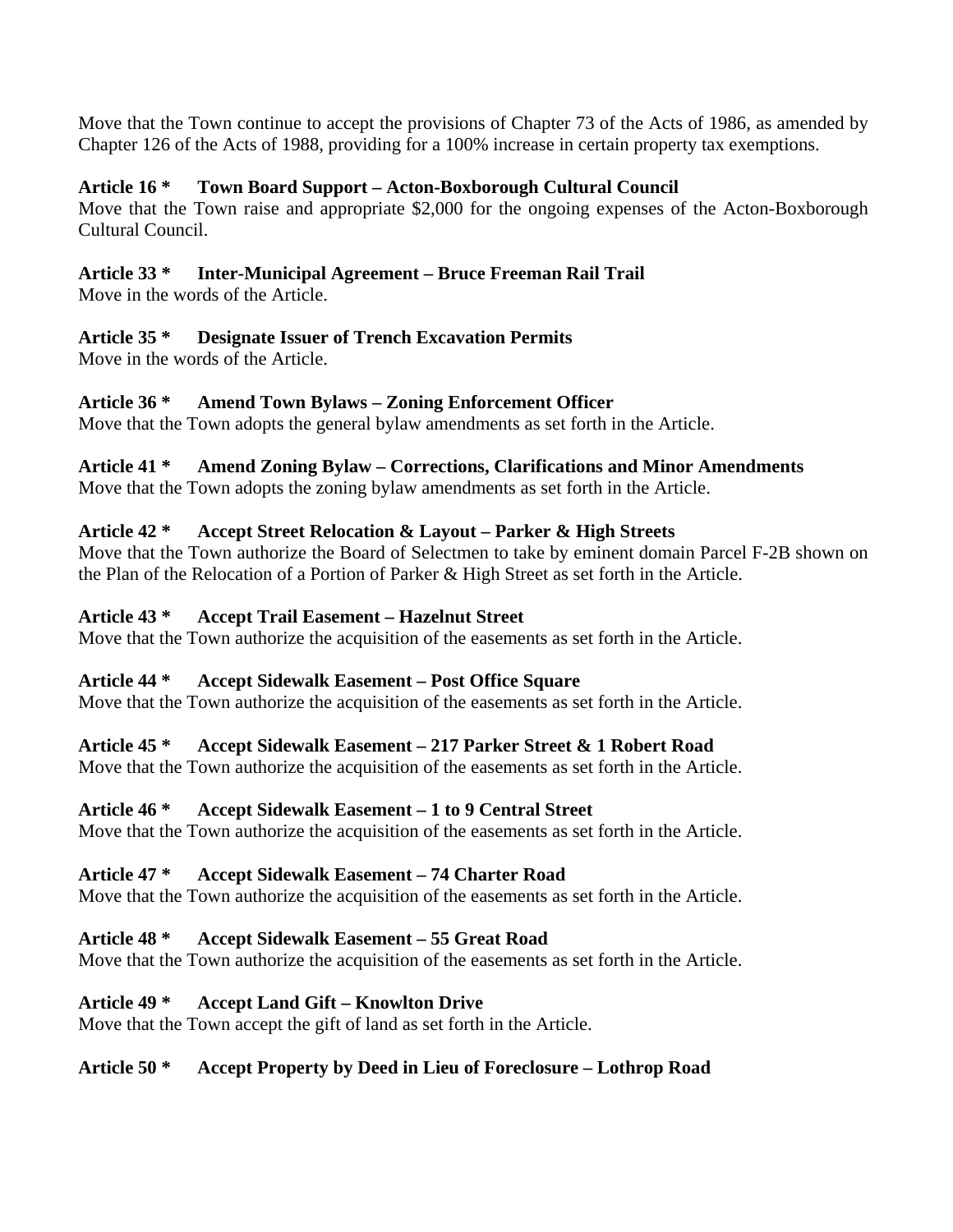Move that the Town authorize the Tax Collector to accept a deed in lieu of foreclosure, on such terms and conditions as he shall determine appropriate, to Parcels 62, 76 and 87 on Assessor's Map G2, also being shown as Lots 32, 33, and 34 on the subdivision plan referenced in the Article.

**MOTION: Mr. Hunter** moves that the Town take up the twenty-seven articles in the **CONSENT CALENDAR** on pages 11 through 13 of the Warrant, with the exception that the fiscal year 2009 Hazardous Materials Inspection Revolving Fund estimated revenue and authorized expenditure amounts in Article 8 be reduced to \$52,575.

Articles: 3, 4, 5, 6, 7, 8, 9, 10, 11, 12, 13, 14, 15, 16, 33, 35, 36, 41, 42, 43, 44, 45, 46, 47, 48, 49, 50.

Articles 7, 33, 36, and 44, held from consent.

#### **MOTION CARRIES UNANIMOUSLY**

#### **ARTICLE 1 CHOOSE TOWN OFFICERS**

(Majority vote)

To choose all necessary Town Officers and Committees and to fix the salaries and compensation of all the elective officers of the Town as follows:

Moderator  $$ 20.00$  per Town Meeting session Board of Selectmen, Chairman \$750.00 per year Board of Selectmen, Member \$650.00 per year

, or take any other action relative thereto.

**MOTION: Mr. Hunter** moves that the Town fix the compensation for elected officers as shown in the Article.

#### **MOTION CARRIES UNANIMOUSLY**

Cornelia O. Huber, Trustee of the Elizabeth White Fund, nominates Andrea S. Miller, 30 Taylor Road, to the position of Trustee of the Elizabeth White Fund, term to expire 2011. **MOTION CARRIES UNANIMOUSLY**

Peter J. Guilmette, Trustee of the West Acton Citizens' Library, nominates Gerald F. Browne, 85 Hammond Street, to the position of Trustee of the West Acton Citizens' Library, term to expire 2011. **MOTION CARRIES UNANIMOUSLY**

Pursuant to Article 27 of the 2006 Annual Town Meeting and the resulting Judgment and Order of the Middlesex Probate Court dated January 3, 2008, and following a joint meeting with the West Acton and Acton Firemen's Relief Funds, three Trustees were nominated to the new Fireman's Relief Fund as follows:

> William A. Klauer, 70 Piper Road, one-year term to expire 2009; Robert A. Vanderhoof, 374 Central Street, two-year term to expire 2010; Bruce Stone, 2 First Street, Maynard, three-year term to expire 2011.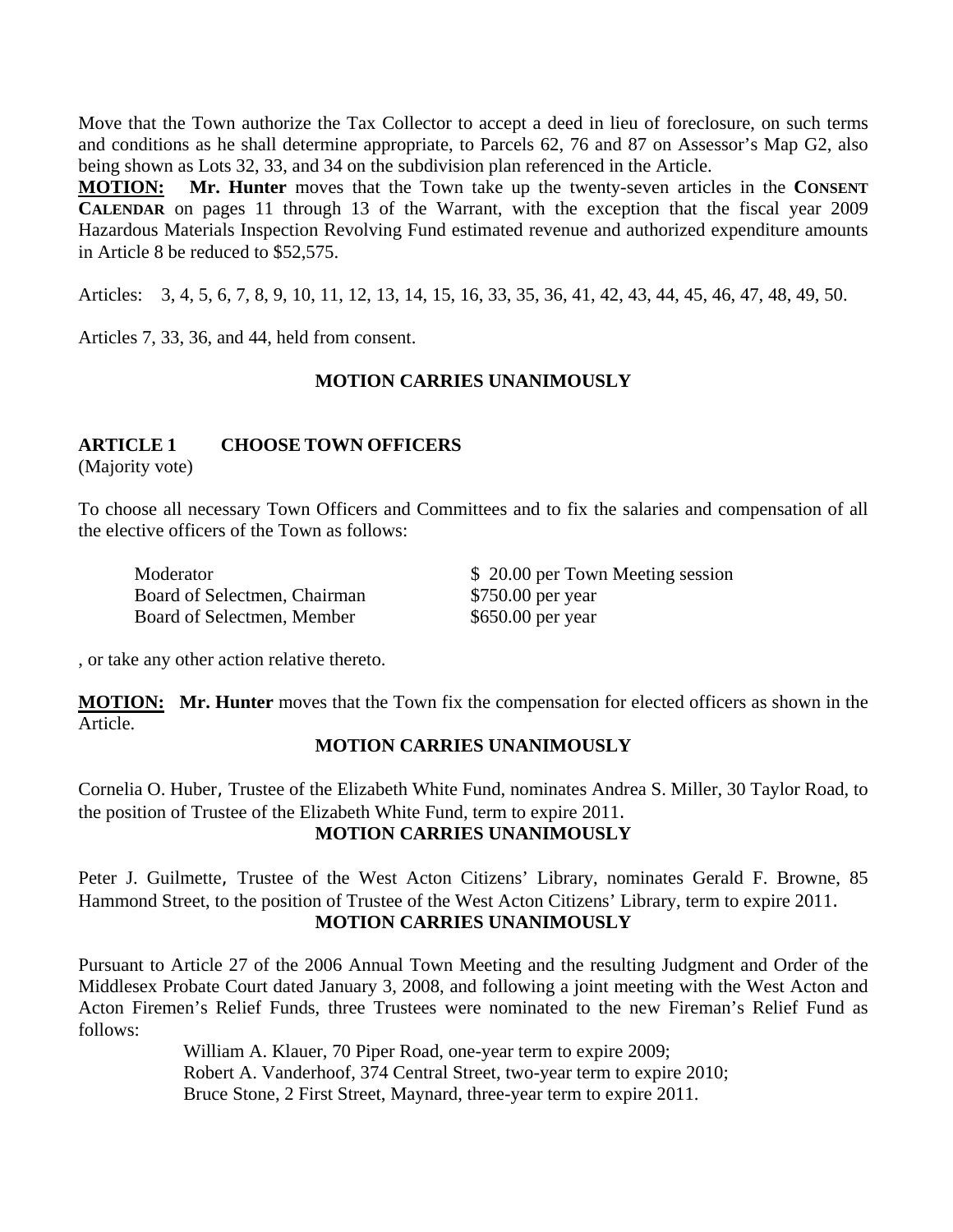### **MOTION CARRIES UNANIMOUSLY**

Sally Moore, Trustee of the Charlotte Goodnow Fund, nominates Becky A. Rockwell, 20 Cowdrey Lane, for the position of Trustee of the Charlotte Goodnow Fund, term to expire 2011. **MOTION CARRIES UNANIMOUSLY**

Sally Moore, Trustee of the Charlotte Goodnow Fund, nominates Alice P. Miller, 22 Silver Hill Road, for the position of Trustee of the Charlotte Goodnow Fund, term to expire 2011. **MOTION CARRIES UNANIMOUSLY**

# **ARTICLE 2 HEAR AND ACCEPT REPORTS**

(Majority vote)

To see if the Town will accept reports and hear and act upon the report of any committee chosen at any previous Town Meeting that has not already reported, or take any other action relative thereto.

**MOTION: Mr. Hunter** moves that the Town accepts the reports of the various Town Officers and Boards as set forth in the 2007 Town Report and that the Moderator calls for any other reports.

# **MOTION CARRIES UNANIMOUSLY**

Selectmen Paulina Knibbe presented a report on the expansion of the Senior Center.

Moderator spoke about Mr. Bill Cady who was the Head Teller for 10 years. Mr. Cady passed away June 23, 2007.

Mr. Mackenzie then presented the new Head Teller, Charles Kadlec, and other tellers for Town Meeting.

Thank you to Lauren Rosenzweig for initiating the presentation. All the tellers were then sworn in by the Town Clerk.

Ms. Lauren Rosenzweig spoke about Mr. F. Dore' Hunter, Chair of the Board of Selectmen, who will end his term at close of this Town Meeting. Ms. Rosenzweig thanked Mr. Hunter for his endless service to the Town. Mr. Hunter has been on the Board of Selectmen for the past 24 years. His service to the Town also includes School Committee Member, Route 2 Corridor Advisory Board, MBTA, Fitchburg Rail Working Group, Sewer Project, Public Safety Facility, Twin School presentation.

The Moderator called Representative James Eldridge to come forward to present a citation from the House of Representatives and the State Senate signed by them and Representative Corey Atkins. This citation recognized the following for their contribution in making Acton a better community:

F. Dore Hunter of the Board of Selectmen, John Ryder of the School Committee, Mildred Jarvis of the Public Library.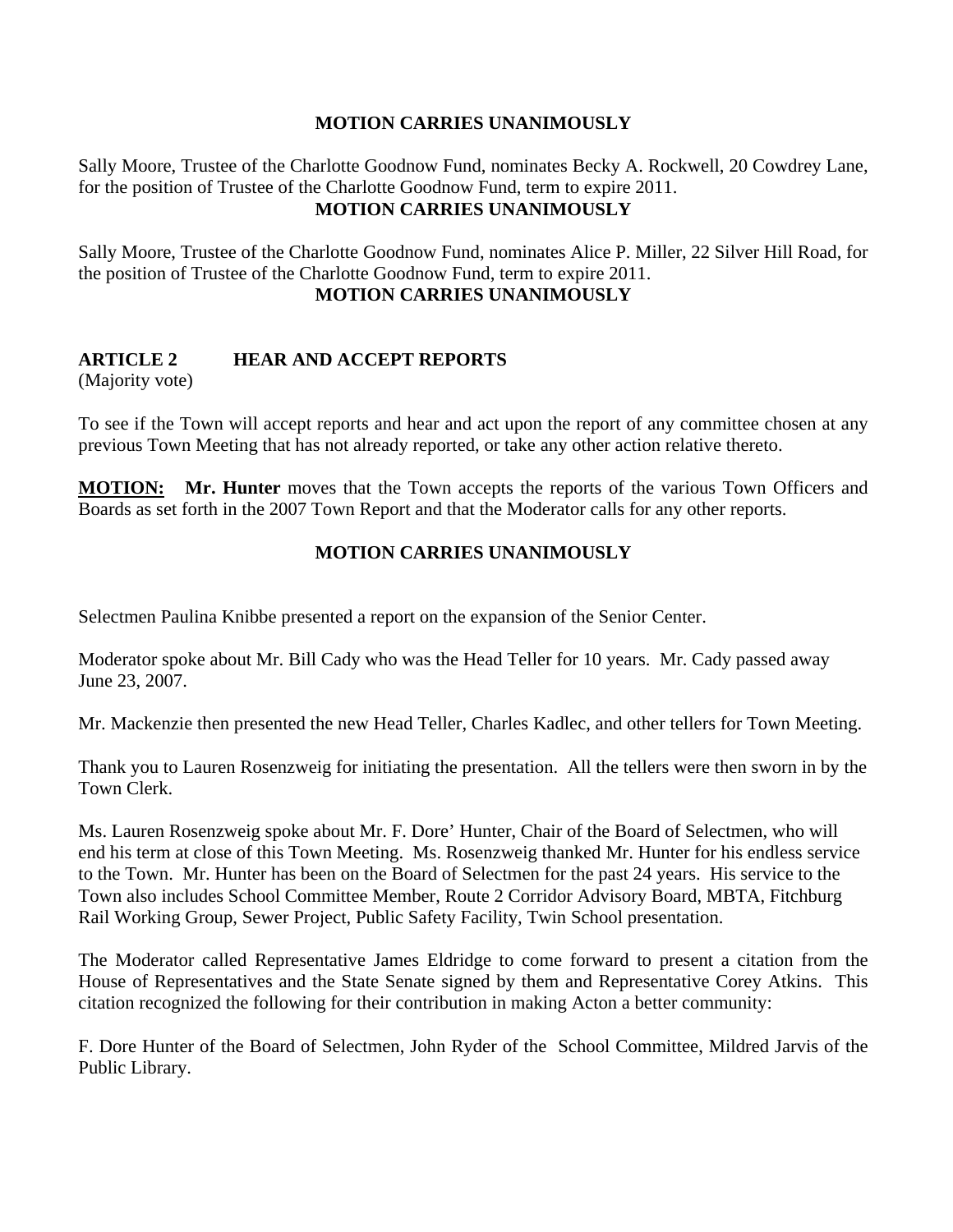Mr. Mackenzie introduced Town Manager, Mr. Steve Ledoux, who gave a presentation for the third annual recipient of the newly established award, officially entitled "The Joseph A. Lalli Merit Award". Daryl Powell, Property Lister for the Assessors Department, and Susan Paju, Reference Librarian for the Acton Memorial Library, have been selected as the Municipal Employees of the Year for 2007. Mr. Powell and Ms. Paju were presented with a certificate along with a check in the amount of \$1000.00.

Ms. Lauren Rosenzweig and F. Dore' Hunter presented an award to State Senator, Pamela Resor, in recognition for the many areas of service to the Town. She will be retiring as State Senator after serving for the past 18 years in legislature.

### **ARTICLE 3 \* COUNCIL ON AGING VAN ENTERPRISE BUDGET**  (Majority vote)

To see if the Town will raise and appropriate, or appropriate from available funds a sum of money to operate the Senior Van Service, in accordance with Massachusetts General Law, Chapter 44, Section 53 F½, Enterprise Fund Law, or take any other action relative thereto.

**MOTION: Mrs. Knibbe** moves that the Town appropriate \$97,973 for the purpose of operating the Town of Acton Senior and Disabled Citizens Van service, and to raise such amount,

\$41,366 be raised from department receipts and

\$56,607 be raised from taxation.

# **CONSENT MOTION CARRIES UNANIMOUSLY**

# **ARTICLE 4 \* NURSING ENTERPRISE BUDGET**

(Majority vote)

To see if the Town will raise and appropriate, or appropriate from available funds a sum of money to provide Public Health and Visiting Nurse Services, in accordance with Massachusetts General Law, Chapter 44, Section 53F½, Enterprise Fund Law, or take any other action relative thereto.

**MOTION: Mr. Berry** moves that the Town appropriate \$781,598 for the purpose of operating the Town of Acton Public Health Nursing Service, and to raise such amount,

 \$554,000 be raised from department receipts and \$227,598 be transferred from retained earnings.

# **CONSENT MOTION CARRIES UNANIMOUSLY**

# **ARTICLE 5 \* SEPTAGE DISPOSAL ENTERPRISE BUDGET**

(Majority vote)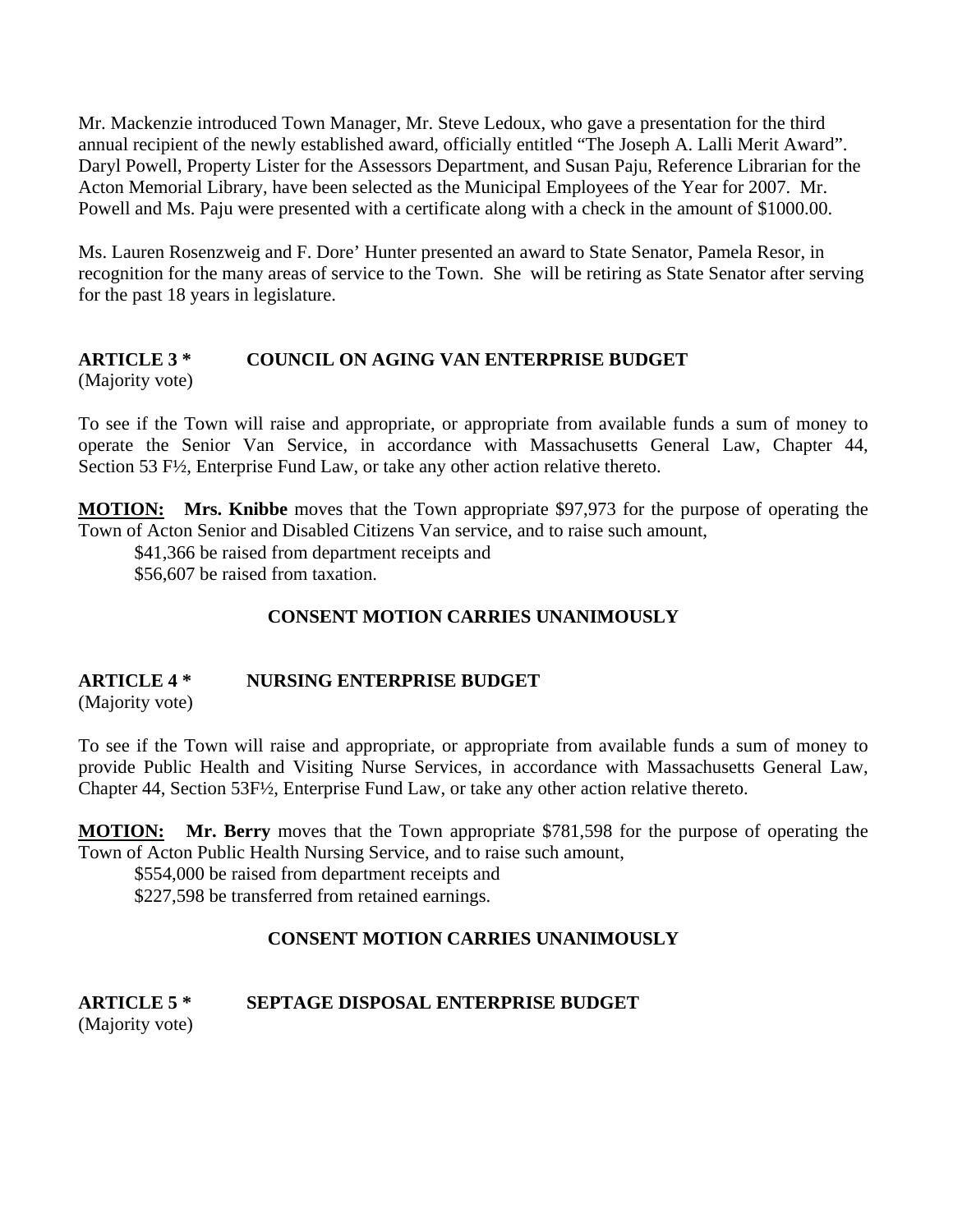To see if the Town will raise and appropriate, or appropriate from available funds a sum of money for the purpose of septage disposal, in accordance with Massachusetts General Law, Chapter 44, Section 53F½, Enterprise Fund Law, or take any other action relative thereto.

**MOTION: Mr. Magee** moves that the Town appropriate \$173,694 for the purpose of septage disposal, and to raise such amount,

\$148,694 be raised from department receipts and

\$ 25,000 be transferred from retained earnings.

# **CONSENT MOTION CARRIES UNANIMOUSLY**

# **ARTICLE 6 \* SEWER ENTERPRISE BUDGET**

(Majority vote)

To see if the Town will raise and appropriate, or appropriate from available funds a sum of money for the purpose of operating and maintaining a sewer collection and treatment facility, in accordance with Massachusetts General Law, Chapter 44, Section 53F½, Enterprise Fund Law, or take any other action relative thereto.

**MOTION: Mrs. Rosenzweig** moves that the Town appropriate \$1,608,944 for the purpose of operating the sewer system, and to raise such amount,

\$1,608,944 be raised from department receipts..

# **CONSENT MOTION CARRIES UNANIMOUSLY**

# **ARTICLE 7 \* RECYCLING AND TRANSFER STATION ENTERPRISE BUDGET**  (Majority vote) **(Previously known as the NESWC Enterprise Budget)**

To see if the Town will raise and appropriate, or appropriate from available funds, a sum of money for the purpose of solid waste disposal and recycling in accordance with Massachusetts General Law, Chapter 44, Section 53F½, Enterprise Fund Law, or take any other action relative thereto.

**MOTION: Mr. Hunter** moves that the Town appropriate \$977,534 for the purpose of solid waste disposal and recycling, and to raise such amount,

\$592,534 be raised from department receipts and \$385,000 be transferred from retained earnings.

Held from consent

# **MOTION CARRIES**

# **ARTICLE 8 \* SELF-FUNDING PROGRAMS (REVOLVING FUNDS)** (Majority vote)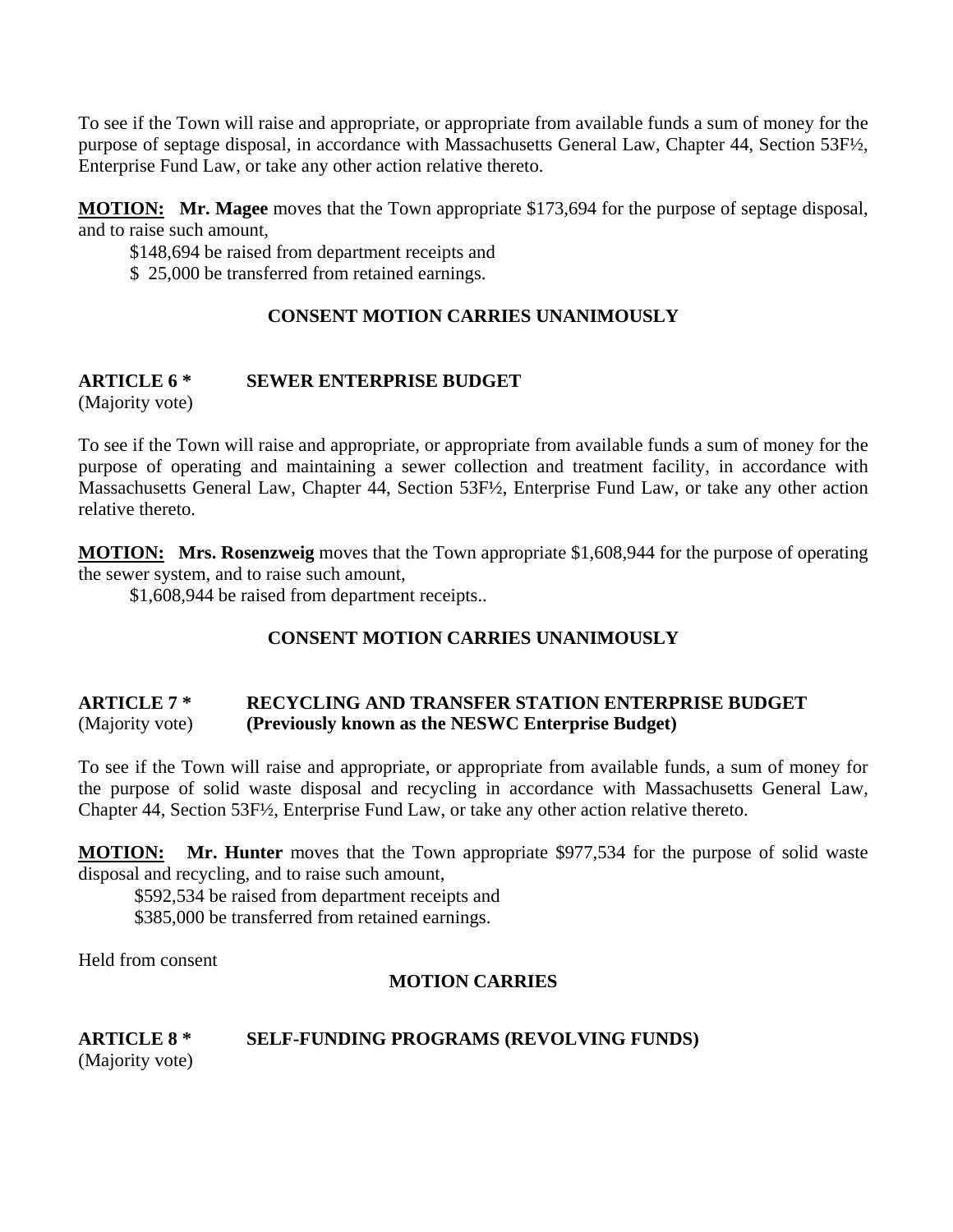To see if the Town will vote, pursuant to Massachusetts General Law, Chapter 44, Section 53E½ to continue revolving funds for the Local School System, to be expended by the Superintendent of Schools; and for the Historic District Commission, Building Department, Sealer of Weights and Measures, Health Inspectional Services, Ambulance Fees and Fire Department Fire Alarm Network, to be expended by the Town Manager, as noted below:

|                                                                                                                                                                                                                                                                                                                                                                                                                                                                                                                                                                                          | <b>FY09</b> | <b>FY09</b> |
|------------------------------------------------------------------------------------------------------------------------------------------------------------------------------------------------------------------------------------------------------------------------------------------------------------------------------------------------------------------------------------------------------------------------------------------------------------------------------------------------------------------------------------------------------------------------------------------|-------------|-------------|
|                                                                                                                                                                                                                                                                                                                                                                                                                                                                                                                                                                                          | Estimated   | Authorized  |
| Fund                                                                                                                                                                                                                                                                                                                                                                                                                                                                                                                                                                                     | Revenue     | Expenditure |
| <b>School Department</b>                                                                                                                                                                                                                                                                                                                                                                                                                                                                                                                                                                 |             |             |
| Douglas at Dawn/Dusk                                                                                                                                                                                                                                                                                                                                                                                                                                                                                                                                                                     | \$206,500   | \$206,500   |
| <b>Gates Amazing Programs</b>                                                                                                                                                                                                                                                                                                                                                                                                                                                                                                                                                            | \$36,500    | \$36,500    |
| Merriam Mornings/Afternoons/Summer                                                                                                                                                                                                                                                                                                                                                                                                                                                                                                                                                       | \$236,500   | \$236,500   |
| <b>Historic District Commission</b>                                                                                                                                                                                                                                                                                                                                                                                                                                                                                                                                                      | \$600       | \$600       |
| <b>Building Department +</b><br>Includes fees for Microfilming, Electrical Permits, Plumbing Permits,<br>Gas Permits, Sign Licenses and Periodic Inspection Fees                                                                                                                                                                                                                                                                                                                                                                                                                         | \$209,701   | \$209,701   |
| <b>Sealer of Weights and Measures</b>                                                                                                                                                                                                                                                                                                                                                                                                                                                                                                                                                    | \$11,168    | \$11,168    |
| <b>Health Department</b>                                                                                                                                                                                                                                                                                                                                                                                                                                                                                                                                                                 |             |             |
| Food Service Inspections                                                                                                                                                                                                                                                                                                                                                                                                                                                                                                                                                                 | \$28,993    | \$28,993    |
| Hazardous Materials Inspections                                                                                                                                                                                                                                                                                                                                                                                                                                                                                                                                                          | \$82,575    | \$82,575    |
| <b>Fire Department</b>                                                                                                                                                                                                                                                                                                                                                                                                                                                                                                                                                                   |             |             |
| <b>Fire Alarm Network</b>                                                                                                                                                                                                                                                                                                                                                                                                                                                                                                                                                                | \$52,294    | \$ 52,294   |
| Ambulance Fees (the fund from such fees to be used for acquiring<br>equipment used in providing Emergency Medical Services (EMS),<br>including but not limited to defraying the maturing debt and interest<br>or lease costs thereof, and/or for paying a portion of the wages or<br>salaries of Town employees who perform services as Emergency<br>Medical Technicians, EMS First Responders, and other personnel<br>engaged in providing Emergency Medical Services on behalf of the<br>Town including the costs of fringe benefits associated with the wages<br>or salaries so paid) | \$250,000   | \$250,000   |

, or take any other action relative thereto.

**MOTION: Mrs. Knibbe** moves that the revolving funds for the Local School System, Historic District Commission, Building Department, Sealer of Weights and Measures, Health Department, and Fire Department be continued for fiscal year 2009 in the amounts and for the purposes set forth in the Article, except that the Hazardous Materials Inspection Revolving Fund estimated revenue and authorized expenditure amounts be reduced to \$52,575.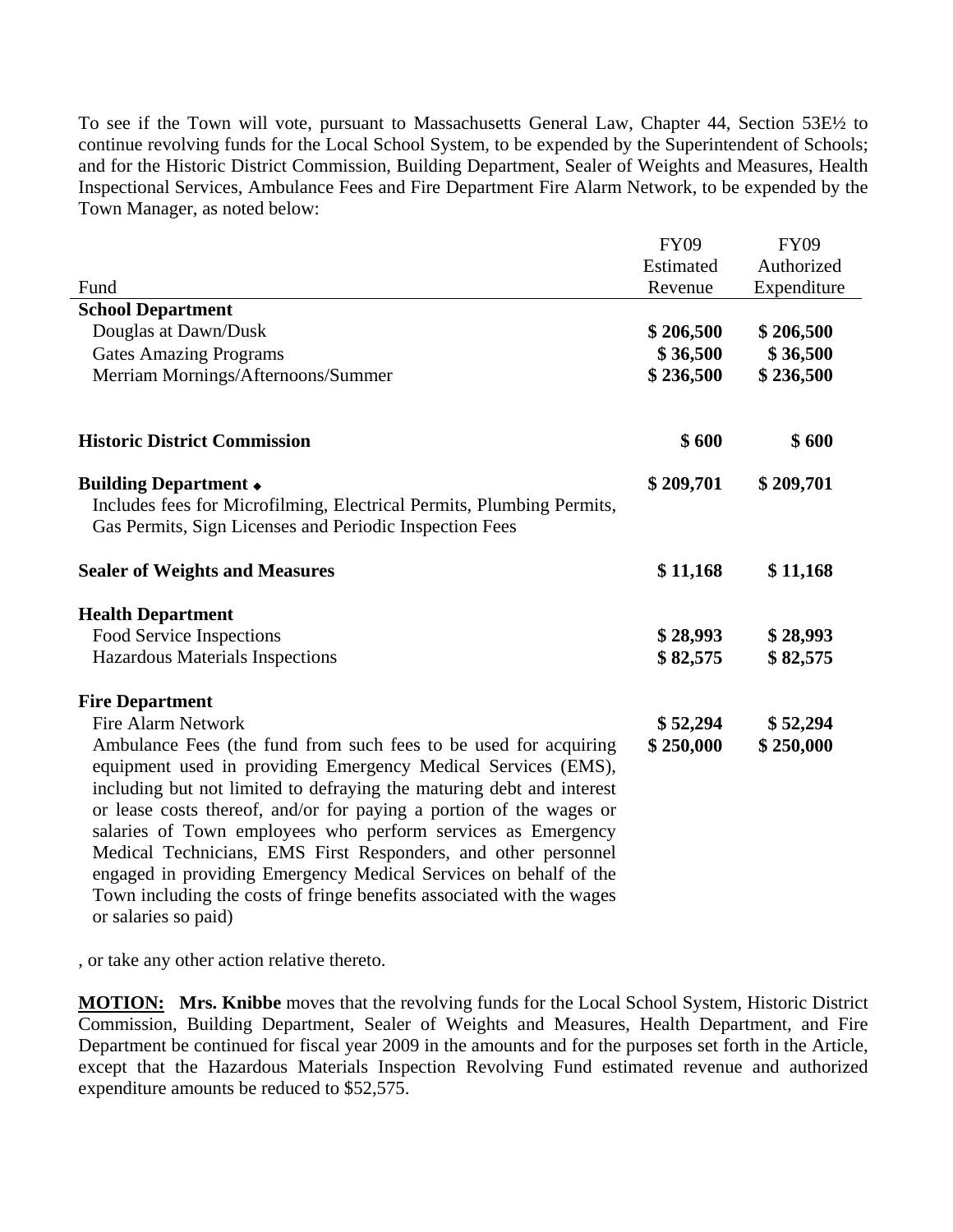# **CONSENT MOTION CARRIES UNANIMOUSLY**

#### **ARTICLE 9 \* HIGHWAY REIMBURSEMENT PROGRAM (CHAPTER 90)** (Majority vote)

To see if the Town will vote to raise and appropriate, or appropriate from available funds, a sum of money for highway improvements under the authority of Massachusetts General Law, Chapter 90, and any other applicable laws, or take any other action relative thereto.

**MOTION: Mr. Berry** moves that the Town Manager be authorized to accept Highway funds from all sources and such funds are hereby appropriated for highway purposes.

# **CONSENT MOTION CARRIES UNANIMOUSLY**

### **ARTICLE 10 \* INSURANCE PROCEEDS**

(Majority vote)

To see if the Town will vote to appropriate the proceeds of any insurance policy reimbursements of costs incurred as a result of any covered loss, including without limitation any liability insurance, property insurance, casualty insurance, workers' compensation insurance, health insurance, disability insurance, automobile insurance, police and fire injury and medical costs, and any other insurance of any name and nature whatsoever, or take any other action relative thereto.

**MOTION:** Mr. Magee moves that the Town Manager be authorized to accept insurance proceeds of any name and nature whatsoever from all sources and such funds are hereby appropriated.

# **CONSENT MOTION CARRIES UNANIMOUSLY**

# **ARTICLE 11 \* GIFTS OR GRANTS**

(Majority vote)

To see if the Town will vote to appropriate the proceeds of any gifts or grants accepted pursuant to Massachusetts General Law, Chapter 44, Section 53A, and any interest thereon, and that, consistent with the requirements of Massachusetts General Law, Chapter 40, Section 4A, the Board of Selectmen or Town Manager are authorized to enter into an agreement or agreements on behalf of the Town, on such terms and conditions as the Board of Selectmen or the Town Manager may determine, for the stated purposes of the gifts or grants, or take any other action relative thereto.

**MOTION: Mrs. Rosenzweig** moves that the proceeds of any gifts or grants from any source accepted pursuant to Massachusetts General Law, Chapter 44, Section 53A, and any interest thereon, are hereby appropriated for the stated purposes of the gifts or grants, and may be expended with the approval of the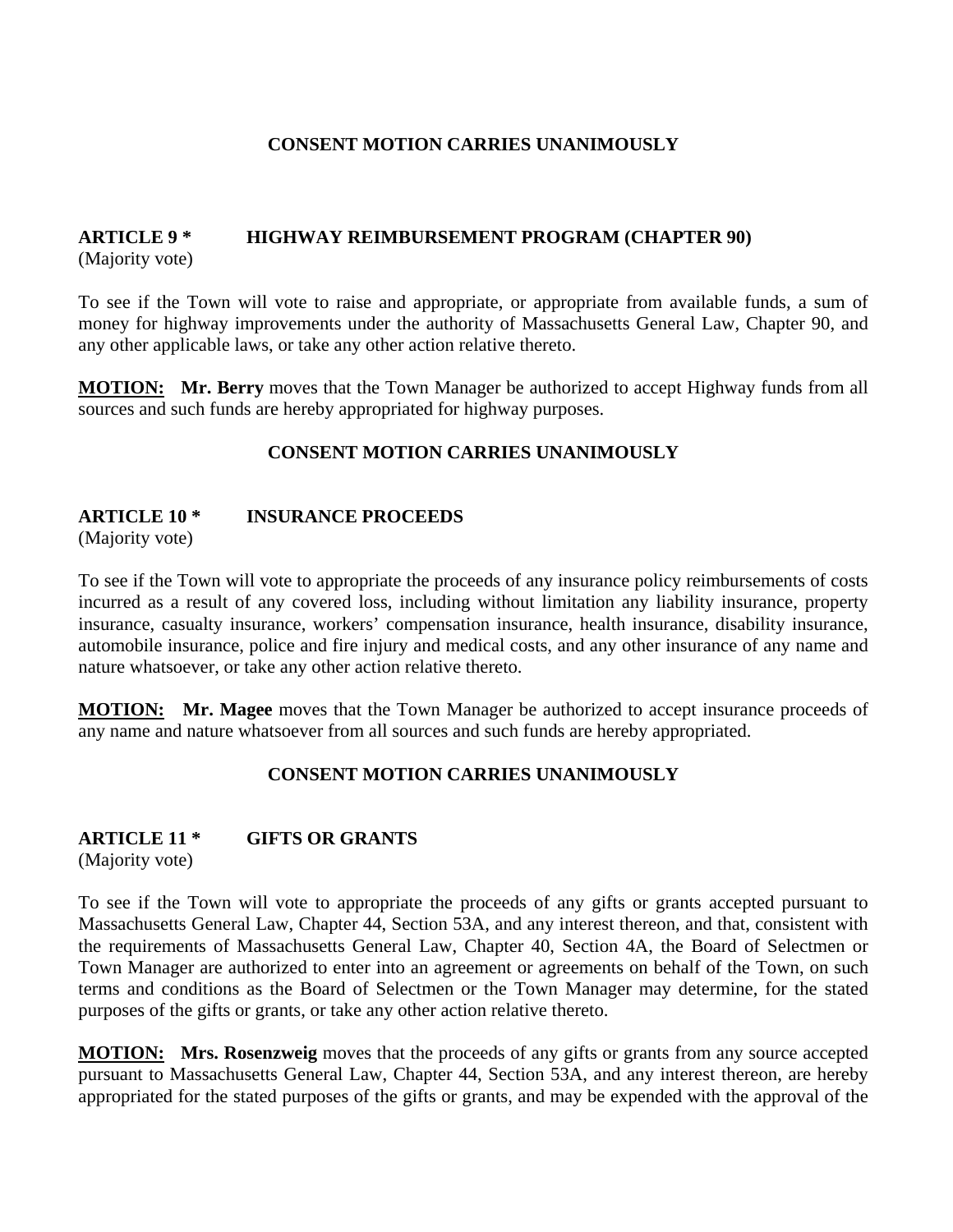Board of Selectmen or otherwise as stated in Section 53A and consistent with Massachusetts General Law, Chapter 40, Section 4A, the Board of Selectmen are authorized to enter into an agreement or agreements on behalf of the Town, including but not limited to agreements between governmental entities, on such terms and conditions as the Board of Selectmen may determine.

#### **CONSENT MOTION CARRIES UNANIMOUSLY ARTICLE 12 \* FEDERAL AND STATE REIMBURSEMENT AID** (Majority vote)

To see if the Town will vote to appropriate any Federal Government and State Government reimbursement for costs incurred as a result of any declared emergencies or other occurrence, and that, consistent with the requirements of Massachusetts General Law, Chapter 40, Section 4A, the Board of Selectmen or Town Manager are authorized to enter into an agreement or agreements on behalf of the Town, on such terms and conditions as the Board of Selectmen or the Town Manager may determine, or take any other action relative thereto.

**MOTION: Mrs. Rosenzweig** moves that the Town Manager be authorized to accept Federal and State reimbursement funds from all sources and that such funds are hereby appropriated for the purposes outlined by such reimbursement and consistent with Massachusetts General Law, Chapter 40, Section 4A, the Board of Selectmen are authorized to enter into an agreement or agreements on behalf of the Town, including but not limited to agreements between governmental entities, on such terms and conditions as the Board of Selectmen may determine.

# **CONSENT MOTION CARRIES UNANIMOUSLY**

# **ARTICLE 13 \* PERFORMANCE BONDS**

(Majority vote)

To see if the Town will vote to appropriate the proceeds of any performance bonds for the purposes stated in said bonds available as a result of any default, non-performance or other covered conditions, or take any other action relative thereto.

**MOTION: Mrs. Knibbe** moves that the Town appropriate the proceeds of any performance bonds, for the purposes stated in said bonds, available as a result of any default, non-performance or other covered conditions.

# **CONSENT MOTION CARRIES UNANIMOUSLY**

# **ARTICLE 14 \* SALE OF FORECLOSED PROPERTIES**

(Majority vote)

To see if the Town will vote to authorize the Board of Selectmen to dispose of foreclosed properties acquired by the Town for nonpayment of taxes in accordance with the provisions of Massachusetts General Laws, or take any other action relative thereto.

**MOTION: Mr. Berry** moves in the words of the Article.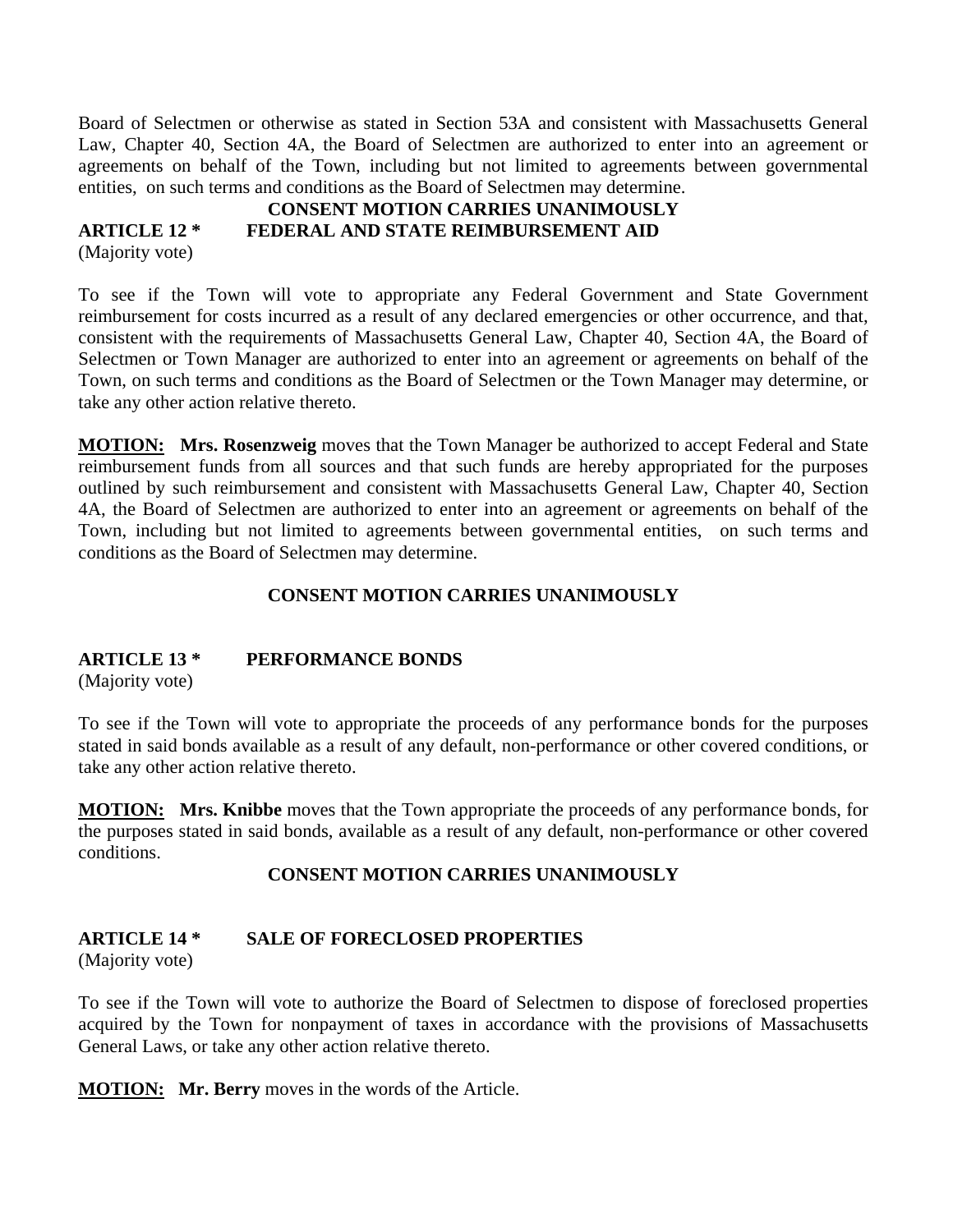### **CONSENT MOTION CARRIES UNANIMOUSLY**

#### **ARTICLE 15 \* ELDERLY TAX RELIEF**  (Majority vote) **REAUTHORIZE CHAPTER 73 OF THE ACTS OF 1986**

To see if the Town will vote to continue to accept the provisions of Chapter 73 of the Acts of 1986, as amended by Chapter 126 of the Acts of 1988, providing for a 100% increase in certain property tax exemptions, or take any other action relative thereto.

**MOTION: Mr. Berry** moves that the Town continue to accept the provisions of Chapter 73 of the Acts of 1986, as amended by Chapter 126 of the Acts of 1988, providing for a 100% increase in certain property tax exemptions.

#### **CONSENT MOTION CARRIES UNANIMOUSLY**

#### **ARTICLE 16 \* TOWN BOARD SUPPORT**  (Majority vote) **ACTON-BOXBOROUGH CULTURAL COUNCIL**

To see if the Town will raise and appropriate, or appropriate from available funds, the sum of \$2,000, or any other sum, to be expended by the Town Manager for the ongoing expenses of the Acton-Boxborough Cultural Council for programs in Acton, or take any other action relative thereto.

**MOTION: Mr. Magee** moves that the Town raise and appropriate \$2,000 for the ongoing expenses of the Acton-Boxborough Cultural Council.

# **CONSENT MOTION CARRIES UNANIMOUSLY**

# **ARTICLE 17 BUDGET TRANSFER**

(Majority vote)

To see if the Town will vote to appropriate from available funds a sum of money to defray necessary expenses of the Council on Aging Van Enterprise Fund above the amount appropriated at the 2007 Annual Town Meeting, or take any other action relative thereto.

**MOTION: Mrs. Knibbe** moves that the Town appropriate and transfer \$7,500 from the Recycling and Transfer Station Enterprise Fund Balance for the purpose of supplementing the fiscal year 2008 Council on Aging Van Enterprise Fund appropriation.

#### **MOTION CARRIES UNANIMOUSLY**

#### **ARTICLE 18 TOWN OPERATING BUDGET**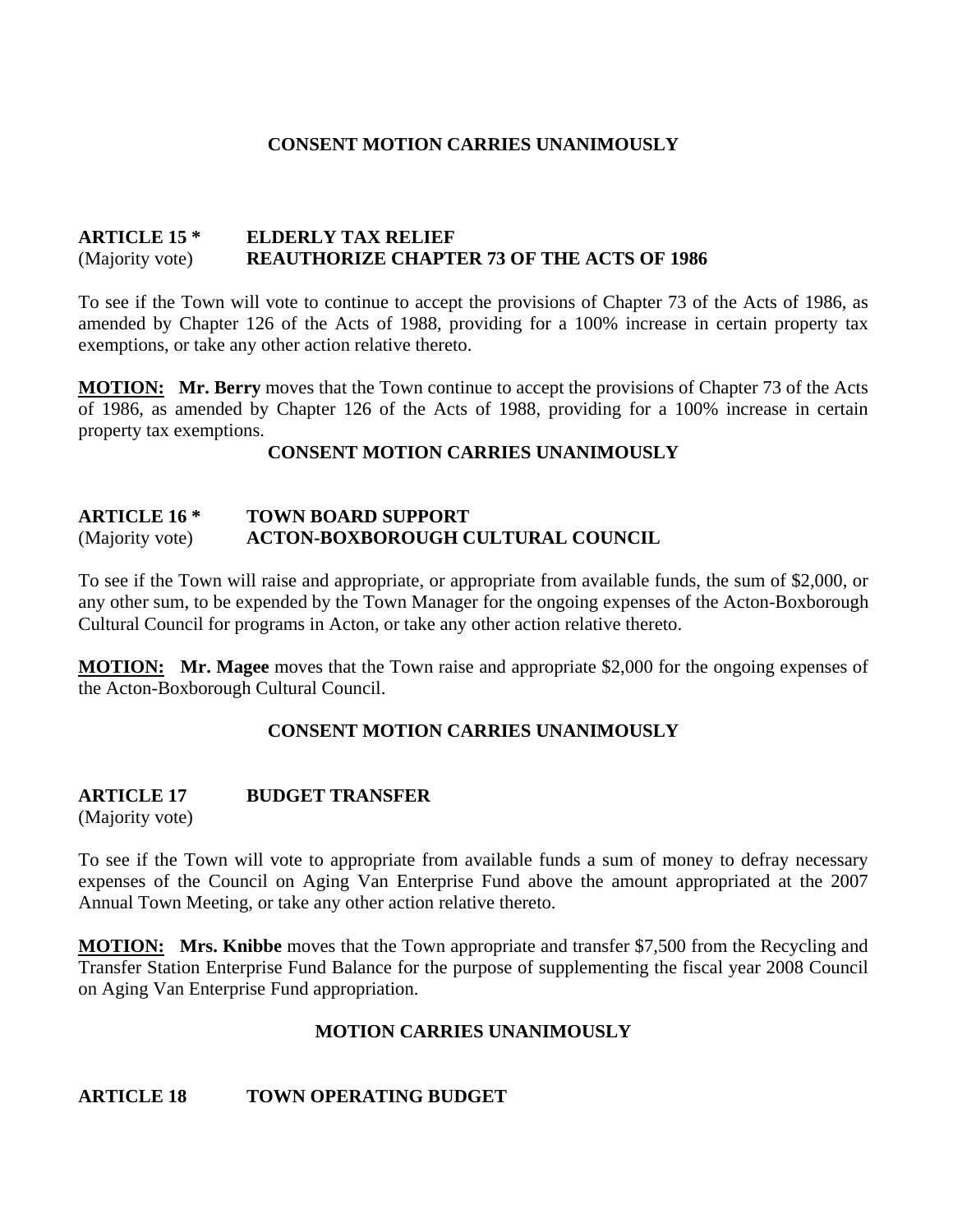(Majority vote)

To see if the Town will raise and appropriate, or appropriate from available funds, a sum of money to defray the necessary expenses of the departments, offices and boards of the Town, exclusive of the School budgets, or take any other action relative thereto.

**MOTION:** Mr. Hunter moves that the Town appropriate \$25,292,460, to be expended by the Town Manager, for the purpose of funding the Fiscal Year 2009 Municipal Budget, and to raise such amount,

- **\$** 25,234,460 be raised from taxation,
- \$ 58,000 be transferred from Cemetery Trust funds for Cemetery use,

and that the Town Manager be authorized to sell, trade or dispose of vehicles and equipment being replaced and to expend any proceeds so received.

**Mr. Johnston** moves this Town Meeting be adjourned at this time and a Special Town Meeting be held in the future to consider budgets with a full budget presentation including past comparisons and future projections by Finance Committee.

The Moderator ruled this motion or amendment not in the scope of the article.

Mr. Anderson informed Mr. Johnston that it was not in the scope of the article to adjourn Town Meeting. Also that establishing a Special Town Meeting cannot be done by a motion on the floor at Town Meeting, it must be done pursuant to the Statute by a petition of 200 voter signatures or a vote of the Board of Selectmen. Both components of the motion are out of order.

**Mr. Barrett** moves to lay Article 18 on the table until such time as the Board of Selectmen or person responsible can put together a budget with supporting documentation to examine.

2/3 vote to pass Motion declared lost by Moderator count Moderators count challenged Tellers called to count In Favor -133 Opposed -149 Motion lost

**Mr. Seward** moves to amend the motion to a sum of money from \$25,292,460 to \$24,600,000 Motion to amend lost.

**Mr. Johnston** moves the present article be postponed for twenty eight (28) days. The Moderator ruled the amendment out of order.

# **ORIGINAL MOTION CARRIES**

**MOTION TO ADJOURN: Mr. Hunter** moves to adjourn the Annual Town Meeting at 11:15 PM until April 8, 2008 at the Acton-Boxborough Regional High School Auditorium at 7:00 PM.

# **MOTION CARRIES UNANIMOUSLY**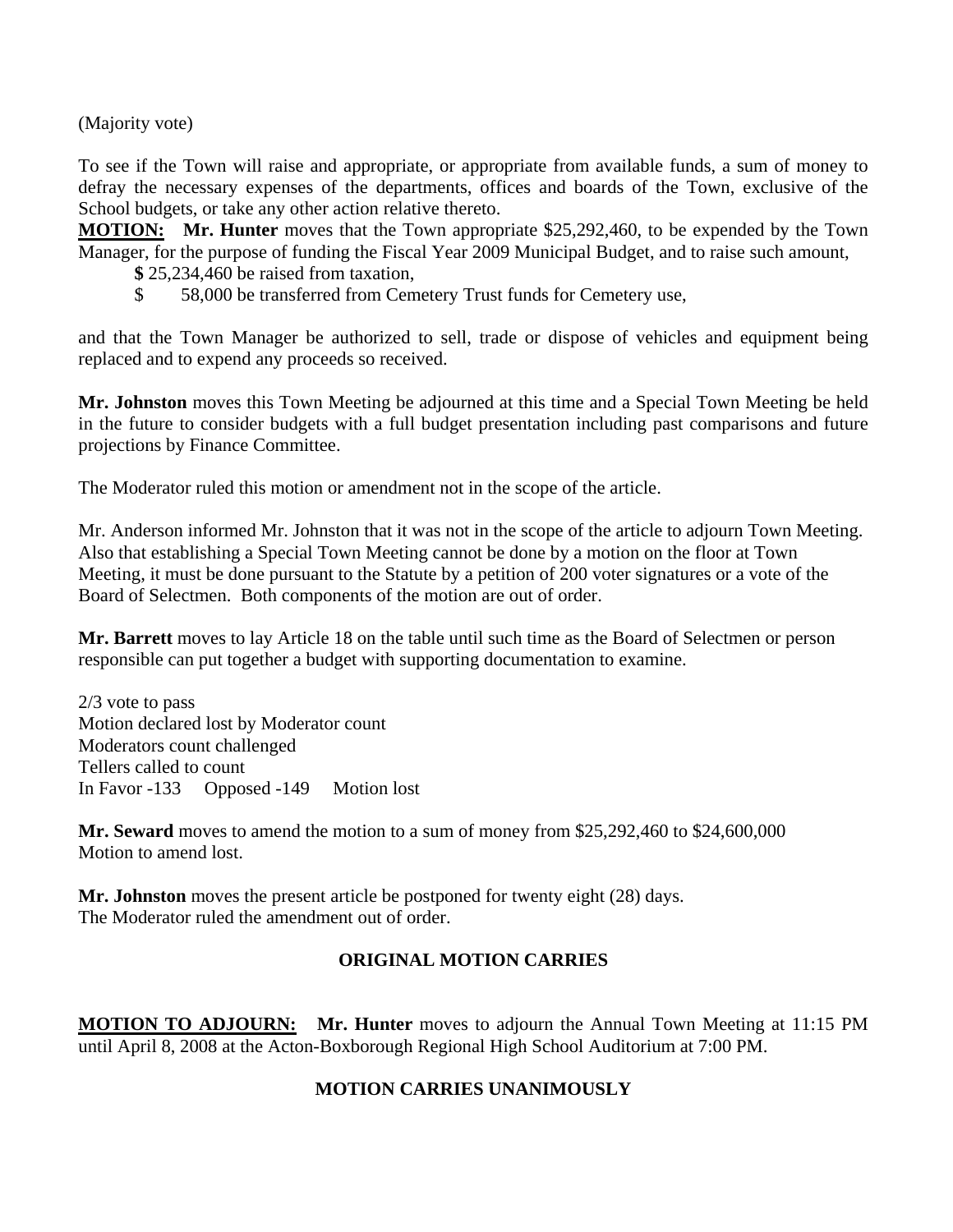#### **April 8, 2008**

The Moderator, Mr. Mackenzie, called the meeting to order on Tuesday, April 8, 2008, at 7:05 PM.

# **ARTICLE 19 NEW PERSONNEL**

(Majority vote)

To see if the Town will raise and appropriate, or appropriate from available funds, a sum of money to be expended by the Town Manager to fund the positions as listed below, except that Part B, Deputy Police Chief, be contingent upon the removal of the position from Civil Service:

|           | <b>Position</b>                                       | <b>Salary and</b><br><b>Benefits</b> |
|-----------|-------------------------------------------------------|--------------------------------------|
| А.        | Police Officer                                        | 56,000                               |
| <b>B.</b> | Deputy Police Chief                                   | 91,000                               |
| C.        | <b>Assistant Planner – Zoning Enforcement Officer</b> | 71,400                               |
|           | <b>Total</b>                                          | \$218,400                            |

, or take any other action relative thereto.

**MOTION: Ms. Rosenzweig** moves that the Town raise and appropriate \$218,400 to be expended by the Town Manager for the purposes and subject to the conditions set forth in this article.

**Mr. Swenson** moves to amend by taking each position (A, B, C) separately and independently. Moderator declared. Motion to amend lost.

#### **ORIGINAL MOTION CARRIED**

Moderator count challenged. Challenge lost. Motion carries as declared.

#### **ARTICLE 20 HOME RULE PETITION –**  (Majority vote) **REMOVE DEPUTY POLICE CHIEF POSITION FROM CIVIL SERVICE**

To see if the Town will vote to authorize the Town Manager to take the appropriate steps to remove the Deputy Police Chief's position from Civil Service status, and to authorize the Board of Selectmen to petition the General Court for an Act to permit such removal, or take any other action relative thereto.

**MOTION: Mr. Berry** moves that the Town authorize the Town Manager to take the appropriate steps to remove the Deputy Police Chief's position under Warrant Article 19 from Civil Service status, and that the Town authorize the Board of Selectmen to petition the General Court for a Home Rule Act to permit such removal.

# **MOTION CARRIES**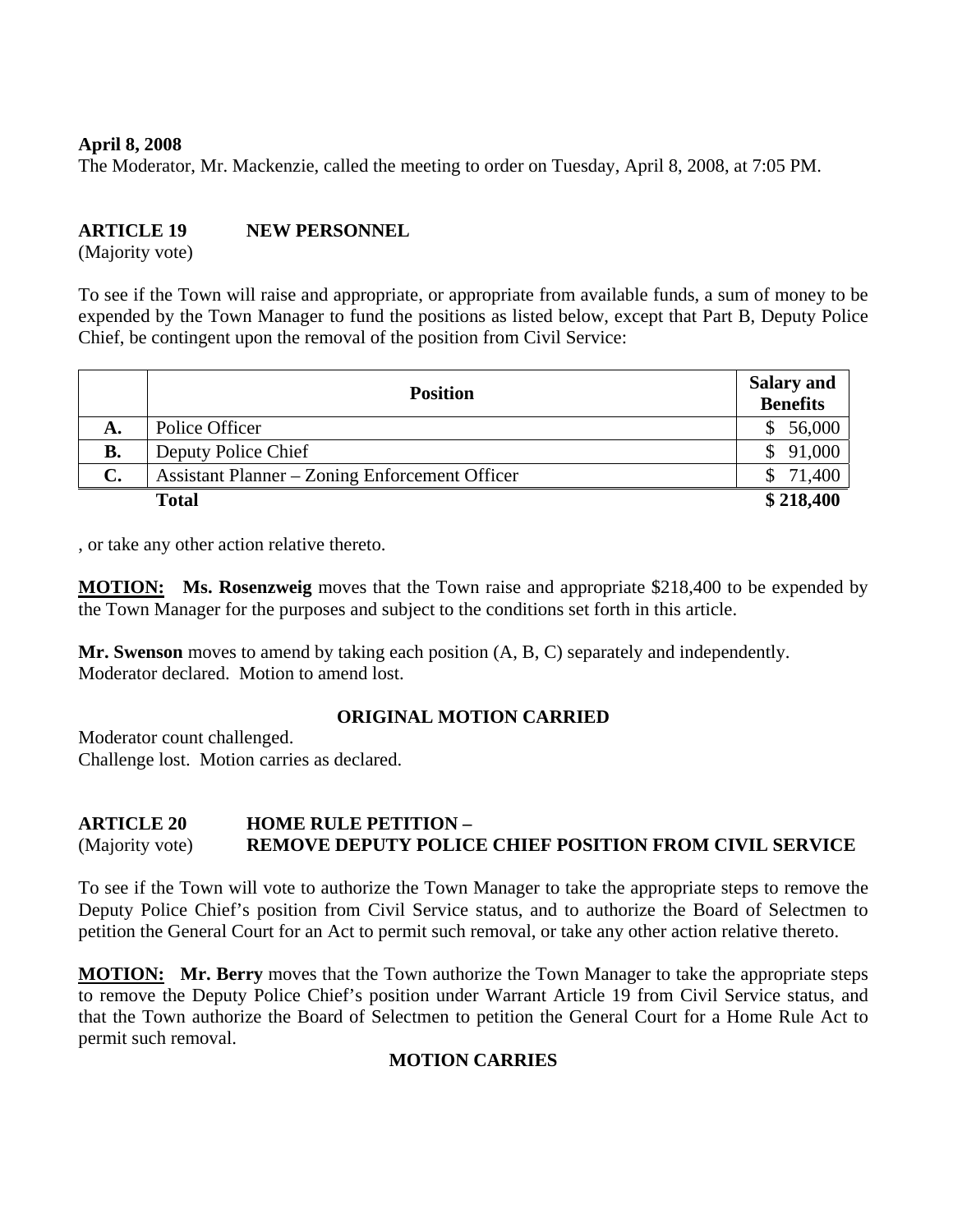# **ARTICLE 21 CAPITAL IMPROVEMENTS – STUDIES**

(Majority vote)

To see if the Town will raise and appropriate, or appropriate from available funds, a sum of money to be expended by the Town Manager for the implementation of the programs as listed below:

| А.        | Comprehensive Community Plan | 90,000    |
|-----------|------------------------------|-----------|
| <b>B.</b> | <b>Community Shuttle</b>     | 20,000    |
|           | Total                        | \$110,000 |

, or take any other action relative thereto.

**MOTION: Ms. Rosenzweig** moves that the Town raise and appropriate \$110,000 to be expended by the Town Manager for the purposes set forth in this article.

**Mr. Nitchelm** moves to amend by reducing Article 21 by \$90,000 so that the total would be \$20,000. Amendment is lost.

**Mr. Michelman** moves to separate A and B for separate vote. **MOTION TO AMEND CARRIES** 

**Ms Miley** moves to amend the article to reduce A to \$40,000. Amendment is lost.

# **Vote on Section A – Tellers called to count - - Favor – 176 Opposed - 109 MOTION CARRIES**

# **Vote on Section B -- MOTION CARRIES**

**Mr. Chinitz** moves to take article 27, 28, 29, 30 and 31 up at this time.

**MOTION CARRIES** 

Mr. Chinitz recognized the retiring principals and named the new principals that would be coming onboard for ABRHS, Merriam, Gates, and McCarthy-Towne Schools.

# **ARTICLE 27 ACTON PUBLIC SCHOOLS BUDGET**

(Majority vote)

To see if the Town will raise and appropriate, or appropriate from available funds, a sum of money to defray the necessary expenses of the Acton Public School System, or take any other action relative thereto.

**MOTION: Mr. Chinitz** moves that the Town appropriate \$24,974,318 to be expended by the Superintendent of Schools to fund the fiscal year 2009 Acton Public School Budget, and to raise such amount,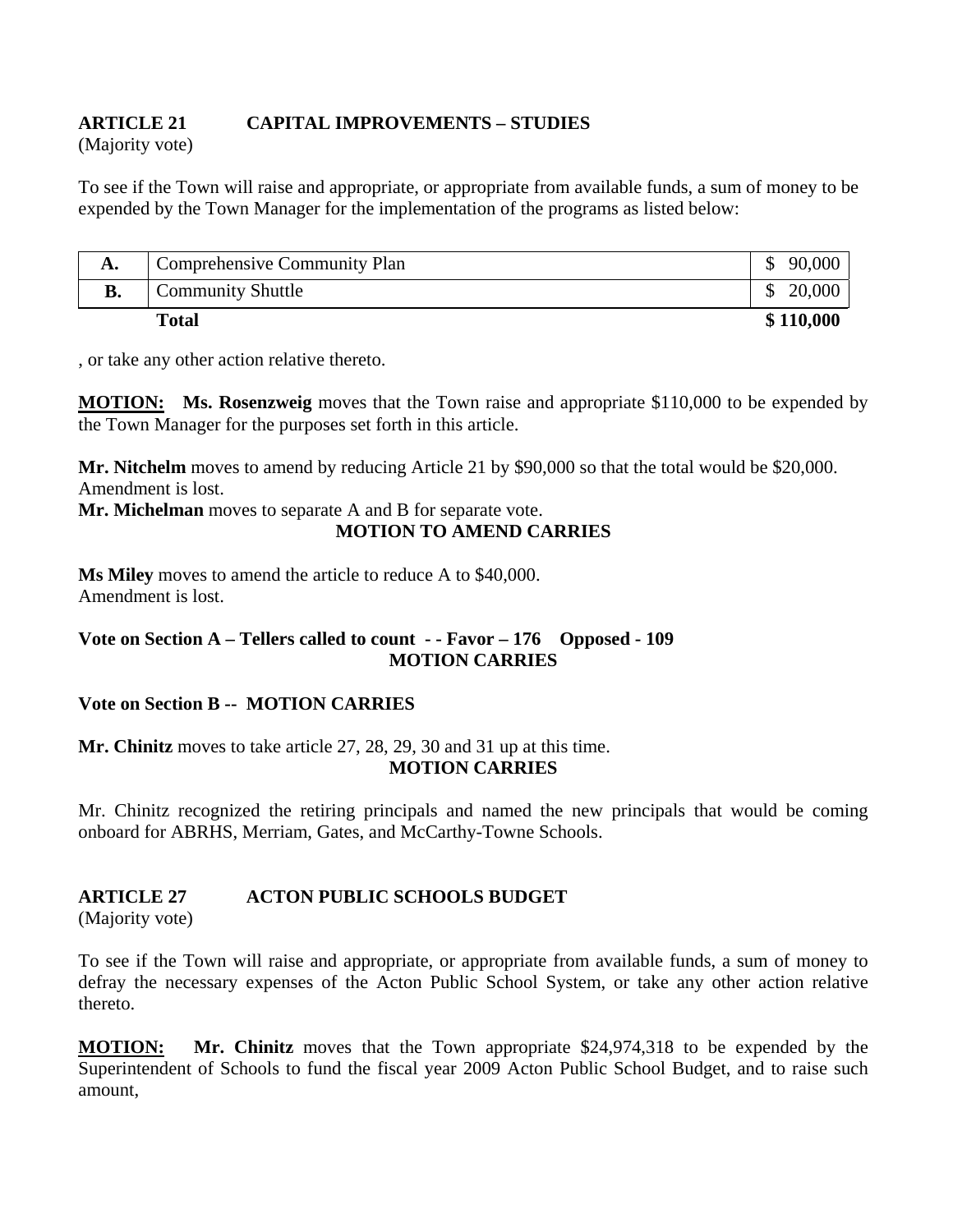\$24,274,318 be raised from taxation,

- \$ 450,000 be transferred from Free Cash, and
- \$ 250,000 be transferred from the Recycling and Transfer Station Enterprise Fund.

**Mr. Seward** moves to amend the bottom line budget from \$24,974,318 to \$24,400,000. Amendment is lost.

**Mr. Nitchelm** moves to amend by reducing by \$160,000 to \$24,814,318. Amendment is lost

### **ORIGINAL MOTION CARRIES**

### **ARTICLE 28 CAPITAL IMPROVEMENTS – SCHOOL FACILITIES (BONDING)**  (Two-thirds vote)

To see if the Town will vote to appropriate a sum of money, to be expended at the direction of the School Committee, for the purpose of making extraordinary repairs to the Administration Building, Douglas and Gates Schools, including the purchase of equipment, architects' and engineers' fees and other costs incidental thereto; to determine whether such appropriation shall be raised by taxation, by transfer from available funds, by borrowing or otherwise, or take any other action relative thereto.

**MOTION: Mr. Chinitz** moves that the Town appropriate \$946,450 to be expended by the Superintendent of Schools for the purpose of making extraordinary repairs to the Administration Building, Douglas and Gates Schools, including the purchase of equipment, architects' and engineers' fees, and other costs incidental thereto; and to raise such amount, the Treasurer, with the approval of the Board of Selectmen, is authorized to borrow \$946,450 under Massachusetts General Law, Chapter 44, as amended.

### **MOTION CARRIES DECLARED 2/3 BY MODERATOR\***

\*TOWN OF ACTON HAS EXCEPTED MGL CH 39 SEC 15 AT ITS ANNUAL TOWN MEETING APRIL 2001, ARTICLE 43 AND THE AMENDED BYLAW 5A WAS APPROVED BY THE ATTORNEY GENERAL ON AUG. 6, 2001. (THE TOWN MEETING MODERATOR IS NOT REQUIRED TO COUNT A 2/3 REQUIRED VOTE.)

# **ARTICLE 29 CAPITAL IMPROVEMENTS – CONANT SCHOOL (BONDING)**

(Two-thirds vote)

To see if the Town will vote to appropriate, borrow or transfer from available funds, a sum of money to be expended under the direction of the School Committee for the purpose of paying costs of making boiler upgrades at the Conant School, and for the payment of all other costs incidental and related thereto, for which the Town may be eligible for a school construction grant from the Massachusetts School Building Authority ("MSBA"). The proposed repair project would materially extend the useful life of the school and preserve an asset that otherwise is capable of supporting the required educational program. The MSBA's grant program is a non-entitlement, discretionary program based on need, as determined by the MSBA, and any project costs the Town incurs in excess of any grant approved by and received from the MSBA shall be the sole responsibility of the Town. Any grant that Town may receive from the MSBA for the Project shall not exceed the lesser of (1) 43.85 percent (%) of eligible, approved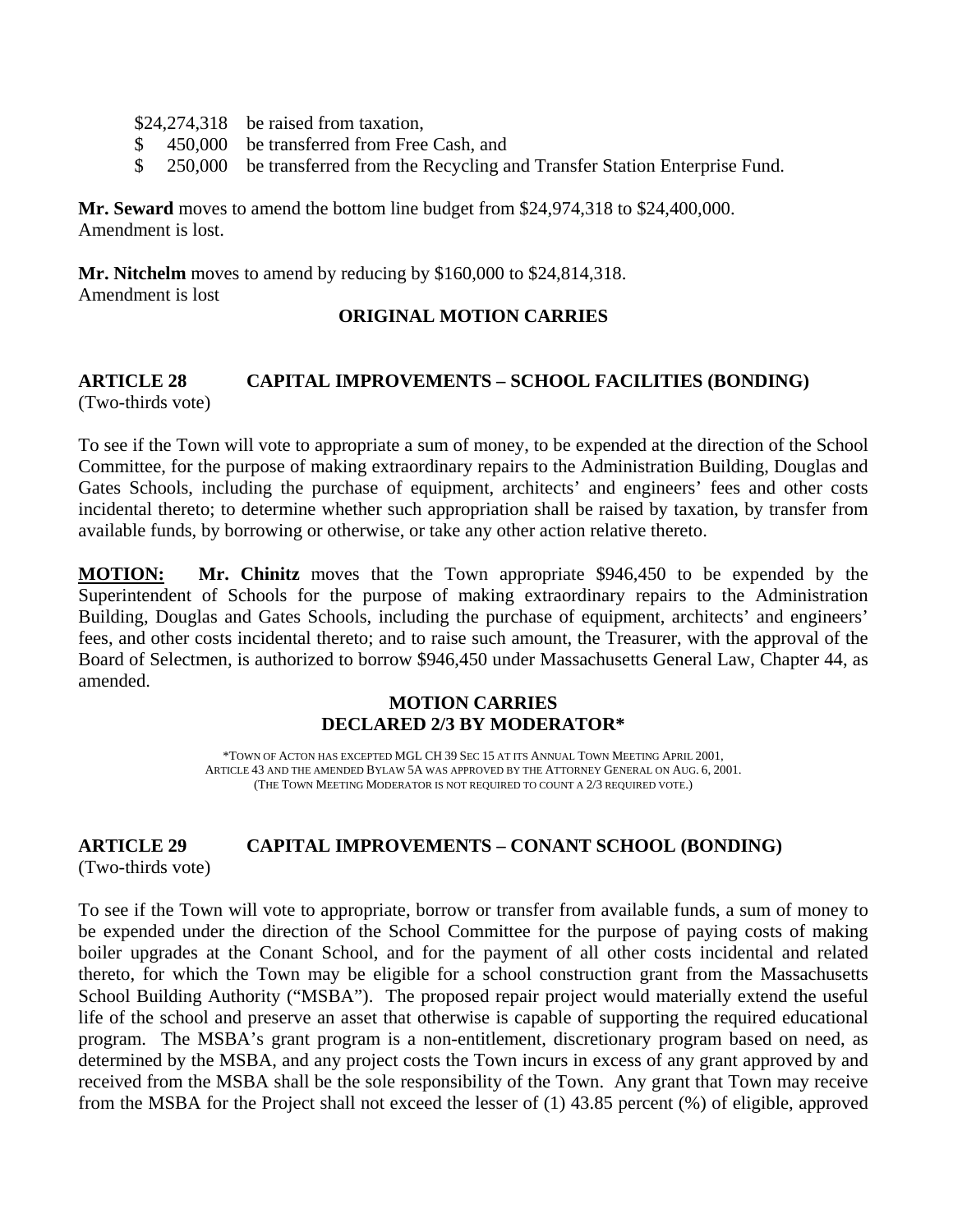project costs, as determined by the MSBA, or (2) the total maximum grant amount determined by the MSBA. Or to take any other action relative thereto.

**MOTION:** Mr. Chinitz moves that Town hereby appropriates the sum of Five Hundred Twenty-Four Thousand One Hundred (\$524,100) Dollars for the purpose of paying costs of making boiler upgrades at the Conant School, and for the payment of all other costs incidental and related thereto, which proposed repair project would materially extend the useful life of the school and preserve an asset that otherwise is capable of supporting the required educational program, said sum to be expended under the direction of the School Committee, and to meet said appropriation, the Town Treasurer, with the approval of the Selectmen, is hereby authorized to borrow said sum under and pursuant to M.G.L. Chapter 44, or any other enabling authority, provided that the Town acknowledges that the Massachusetts School Building Authority's ("MSBA") grant program is a non-entitlement, discretionary program based on need, as determined by the MSBA, and any project costs the Town incurred in excess of any grant approved by and received from the MSBA shall be the sole responsibility of the Town, provided further that any grant that Town may receive from the MSBA for the project shall not exceed the lesser of (1) 43.85 percent (43.85 %) of eligible, approved project costs, as determined by the MSBA, or (2) the total maximum grant amount determined by the MSBA, and further provided that the amount of borrowing authorized pursuant to this motion shall be reduced by any amounts received or expected to be received from the MSBA.

**Mr. Scanlon** moves to amend by adding "and univent " after boiler. **AMENDMENT CARRIES UNANIMOUSLY** 

#### **AMENDED MOTION CARRIES UNANIMOUSLY**

#### **ARTICLE 30 ACTON-BOXBOROUGH REGIONAL SCHOOL DISTRICT ASSESSMENT**  (Majority vote)

To see if the Town will raise and appropriate, or appropriate from available funds, a sum of money to defray the necessary expenses of the Acton-Boxborough Regional School District, or take any other action relative thereto.

**MOTION: Ms. McManus** moves that the Town raise and appropriate \$22,695,259 to fund the fiscal year 2009 assessment of the Acton-Boxborough Regional School District.

#### **MOTION CARRIES**

#### **ARTICLE 31 MINUTEMAN REGIONAL SCHOOL DISTRICT ASSESSMENT**  (Majority vote)

To see if the Town will raise and appropriate, or appropriate from available funds, a sum of money to defray the necessary expenses of the Minuteman Regional Vocational Technical School District, or take any other action relative thereto.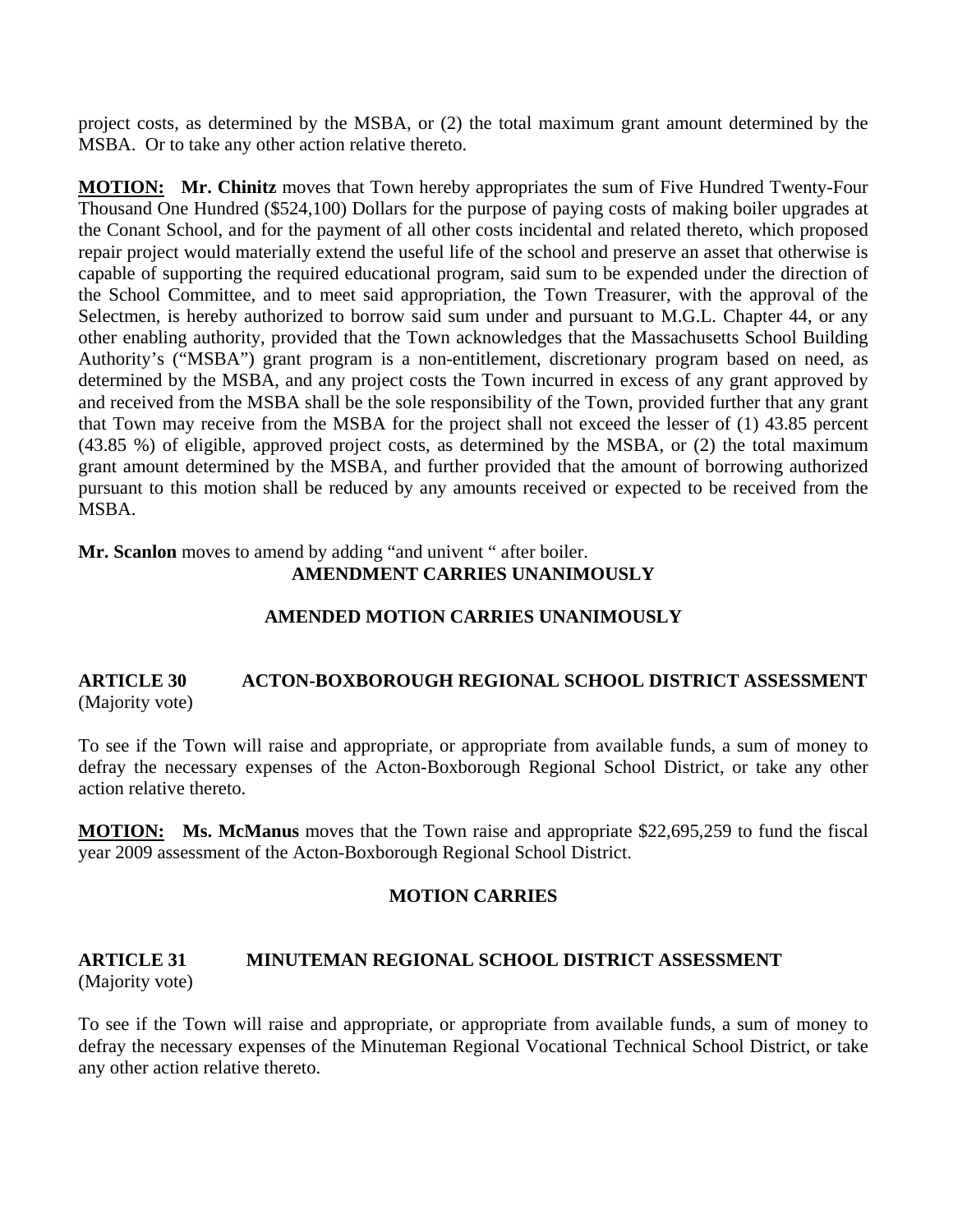**MOTION: Mr. Olmstead** moves that the Town raise and appropriate \$770,709 to fund the fiscal year 2009 assessment of the Minuteman Regional Vocational Technical School District.

### **MOTION CARRIES**

**MOTION TO ADJOURN: Mr. Hunter** moves to adjourn the Annual Town Meeting at 11:00 PM until April 9, 2008 at the Acton-Boxborough Regional High School Auditorium at 7:00 PM.

### **MOTION CARRIES UNANIMOUSLY**

**April 9, 2008** 

The Moderator, Mr. Mackenzie, called the meeting to order on Wednesday, April 9, 2008, at 7:05 PM.

### **ARTICLE 22 CAPITAL IMPROVEMENTS – INFRASTRUCTURE**

(Majority vote)

To see if the Town will raise and appropriate, or appropriate from available funds a sum of money, to be expended by the Town Manager for the purchase, replacement or improvement of infrastructure as listed below, including related incidental costs, or take any other action relative thereto.

| А.        | Main Street/Hayward Road Intersection Improvements | \$150,000 |
|-----------|----------------------------------------------------|-----------|
| <b>B.</b> | Main Street/Brook Street Intersection Improvements | \$60,000  |
|           | Total                                              | \$210,000 |

**MOTION: Mr. Magee** moves that the Town raise and appropriate \$210,000 to be expended by the Town Manager for the purposes set forth in this article.

**Mr. Bendig** moves to separately vote on the 2 components of the article. Moderator called for teller count. Teller count ---- Favor  $-66$  Opposed  $-60$ 

# **MOTION TO AMEND CARRIES**

# **Vote on section A - CARRIES UNANIMOUSLY**

#### **Vote on section B** – **MOTION CARRIES**

**Mr. Sawyer** moves to adjourn at 10 until Monday. Motion is lost.

Mr. Hunter recognized Dave Brown, Highway Superintendent, who will be retiring after 41 years of service to the Town.

### **ARTICLE 23 CAPITAL IMPROVEMENTS – EQUIPMENT & VEHICLES (BONDING)**  (Two-thirds vote)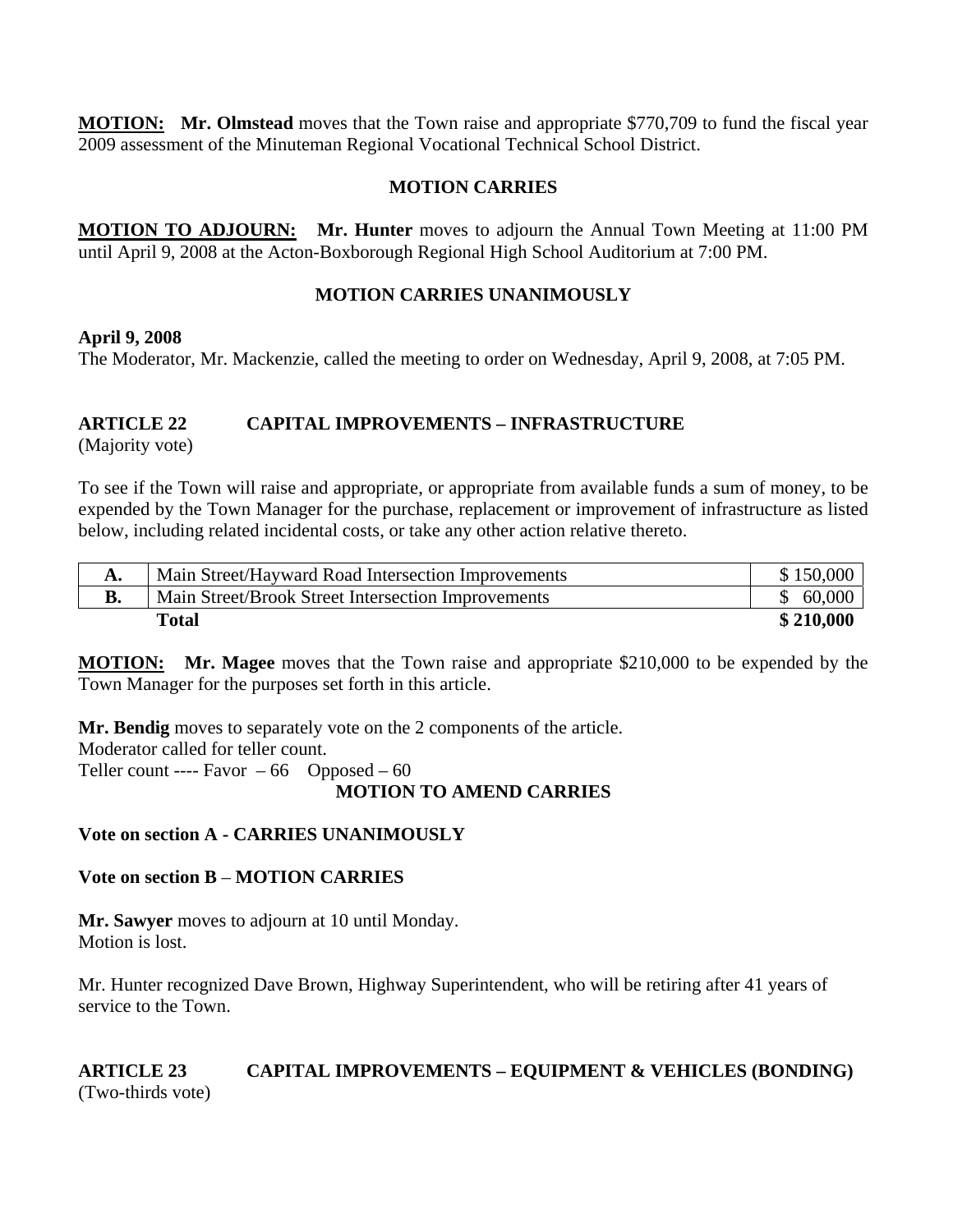To see if the Town will raise and appropriate, appropriate from available funds or borrow a sum of money, to be expended by the Town Manager for the purchase, replacement or improvement of vehicles and equipment as listed below, including related incidental costs, or take any other action relative thereto.

| А.        | Fire Department Aerial Ladder Apparatus      | 800,000     |
|-----------|----------------------------------------------|-------------|
| <b>B.</b> | Highway Department Front End Loader          | 200,000     |
| C.        | Highway Department High-Capacity Snow Blower | \$116,625   |
|           | Total                                        | \$1,116,625 |

**MOTION: Mr. Hunter** moves that the Town appropriate \$1,116,625 to be expended by the Town Manager for the purposes set forth in this Article including costs incidental and related thereto, and to raise such amount, \$229,978, be transferred from the Ambulance Fees Revolving Fund and that the Treasurer, with the approval of the Selectmen, is authorized to borrow \$886,647 under Massachusetts General Law, Chapter 44, Section 7, Paragraph 9, as amended, and that the Town appropriate \$95,273 for the payment of interest costs on such borrowing in Fiscal Year 2009 and to raise such amount, \$60,000 be transferred from the Ambulance Fees Revolving Fund Balance and \$35,273 be raised from taxation, and that the Town Manager be authorized to sell, trade, or dispose of vehicles and equipment being replaced and to expend any proceeds so received.

#### **MOTION CARRIES UNANIMOUSLY**

#### **ARTICLE 24 ENERGY SAVINGS INITIATIVE – STREETLIGHT REPLACEMENT**  (Majority vote)

To see if the Town will raise and appropriate, or appropriate from available funds, the sum of \$125,000, or any other sum, to be expended by the Town Manager to develop and implement a program to conserve energy use and/or reduce the cost of energy in operating the Town's street lighting system including without limitation energy audits, energy conservation measures, energy conservation projects, energy management programs, conversion of equipment to a more energy-efficient system, or a combination thereof; to authorize the Town Manager to apply for and accept any applicable grants, subsidies and rebates for such measures, projects, programs and equipment; and to authorize the Town Manager to enter into one or more long-term guaranteed energy savings contracts pertinent thereto pursuant to General Laws Chapter 25A, Section 11I, for a term not to exceed twenty years, and on such terms and conditions as the Town Manager may determine, provided that the cost of any capital improvements, in excess of the sum appropriated and any grants, subsidies and rebates received, shall be paid for by the energy savings attributable to the contract; or take any other action relative thereto.

**MOTION: Ms. Rosenzweig** moves that the Town appropriate \$125,000 for the purpose of replacing streetlights and costs related thereto and to raise such amount,

- \$ 107,500 be transferred from the Recycling and Transfer Station Enterprise Fund Balance and
- \$ 17,500 be raised by taxation.

#### **MOTION CARRIES UNANIMOUSLY**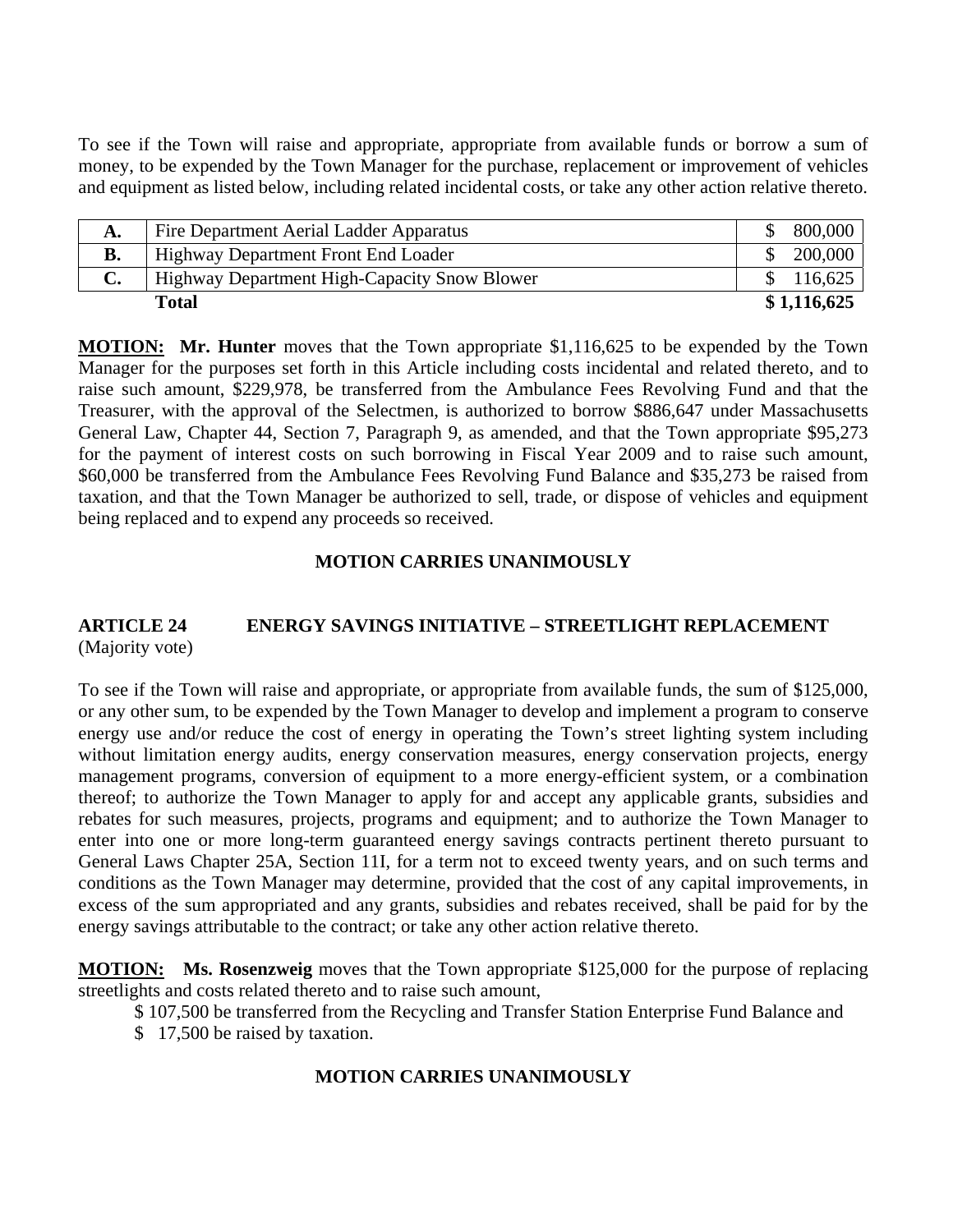# **Mr. Magee** moves to take up Article 44 out of order and bring it after Article 26. **MOTION CARRIES**

#### **ARTICLE 25 ACCEPT STREET RELOCATION & LAYOUT – MAIN STREET**  (Two-thirds vote)

To see if the Town will authorize the Board of Selectmen to relocate a portion of Main Street, by acquiring and/or taking, on such terms and conditions as the Selectmen may determine, by purchase, gift, eminent domain or otherwise and accept a deed of a fee simple or easement interest, for all purposes for which streets, sidewalks and ways are now or hereafter may be used in the Town, in parcels 2C, 2D, and 4A, and by discontinuing, abandoning and/or conveying, as necessary, parcel 1A, on a plan all as further described below:

To acquire and/or take Parcel 2C as shown on a plan entitled "Plan of the Relocation of a Portion of Main Street (Route 27) in Acton, Massachusetts, as Laid Out by Order of the Board of Selectmen, 2008", containing approximately 3,191 square feet, more or less, of land owned by Brewster Conant.

To acquire and/or take Parcel 2D as shown on a plan entitled "Plan of the Relocation of a Portion of Main Street (Route 27) in Acton, Massachusetts, as Laid Out by Order of the Board of Selectmen, 2008", containing approximately 2,855 square feet, more or less, of land owned by Brewster Conant.

To acquire and/or take Parcel 4A as shown on a plan entitled "Plan of the Relocation of a Portion of Main Street (Route 27) in Acton, Massachusetts, as Laid Out by Order of the Board of Selectmen, 2008", containing approximately 7,093 square feet, more or less, of land owned by Brewster Conant.

And to discontinue, abandon, and/or convey whatever right, title and interest the Town may have in a portion of the 1927 County Layout of Main Street (Route 27) on the northerly side of Main Street opposite Brook Street shown as Parcel 1A on a plan entitled "Plan of the Relocation of a Portion of Main Street (Route 27) in Acton, Massachusetts, as Laid Out by Order of the Board of Selectmen, 2008", containing approximately 5,810 square feet, more or less, of land.

The plan that is referenced in the paragraphs above is on file with the Acton Town Clerk (the "Plan"). The acquisition and discontinuance of the above-mentioned parcels will reconfigure this portion of the town way known as Main Street at the intersection of Brook Street, as laid out and relocated by the Board of Selectmen according to said Plan and as described in more detail in the Order of Layout and Relocation therefor, and further to see if the Town will raise, appropriate, transfer from available funds, or accept gifts for this purpose, or take any other action relative thereto.

**MOTION: Mr. Magee** moves that the Town accept a portion of Main Street, as relocated by the Board of Selectmen, authorize the Board of Selectmen to acquire and/or take by eminent domain Parcels 2C, 2D and 4A, and authorize the Board of Selectmen to discontinue and dispose of Parcel 1A, all as shown on the Plan of the Relocation of a Portion of Main Street as referenced in and as set forth in the Article, and further move that the Town transfer from the Main Street Sidewalk Gift Fund and appropriate \$5,000 for such acquisition or taking.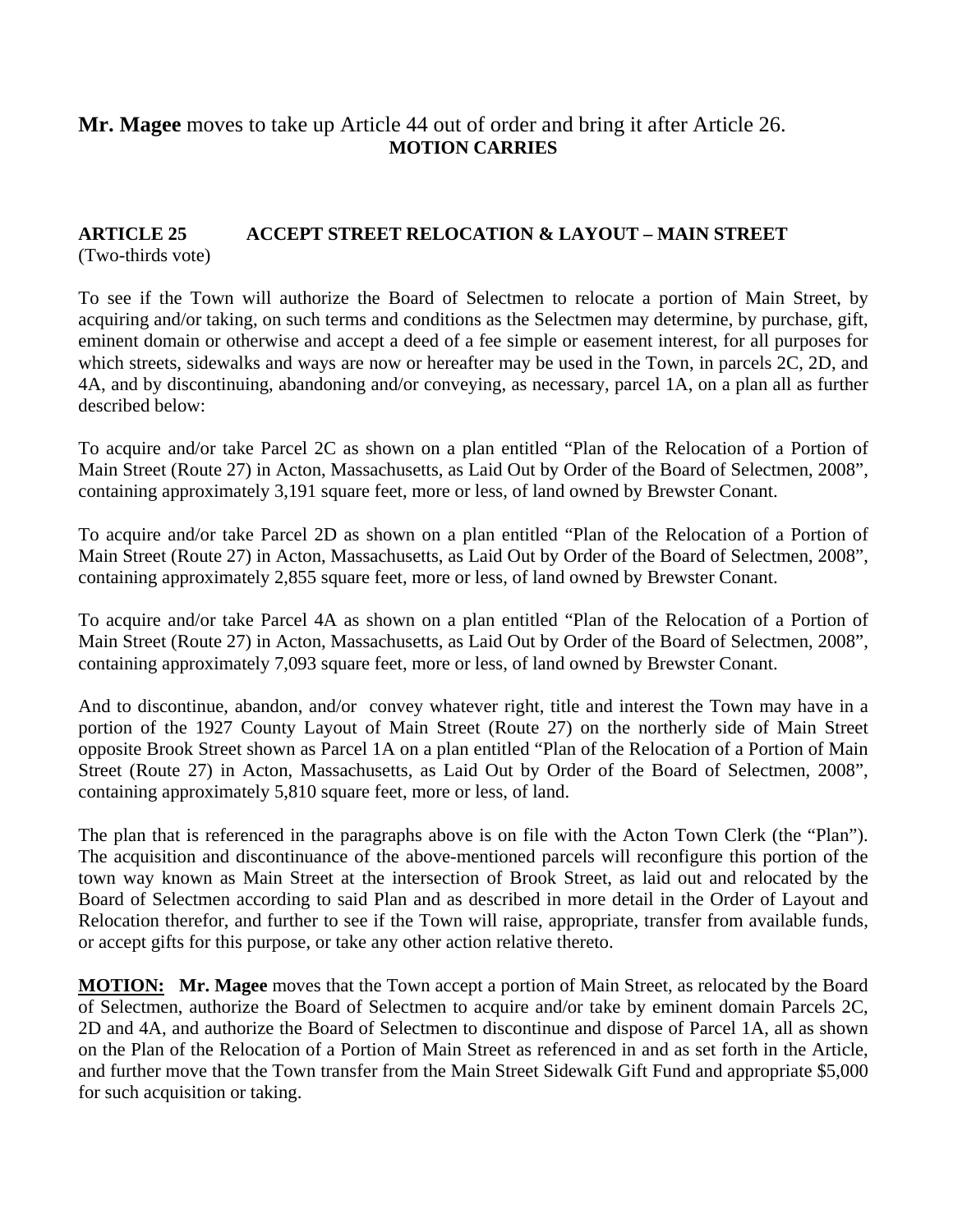#### **2/3 vote required Favor -- 101 Opposed -- 89 MOTION IS LOST**

# **ARTICLE 26 ACCEPT SIDEWALK EASEMENT – MAIN STREET**

(Two-thirds vote)

To see if the Town will vote to authorize the Board of Selectmen to acquire by purchase, gift, eminent domain or otherwise and to accept a deed of easement interests for all purposes for which streets, sidewalks and ways are now or hereafter may be used in the Town, on such terms and conditions as the Selectmen may determine, on the Acton Water District Land (Town Atlas Map E-4 Parcel 4) as shown on a plan entitled "Easement Plan of Land, Main Street (Route 27) in Acton, Massachusetts as Laid Out by Order of the Board of Selectmen, 2008", Scale 1"=40' ", to be recorded with the Middlesex South District Registry of Deeds, and to further see if the Town will raise, appropriate, transfer from available funds or accept gifts for this purpose, or take any other action relative thereto.

**MOTION: Mr. Magee** moves that the Town authorize the acquisition of the easements as set forth in the Article.

# **MOTION LOST DECLARED 2/3 BY MODERATOR\***

\*TOWN OF ACTON HAS EXCEPTED MGL CH 39 SEC 15 AT ITS ANNUAL TOWN MEETING APRIL 2001, ARTICLE 43 AND THE AMENDED BYLAW 5A WAS APPROVED BY THE ATTORNEY GENERAL ON AUG. 6, 2001. (THE TOWN MEETING MODERATOR IS NOT REQUIRED TO COUNT A 2/3 REQUIRED VOTE.)

### **ARTICLE 44 \* ACCEPT SIDEWALK EASEMENT – POST OFFICE SQUARE**  (Two-thirds vote)

To see if the Town will vote to authorize the Board of Selectmen to acquire by purchase, gift, eminent domain or otherwise and to accept a deed of an easement interest for all purposes which streets, sidewalks and ways are now or may be used in the Town, on such terms and conditions as the Selectmen may determine, on Post Office Square along Main Street (Route 27) as shown on a plan entitled "Proposed Easement Plan, Post Office Square at Main Street (Route 27)" dated January 23, 2008 and prepared by the Town of Acton Engineering Department, to be recorded with the Middlesex South District Registry of Deeds, and further to see if the Town will raise, appropriate, transfer from available funds or accept gifts for this purpose, or take any other action relative thereto.

**MOTION: Mr. Magee** moves that the Town authorize the acquisition of the easements as set forth in the Article.

Held from consent.

### **MOTION CARRIES DECLARED 2/3 BY MODERATOR\***

\*TOWN OF ACTON HAS EXCEPTED MGL CH 39 SEC 15 AT ITS ANNUAL TOWN MEETING APRIL 2001, ARTICLE 43 AND THE AMENDED BYLAW 5A WAS APPROVED BY THE ATTORNEY GENERAL ON AUG. 6, 2001. (THE TOWN MEETING MODERATOR IS NOT REQUIRED TO COUNT A 2/3 REQUIRED VOTE.)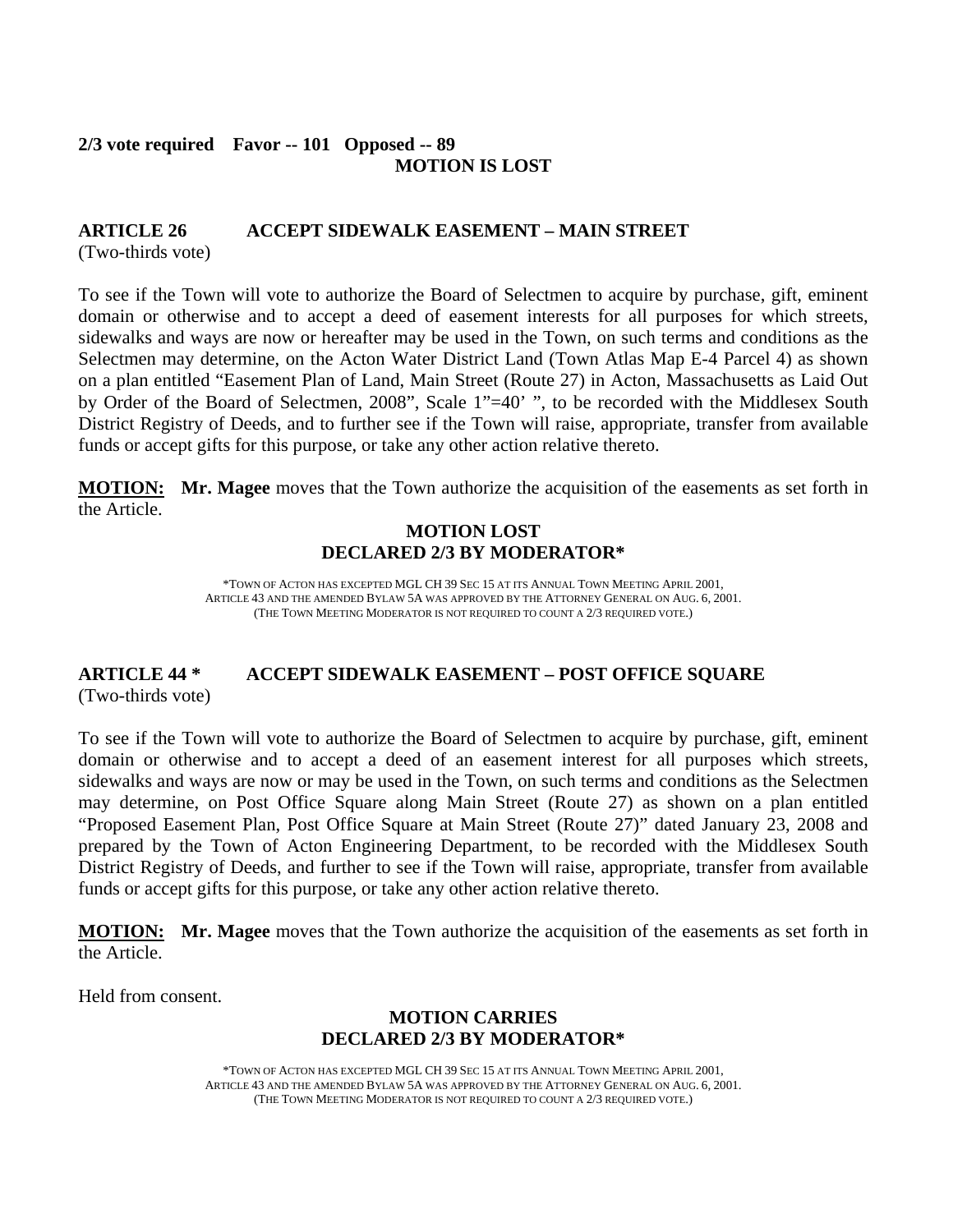**MOTION TO ADJOURN: Ms Joan Gardner** moves to adjourn the Annual Town Meeting at 10:54 PM until April 14, 2008 at the Acton-Boxborough Regional High School Auditorium at 7:00 PM. **MOTION CARRIES UNANIMOUSLY**

#### **April 14, 2008**

The Moderator, Mr. Mackenzie, called the meeting to order on Monday, April 14, 2008, at 7:02 PM.

### **ARTICLE 32 COMMUNITY PRESERVATION PROGRAM** (Majority vote) **DIRECT APPROPRIATIONS FROM FUND BALANCE**

To see if the Town will vote to appropriate or set aside for later appropriation, and to authorize the Board of Selectmen and the Town Manager to expend or set aside, from the FY 2007 Community Preservation Fund balance as set forth herein, the following amounts for community preservation purposes, with such expenditures to be subject to conditions listed in the Article's Summary and to be further specified in award letters from the Community Preservation Committee, with each item considered a separate appropriation:

| FY 2007 COMMUNITY PRESERVATION FUND BALANCE                                      |                  |  |  |  |
|----------------------------------------------------------------------------------|------------------|--|--|--|
| FY 2007 Community Preservation Fund Revenues                                     |                  |  |  |  |
| Community Preservation Fund Surcharge Collected in FY 2007                       | \$<br>682,395.00 |  |  |  |
| State Community Preservation Trust Fund Receipt, October 2007                    | \$<br>690,028.00 |  |  |  |
| <b>Other FY 2007 Community Preservation Fund Components</b>                      |                  |  |  |  |
| Interest Earned in FY 2007                                                       | \$<br>137,304.00 |  |  |  |
| Recapture of unspent previous years' project appropriations                      | \$<br>0.00       |  |  |  |
| Unencumbered FY 2006 Fund Balance                                                | \$<br>193,565.14 |  |  |  |
| <b>Total - FY 2007 Community Preservation Fund Balance</b>                       | \$1,703,292.14   |  |  |  |
|                                                                                  |                  |  |  |  |
| <b>APPROPRIATIONS</b>                                                            |                  |  |  |  |
| <b>Purpose</b>                                                                   | Recommended      |  |  |  |
|                                                                                  |                  |  |  |  |
|                                                                                  | <b>Amounts</b>   |  |  |  |
| <b>Set Aside Appropriations for</b>                                              |                  |  |  |  |
| A. Acquisition, creation, and preservation of open space, and its rehabilitation |                  |  |  |  |
| and restoration                                                                  | \$<br>500,000.00 |  |  |  |
| <b>Spending Appropriations</b>                                                   |                  |  |  |  |
| B. Pre-development Funds (Sachem Way), Acton Housing Authority                   | 136,000.00<br>\$ |  |  |  |
| C. Administrative Fund, Acton Community Housing Corporation                      | \$<br>15,000.00  |  |  |  |
| D. Community Housing Program Fund                                                | \$<br>170,000.00 |  |  |  |
| E. Exchange Hall Renovations                                                     | 231,948.00       |  |  |  |
| F. Conant Nature Trails (Conant Elementary School)                               | \$<br>15,000.00  |  |  |  |
| G. Theater III Window Restoration                                                | \$<br>46,000.00  |  |  |  |
| <b>H.</b> Trail Through Time                                                     | \$<br>35,000.00  |  |  |  |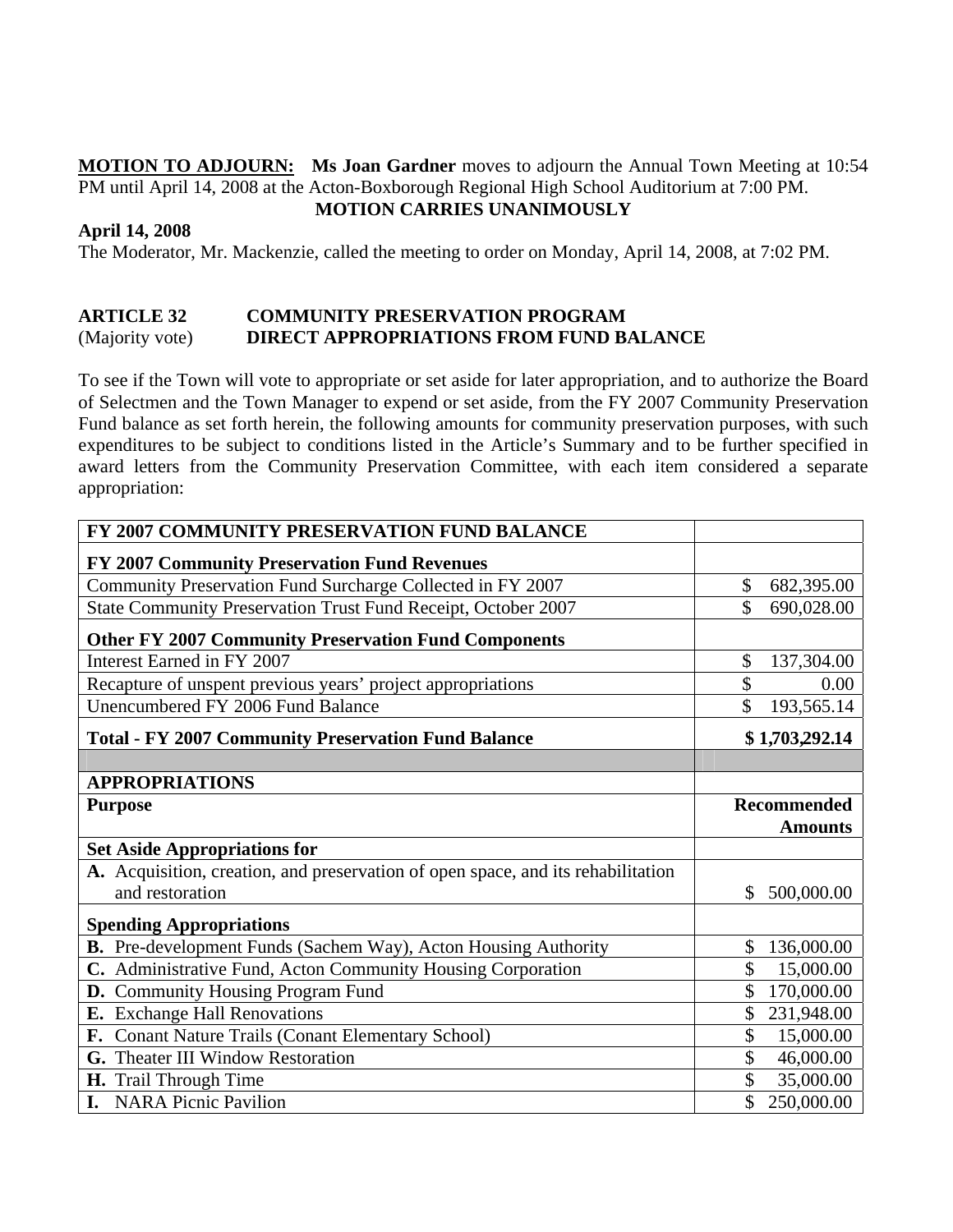| <b>J.</b> Elm Street Playground                                                                                                                              | \$ | 75,000.00      |
|--------------------------------------------------------------------------------------------------------------------------------------------------------------|----|----------------|
| K1. West Acton Citizen's Library Renovations                                                                                                                 | S  | 60,036.00      |
| <b>Administrative Spending Appropriation</b>                                                                                                                 |    |                |
| L. CPC direct expenses                                                                                                                                       | \$ | 3,500.00       |
| M. A fund reimbursing the Town of Acton for administrative services and<br>operating expenses provided in support of the Community Preservation<br>Committee | S  | 65,121.00      |
|                                                                                                                                                              |    |                |
| <b>Total Recommended Appropriations from FY 2007 Community</b>                                                                                               |    | \$1,602,605.00 |
| <b>Preservation Fund Balance</b>                                                                                                                             |    |                |
| Remaining FY 2007 Fund Balance                                                                                                                               |    | 100,687.14     |

And, whereas Massachusetts General Law, Chapter 44B requires that the Town appropriate for spending, or set-aside for future spending, from the 2007 Community Preservation Fund revenues at least 10% for open space, 10% for historic preservation, and 10% for community housing.

And, whereas the recommended appropriations for open space, historic preservation, and community housing each meet or exceed 10% of the 2007 Community Preservation Fund revenues.

And, whereas Town Meeting may vote to delete or reduce any of the recommended amounts.

Therefore, in the event that recommended amounts are deleted or reduced, vote to appropriate as a setaside for future spending from the FY 2007 Community Preservation Fund Balance the minimum necessary amounts to allocate not less than 10% of the FY 2007 Community Preservation Fund revenues for open space (\$137,242.30), not less than 10% of the FY 2007 Community Preservation Fund revenues for historic preservation (\$137,242.30), and not less than 10% of the FY 2007 Community Preservation Fund revenues (\$137,242.30) for community housing.

And, to authorize the Board of Selectmen and the Town Manager to expend from the FY 2007 Set-Aside Fund Balance for the acquisition, preservation, rehabilitation and restoration of historic resources as set forth herein, the following amount for historic preservation purposes, with such expenditures to be subject to conditions listed in the Article's Summary and to be further specified in award letters from the Community Preservation Committee:

| FY 2007 SET-ASIDE FUND BALANCE FOR THE ACQUISITION,<br>PRESERVATION, REHABILITATION AND RESTORATION OF<br><b>HISTORIC RESOURCES</b> | 59,464.00<br>\$    |
|-------------------------------------------------------------------------------------------------------------------------------------|--------------------|
|                                                                                                                                     |                    |
| <b>APPROPRIATIONS</b>                                                                                                               |                    |
|                                                                                                                                     |                    |
| <b>Purpose</b>                                                                                                                      | <b>Recommended</b> |
|                                                                                                                                     | <b>Amounts</b>     |
| <b>Spending Appropriations</b>                                                                                                      |                    |
| K2. West Acton Citizen's Library Renovations                                                                                        | 59,464.00          |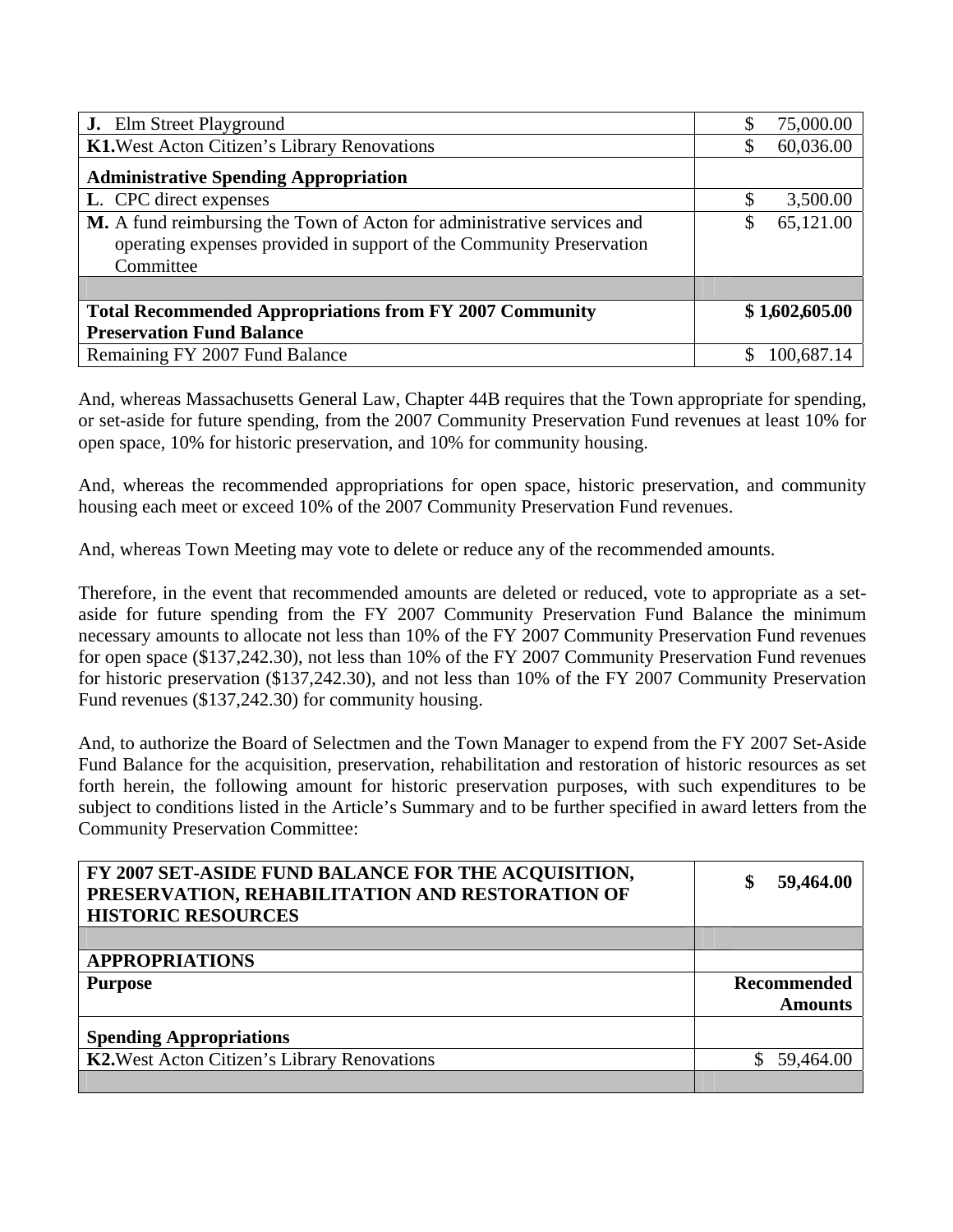| <b>Total Recommended Appropriations from FY 2007 Set-Aside Fund</b><br><b>Balance for the Acquisition, Preservation, Rehabilitation and Restoration</b> |  | \$59,464.00 |
|---------------------------------------------------------------------------------------------------------------------------------------------------------|--|-------------|
| of Historic Resources                                                                                                                                   |  |             |
| Remaining FY 2007 Historic Set Aside Fund Balance                                                                                                       |  | $0.00\,$    |

, or take any other action relative thereto.

**MOTION: Mr. Sghia-Hughes** moves that the Town appropriate or set aside for later appropriation, \$1,662,069 and to raise such amount,

- \$ 1,602,605 be transferred from the Community Preservation Fund and
- \$ 59,464 be transferred from the Set-Aside Fund Balance for the Acquisition, Preservation Rehabilitation and Restoration of Historic Resources,

And that the Town Manager be authorized to expend or set aside amounts as set forth in the Article and in compliance with conditions to be noted in the Community Preservation Committee's Award Letters.

### **Hold Sections – B, E, and M for discussion.**

**Mrs. Chang** moves to amend to vote Article 32 as a whole with the exception of sections B, E, and M. **AMENDMENT CARRIES UNANIMOUSLY** 

### **Vote on Section B - MOTION IS LOST**

Mr. Mullin has recused himself from line item "E" - Exchange Hall. Town Meeting members voted to allow Mr. Berger, a non-resident to speak on the renovation on the Exchange Hall project.

# **Vote on Section E – MOTION CARRIES**

# **Vote on Section M – MOTION CARRIES**

# **ORIGINAL MOTION AS AMENDED CARRIES**

# **ARTICLE 33 \* INTER-MUNICIPAL AGREEMENT – BRUCE FREEMAN RAIL TRAIL** (Majority Vote)

To see if the Town will vote to authorize the Board of Selectmen or the Town Manager to enter into an agreement or agreements on behalf of the Town, on such terms and conditions as the Board of Selectmen or the Town Manager may determine, consistent with the requirements of Section 4A of Chapter 40 of the General Laws, with one or both of the Towns of Carlisle and Westford, for the purpose of obtaining grants or other funding from the Massachusetts Highway Department or other federal, state, county or municipal government or agency thereof, and/or from a charitable foundation, a private corporation, or an individual, to effectuate the acquisition, design and construction of the Bruce Freeman Rail Trail, and any such grants and funds are hereby appropriated for their stated purposes and may be expended with the approval of the Board of Selectmen or the Town Manager, or take any other action relative thereto.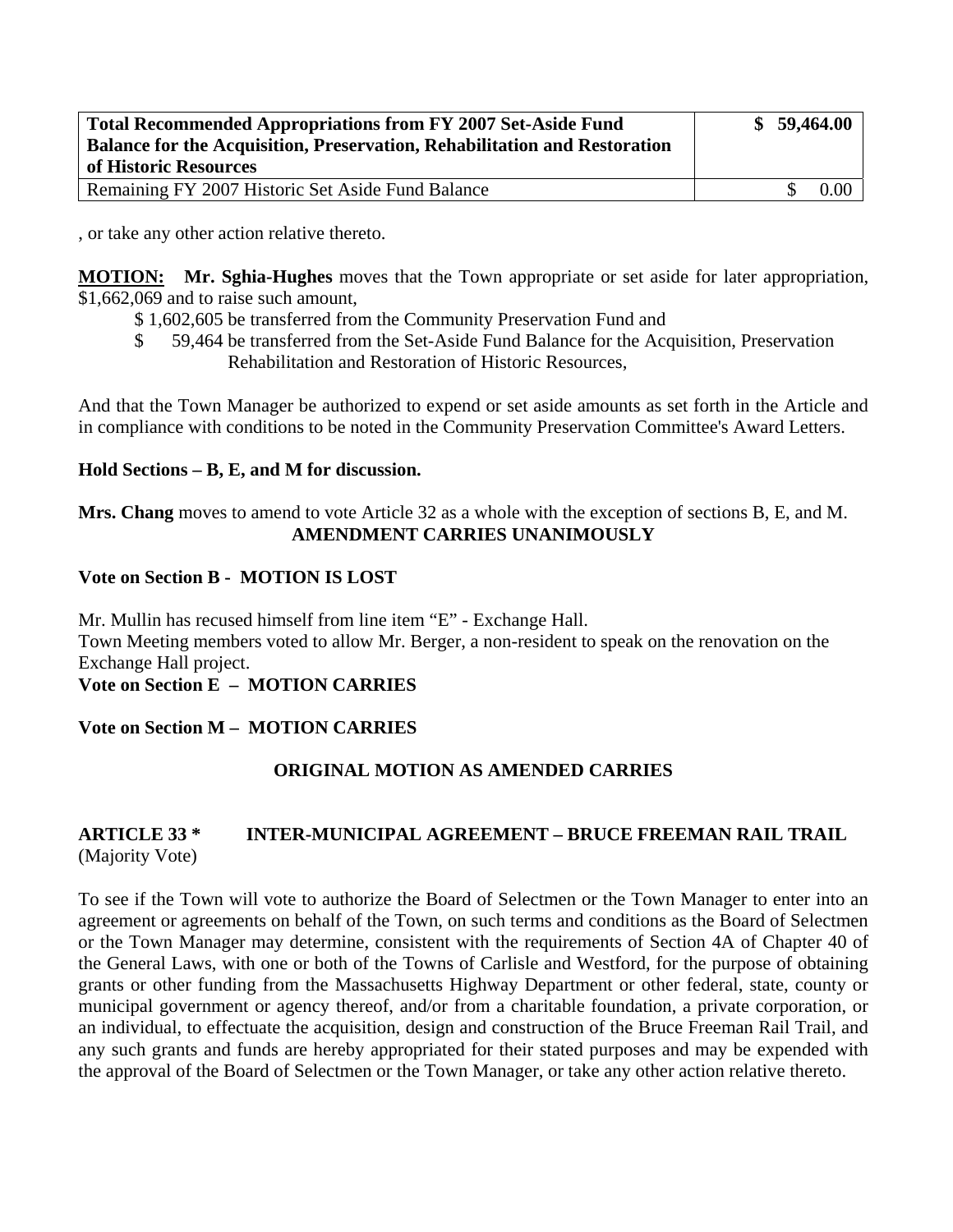# **MOTION: Mr. Magee** moves in the words of the Article.

Held from consent

# **MOTION CARRIES**

# **ARTICLE 34 COMMUNITY SOCIAL SERVICES COORDINATOR**

(Majority vote)

[Note: This article was inserted by the Board of Selectmen at the request of a citizens group.]

To see if the Town, pursuant to Section 5-1 of the Town Charter, will create and will raise and appropriate, or appropriate from available funds, a sum of money to operate a social services department, consisting at a minimum of one social worker, appointed by or contracted through the Town Manager, whose duties and responsibilities may consist of the following:

- 1. Assist the Acton community with new residents, immigrant families, single parents, homeless and underserved individuals;
- 2. Provide counseling and referral resources for those families and individuals who are in need of mental health services;
- 3. Provide liaison services between the Acton/Boxborough Regional School and Acton Public Schools for students and their families needing assistance;
- 4. Work in conjunction with the Acton Council on Aging and the Acton Senior Center to service the Acton senior population needing assistance with housing, medical and social services;
- 5. Work on collaboration with other Town departments as needed to ensure the health and well being of the Acton community;
- 6. Work in collaboration with other community organizations that service the Acton community;
- 7. Identify and, subject to the approval of the Town Manager, apply for and obtain federal and state grant funds to advance the foregoing responsibilities; and
- 8. Perform such other services as the Town Manager may specify;

, or take any other action relative thereto.

**MOTION: Reverend Long-Middleton** moves that the Town create the department and position and appropriate \$35,750 to be expended by the Town Manager therefor as set forth in the article, and to raise such amount, \$35,750 be transferred from Free Cash.

# **MOTION CARRIES**

# **ARTICLE 35 \* DESIGNATE ISSUER OF TRENCH EXCAVATION PERMITS**  (Majority vote)

To see if the Town will, pursuant to Massachusetts General Laws, Chapter 82A, Section 2, vote to designate the Town Manager as the means by which the Town shall designate the Board or Officer to issue permits for the purposes of excavating or otherwise creating a trench, as regulated by Chapter 82A of the Massachusetts General Laws and 520 CMR 14.00, or take any other action relative thereto.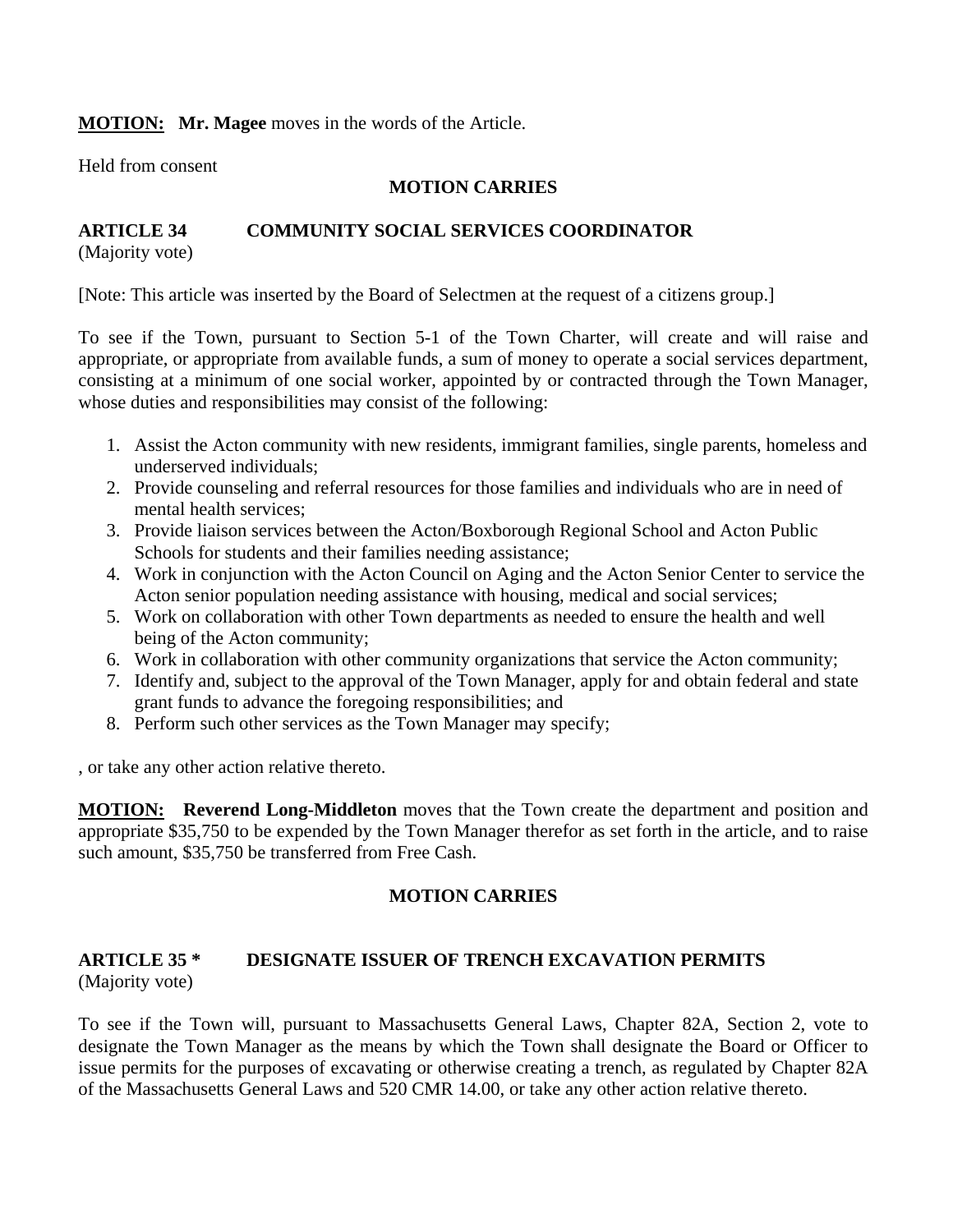#### **MOTION: Ms. Knibbe** moves in the words of the Article.

### **CONSENT MOTION CARRIES UNANIMOUSLY**

# **ARTICLE 36 \* AMEND TOWN BYLAWS – ZONING ENFORCEMENT OFFICER**  (Majority vote)

To see if the Town will vote to amend Chapter E, Section E45 (Non-Criminal Disposition) of the General Bylaws of the Town as follows:

- A. Insert in the first paragraph "Zoning Enforcement Officer," after "Building Commissioner, ".
- B. In the  $21<sup>st</sup>$  paragraph (referencing Chapter M Zoning Bylaw) replace "Building Commissioner" with "Zoning Enforcement Officer".

, or take any other action relative thereto.

**MOTION: Mr. Hunter** moves that the Town adopt the bylaw amendments as set forth in the Article.

Held from consent

### **MOTION CARRIES UNANIMOUSLY**

### **ARTICLE 37 AMEND ZONING BYLAW - OUTDOOR RESTAURANT SEATING**  (Two-thirds vote)

To see if the Town will vote to amend the zoning bylaw, Section 3, Use Definitions, by deleting section 3.5.5, Restaurant, and replacing it with a new section 3.5.5, Restaurant, as follows:

3.5.5 Restaurant – Establishment where food and beverages are sold within a BUILDING to customers for consumption 1) at a table or counter, or 2) in an adjacent outdoor space that does not obstruct a public way, sidewalk, walkway, vehicular parking, or a driveway, or 3) off the premises as carry-out orders, except that drive-up service shall not be allowed, or 4) any combination of the above. In the OP-2 and the TD District, the minimum square footage for an individual restaurant shall be 5,000 square feet measured in NET FLOOR AREA.

*[Note – Section 3.5.5 currently reads as follows:* 

*3.5.5 Restaurant – Establishment where food and beverages are sold within a BUILDING to customers for consumption 1) at a table or counter, or 2) on a patio closed on all sides with entrance to the patio normally available only from the BUILDING, or 3) off the premises as carry-out orders, except that drive-up service shall not be allowed, or 4) any combination of the above. In the OP-2 and the TD District, the minimum square footage for an individual restaurant shall be 5,000 square feet measured in NET FLOOR AREA. In the EAV District, service through walk-up windows may be allowed, and patios may be open and accessible from the outside.]* 

, or take any other action relative thereto.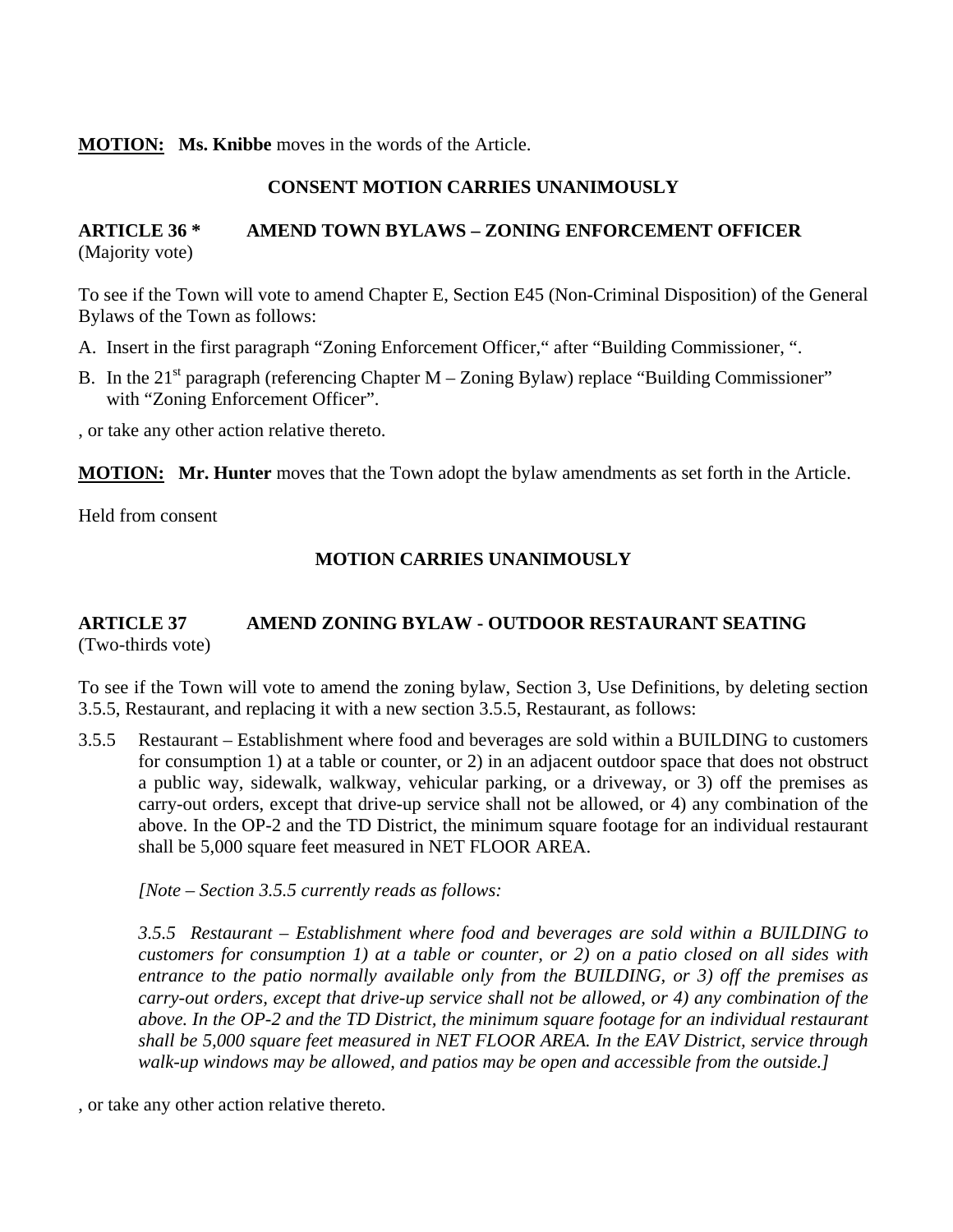**MOTION: Mr. Reichlen** moves that the Town adopt the Zoning Bylaw Amendments as set forth in the Article.

#### **MOTION CARRIES UNANIMOUSLY**

### **ARTICLE 38 AMEND ZONING BYLAW**  (Two-thirds vote) **LI-1 DISTRICT – INCREASE FLOOR AREA RATIO TO 0.20**

To see if the Town will vote to amend the zoning bylaw, Section 5, Table of Standard Dimensional Regulations, by changing the entry in column "MAXIMUM FLOOR AREA RATIO" and line "LI-1" from 0.10 to 0.20.

, or take any other action relative thereto.

**MOTION: Mr. Starzec** moves that the Town adopt the Zoning Bylaw Amendments as set forth in the Article.

# **MOTION CARRIES DECLARED 2/3 BY MODERATOR\***

\*TOWN OF ACTON HAS EXCEPTED MGL CH 39 SEC 15 AT ITS ANNUAL TOWN MEETING APRIL 2001, ARTICLE 43 AND THE AMENDED BYLAW 5A WAS APPROVED BY THE ATTORNEY GENERAL ON AUG. 6, 2001. (THE TOWN MEETING MODERATOR IS NOT REQUIRED TO COUNT A 2/3 REQUIRED VOTE.)

# **ARTICLE 39 AMEND ZONING BYLAW**  (Two-thirds vote) **SENIOR RESIDENCES – AFFORDABLE HOUSING ALTERNATIVES**

To see if the Town will vote to amend the zoning bylaw by inserting a new subsection 9B.12.9 under section 9B – Senior Residence as follows:

- 3B.12.9 Affordable Housing Alternatives The Planning Board in its special permit may authorize or require the substitution of required AFFORDABLE SENIOR RESIDENCES with:
	- 3B.12.9.1 Off-site AFFORDABLE DWELLING UNITS, which shall be in suitable condition for family or individual persons' housing as the Planning Board may determine, and eligible for inclusion in Acton's subsidized housing inventory under M.G.L. Chapter 40B; or
	- 3B.12.9.2 Monetary contributions for affordable housing programs made to the Acton Community Housing Program Fund in an amount sufficient for the Town or its designee to create offsite affordable family or individual persons' housing, as the Planning Board may determine, and eligible for inclusion in Acton's subsidized housing inventory under M.G.L. Chapter 40B.

, or take any other action relative thereto.

**MOTION: Mr. Bettez** moves that the Town adopt the Zoning Bylaw Amendments as set forth in the Article, except that all references to "3B.12.9" should read "9B.12.9."

# **MOTION CARRIES UNANIMOUSLY**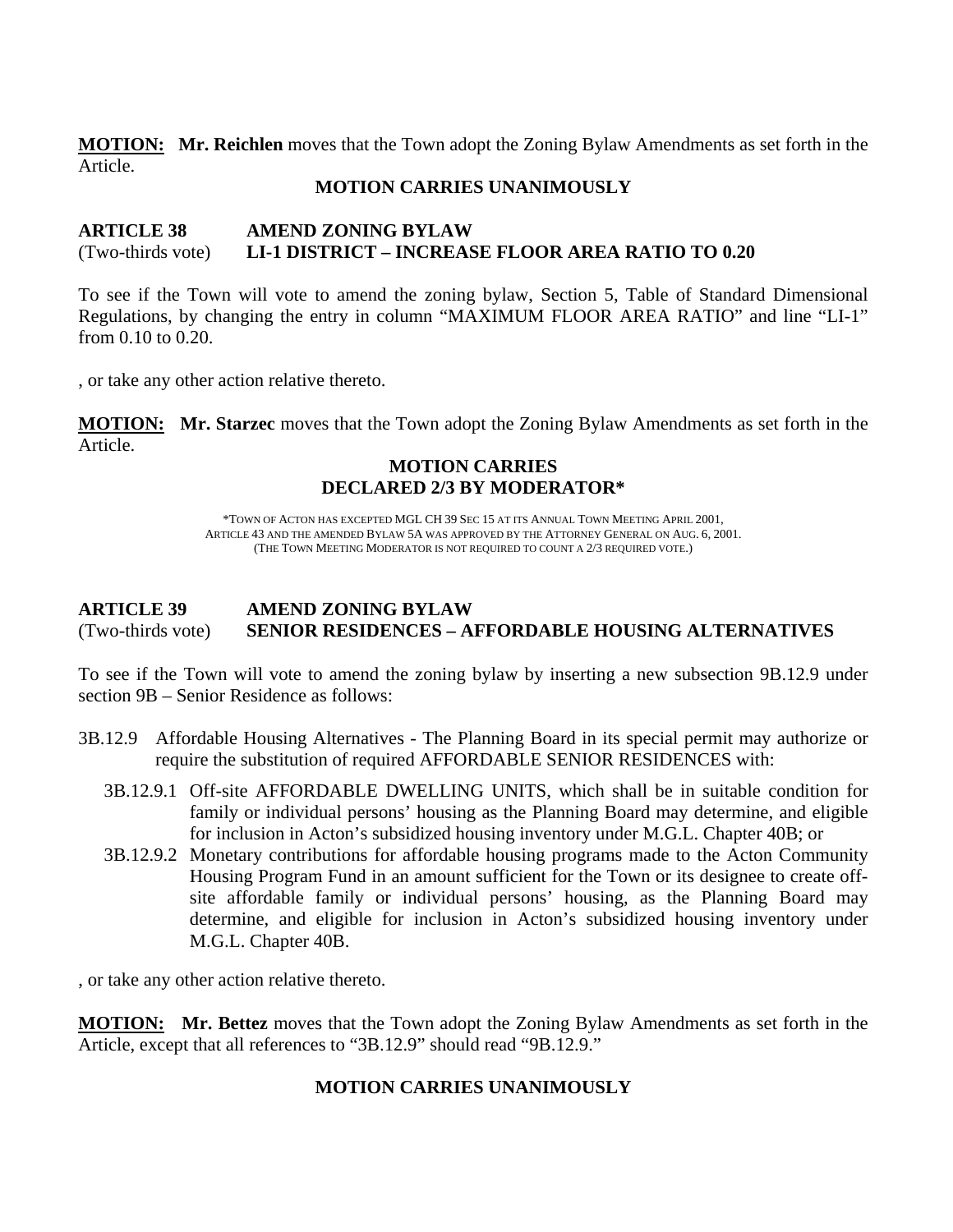# **ARTICLE 40 AMEND ZONING BYLAW – WIRELESS SERVICE FACILITIES**

(Two-thirds vote)

To see if the Town will vote to amend the zoning bylaw by deleting sections 3.10 (Special Requirements for Wireless Communication Facilities), and 3.11 (Temporary Moratorium on Wireless Communication Facilities ...), and replacing them with a new section 3.10 as follows:

- 3.10 Special Requirements for Personal Wireless Facilities
- 3.10.1 Purposes
	- 3.10.1.1 To allow Personal Wireless Facilities in accordance with and as required by the Federal Telecommunications Act of 1996 and in acknowledgment of M.G.L. Chapter 40A, Section 3.
	- 3.10.1.2 To minimize their adverse impacts on adjacent properties, local historic districts, residential neighborhoods, and scenic vistas.
	- 3.10.1.3 To establish requirements for their approval, and standards for their design, placement, safety, monitoring, modification, and removal.
	- 3.10.1.4 To limit the overall number and height of Personal Wireless Towers to what is essential to serve the public convenience and necessity.
	- 3.10.1.5 To promote shared USE of Facilities to reduce the need for new Facilities.
- 3.10.2 Applicability
	- 3.10.2.1 This Section 3.10 shall apply to all reception and transmission Facilities that aid, facilitate, and assist with the provision of Personal Wireless Services.
	- 3.10.2.2 No such Facility shall be erected or installed except in compliance with the provisions of this Section 3.10.
	- 3.10.2.3 Nothing in this Bylaw shall be construed to regulate or prohibit customary installations for the reception of radio communication signals at home or business locations.
	- 3.10.2.4 Nothing in this Bylaw shall be construed to regulate or prohibit a tower or antenna installed solely for use by a federally licensed amateur radio operator. For regulations on amateur radio towers see Section 3.8.3.6 of this Bylaw.

# 3.10.3 Definitions

- 3.10.3.1 Antenna A transducer device designed to transmit and/or receive radio frequency signals.
- 3.10.3.2 Co-locator One of two or more Carriers who occupy space on a common Facility to locate Antennas and other equipment for the provision of Personal Wireless Services.
- 3.10.3.3 Concealed-Antenna Monopole (CAM) A Monopole with internally mounted Antennas that are not visible from the outside of the Monopole.
- 3.10.3.4 Coverage Gap or Service Gap a "Coverage Gap" or "Service Gap" is considered to exist within a specific geographic area if a remote user of a Compatible User Service Device,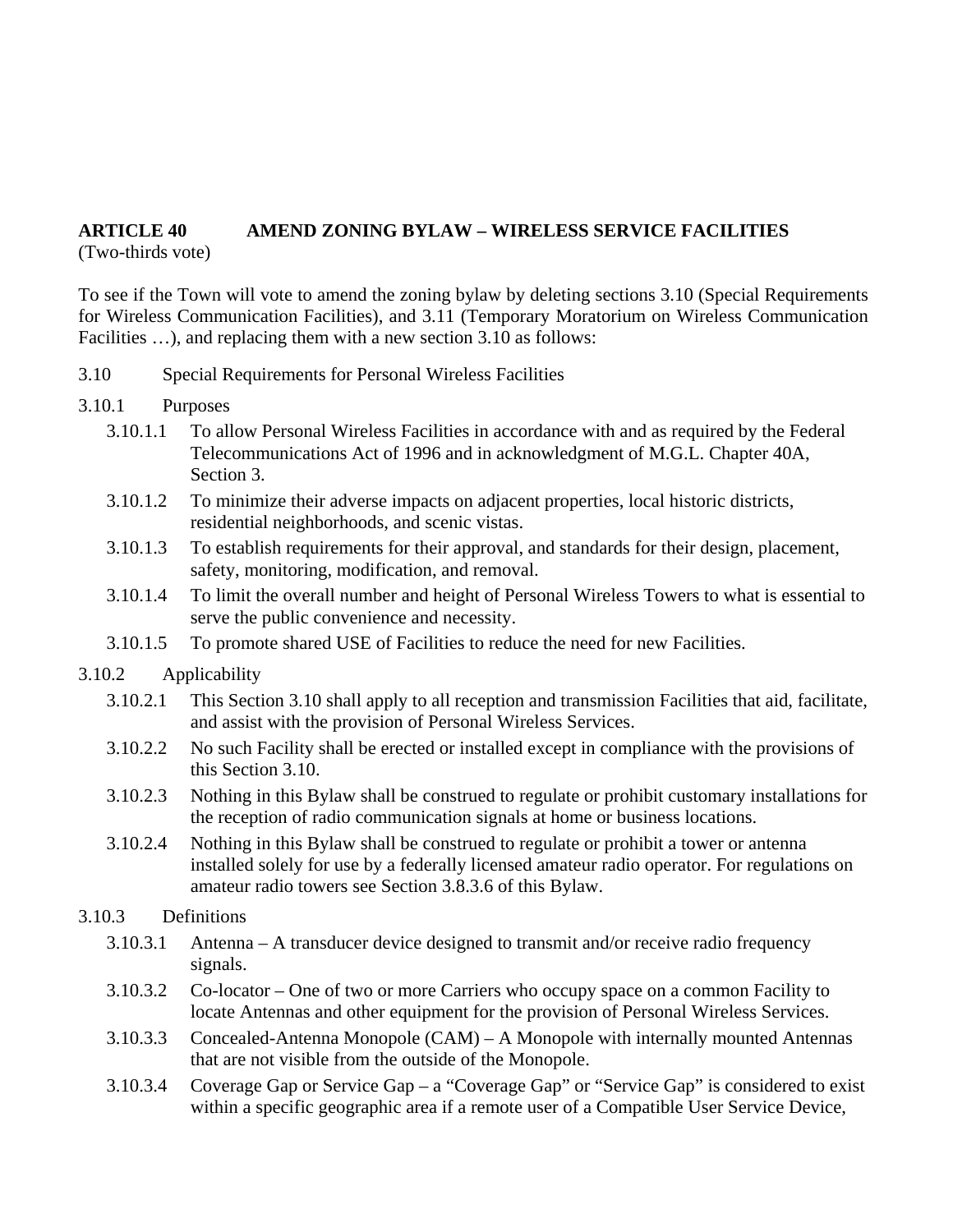while located within such geographic area, is highly likely to be unable to reliably connect to and communicate with the compatible Carrier's Personal Wireless Services network, which gap is defined as less than -90 dBm received signal power, unless the Carrier in question demonstrates a different received signal power level or an alternative QoS metric reasonably applies.

- 3.10.3.5 Equipment Compound A BUILDING, room, or fenced compound at the base of a Tower or elsewhere that encloses necessary equipment and installations to support Personal Wireless Services.
- 3.10.3.6 FCC The Federal Communications Commission.
- 3.10.3.7 Flush Mounted Antennas Antennas whose mounting brackets are attached directly on the outside surface of a Monopole that extend typically no more than 18 inches from the Monopole surface.
- 3.10.3.8 Monopole A single self-supporting Tower, tubular in design, enclosing cables invisibly within the tubular structure and designed so it does not require braces or guy wires for support and stability.
- 3.10.3.9 Personal Wireless Services Commercial Mobile Radio Services (CMRS), common Carrier wireless exchange access services, and unlicensed wireless services as identified and defined in the Federal Telecommunications Act of 1996 and pertinent FCC regulations.
- 3.10.3.10 Personal Wireless Service Device A portable, fixed, or mobile Personal Wireless Service communications device, such as, without limitation, a car phone, cell phone, personal digital assistant, or smart phone used by a subscriber or remote user to connect to a Carrier's Personal Wireless Service network.
- 3.10.3.11 Personal Wireless Service Provider or Personal Wireless Service Carrier (Provider or Carrier) – An entity, licensed by the FCC to provide Personal Wireless Services or an entity offering unlicensed Personal Wireless Services as a common carrier.
- 3.10.3.12 Personal Wireless Facility (Facility) An installation that contains the equipment and support STRUCTURES necessary to provide Personal Wireless Services, including but not limited to an Equipment Compound, Tower and Antennas. In context, Facility may refer individually to one Provider's installation supporting one Personal Wireless Service at a Site, or collectively to the aggregate of all installations of all Personal Wireless Service Providers providing all Personal Wireless Services at a common Site.
- 3.10.3.13 Personal Wireless Facility Site (Site) A LOT as defined in this Bylaw; or one or more contiguous LOTS in single ownership; or one or more contiguous LOTS whose individual owners have entered into a partnership, corporation, trust, or other legal entity with the purpose of jointly hosting a Facility.
- 3.10.3.14 Personal Wireless Tower (Tower) A STRUCTURE greater than 12 feet in height mounted on the ground or on another STRUCTURE erected with the primary purpose of supporting one or more Personal Wireless Service Antennas.
- 3.10.3.15 Service Coverage Service Coverage refers to a geographic area where a remote user of a properly installed and operated Personal Wireless Service Device compatible with a Carrier's Personal Wireless Services network (a "Compatible User Service Device") has a high probability of being able to connect to and communicate with such network with a reasonable quality of service ("QoS"). There are various measures of QoS, including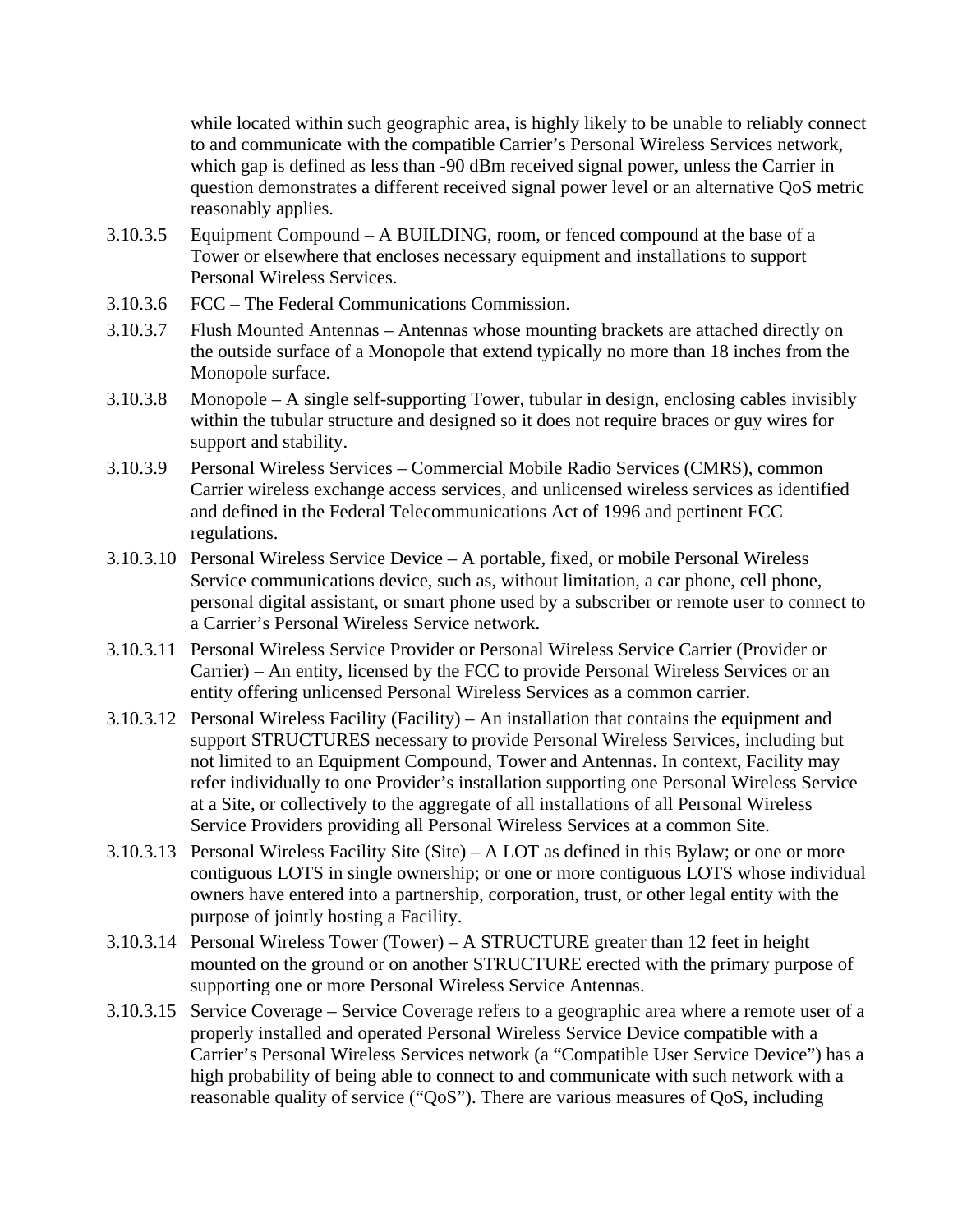without limitation, received signal strength, various signal to noise and signal to interference ratio metrics, call reliability (as indicated by dropped call ratios, blocked calls and the like), and bit error rates.

For purposes of this Section 3.10, there shall be the presumption that Service Coverage shall be deemed to exist within a specific geographic area if the predicted or measured received signal power on a standards-compliant Personal Wireless Services Device placed outdoors within such geographic area is highly likely to be -90 dBm or greater, unless the Carrier in question demonstrates, by clear and convincing evidence prepared by qualified radio frequency engineer or other qualified professional, that higher signal strengths or alternative QoS metrics are required to enable such Carrier to provide Service Coverage within the specific geographic area in question.

- 3.10.3.16 Significant Gap A Coverage Gap in a Carrier's Personal Wireless Service network within a specific geographic area shall be considered to be a "Significant Gap" if such specific identified geographic area is so large in physical size and/or affects or is predicted to affect such a large number of remote users of Compatible User Service Devices as to fairly and reasonably be considered "significant" as opposed to merely being a small "dead spot". In determining whether or not a particular Carrier's Coverage Gap is significant, a relatively small or modest geographic area may be considered a "Significant Gap" if such geographic area is densely populated or is frequently used by a large number of persons for active recreational or similar purposes who are, or are predicted to be, remote users of Compatible User Service Devices, and/or such geographic area straddles one or more public highways or commuter rail lines regularly traveled, or predicted to be traveled, by remote users of Compatible User Service Devices, while a larger geographic area may be considered not to be a "Significant Gap" if such geographic area does not straddle any public highways or rail lines and/or is sparsely populated. Whether or not a Significant Gap exists is to be determined separately for each Carrier's Personal Wireless Services network, regardless of whether or not any other Carrier(s) have Service Coverage in such geographic area.
- 3.10.4 General Prohibitions and Requirements
	- 3.10.4.1 Lattice style Towers and similar facilities requiring more than one leg or guy wires for support are prohibited. However, additional equipment may be mounted on an existing lattice Tower.
	- 3.10.4.2 A Personal Wireless Tower shall not be erected in a Local Historic District or within 500 feet of the boundary of a Local Historic District measured from the center point of a Tower at its base.
	- 3.10.4.3 All STRUCTURES, equipment, utilities and other improvements associated with Personal Wireless Facilities shall be removed within one year after cessation of USE.
	- 3.10.4.4 Night lighting of Personal Wireless Facilities is prohibited except for low intensity lights installed at or near ground level in or on the Equipment Compound and in compliance with the Outdoor Lighting Regulations of this Bylaw, Section 10.6.
	- 3.10.4.5 At least one sign shall be installed in a visible location at the Equipment Compound that provides the telephone number where the operator in charge can be reached at all times.
	- 3.10.4.6 Section 6 (Parking Standards) of the Acton Zoning Bylaw shall not apply to Wireless Communication Facilities.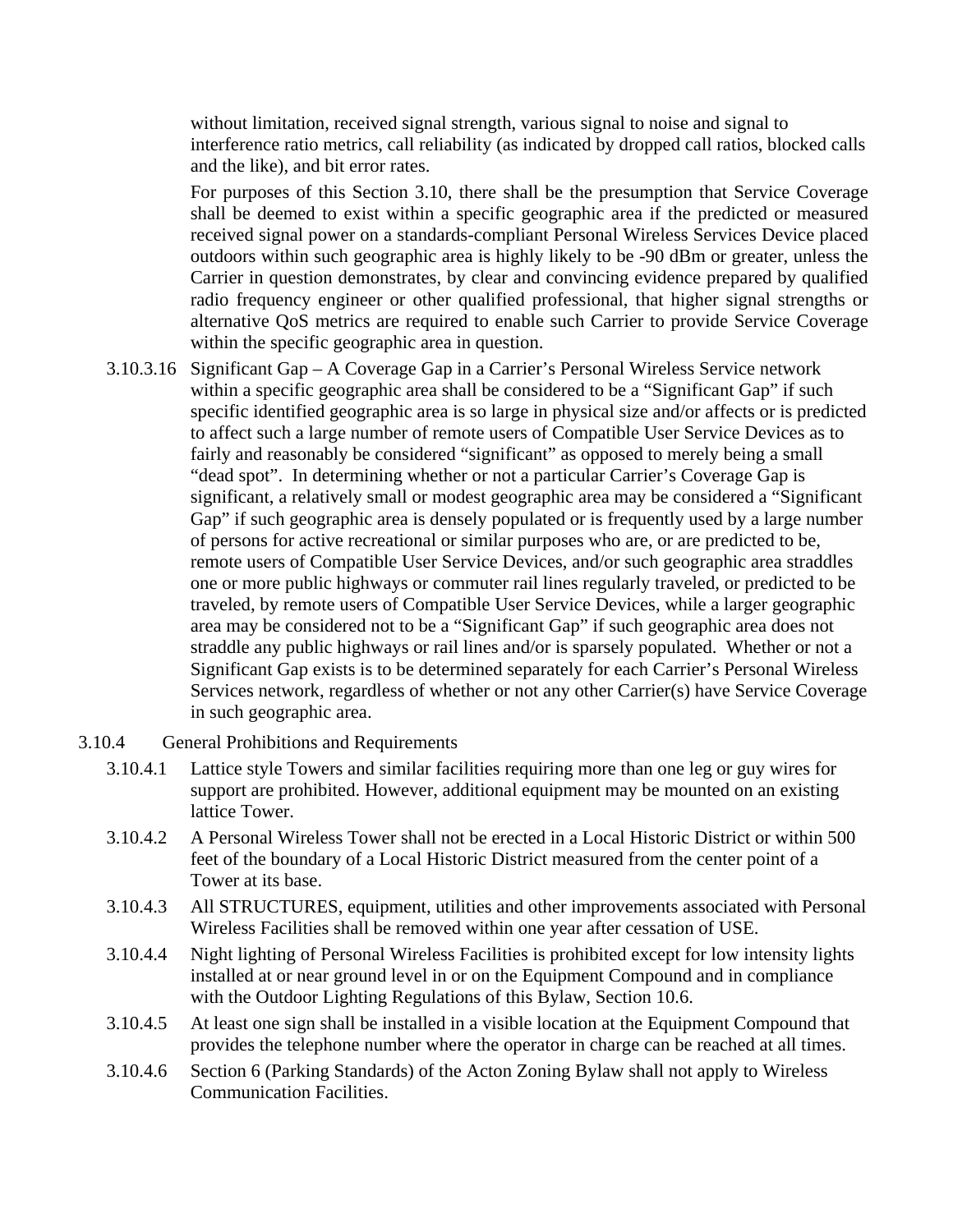- 3.10.4.7 Nothing in this Bylaw shall be construed to regulate or prohibit a Personal Wireless Facility on the basis of the environmental effects of radio frequency emissions, provided the Facility complies with regulations of the Federal Communications Commission concerning such emissions.
- 3.10.5 Personal Wireless Facilities Allowed by Right
	- 3.10.5.1 In all zoning districts, a Personal Wireless Facility shall be allowed and no special permit shall be required,
		- a) if the Antenna(s) and Antenna mounting apparatus or STRUCTURE does not exceed 3 feet in diameter and 12 feet in height and is otherwise in compliance with applicable dimensional requirements of this Bylaw as they relate to the Personal Wireless Facility Site, or
		- b) if the Facility is located entirely within, or mounted on, a BUILDING or STRUCTURE that is occupied or used primarily for other purposes, provided that the BUILDING or STRUCTURE, including the Facility, meets all dimensional requirements of this Bylaw for the zoning district in which the Site is located. A cupola or other appurtenance, that is consistent with the general characteristics of the zoning district within which the Facility is located, that is otherwise allowed by right, and that fully conceals all Antennas, cables, and other related hardware may be added to a BUILDING when the supporting equipment belonging to the Facility is installed within the BUILDING.
	- 3.10.5.2 In the Office Districts (OP-1, OP-2), the Industrial Districts (LI, GI, LI-1, IP, SM), the Powder Mill District (PM), and the Limited Business District (LB), a Monopole Tower shall be allowed and no special permit shall be required, if its height does not exceed applicable height limitations for STRUCTURES and BUILDINGS in the zoning district in which it is located, and if its setback, measured from its center point at its base to all Site boundary lines, is at least the distance equal to its height, but not less than the otherwise applicable minimum yard requirement for BUILDINGS and STRUCTURES in the zoning district.
	- 3.10.5.3 Any new Antennas or other equipment owned by a Personal Wireless Service Provider may be mounted on a previously approved Tower without a special permit, if there is no increase in height above the maximum height specified in the special permit for the Tower and if the installation does not deviate from the approved appearance of the Tower. For example, an approved CAM may not be converted to a Flush Mount Monopole by any subsequent Antenna installations.
- 3.10.6 Special Permit for Facilities
	- 3.10.6.1 Any Personal Wireless Facility, and any increase in height or size, or reconstruction or replacement of an existing Facility that does not meet the criteria under Section 3.10.5 above, may only be allowed by special permit from the Planning Board in accordance with M.G.L. ch. 40A, s. 9, subject to the following statements, regulations, requirements, conditions and limitations.
	- 3.10.6.2 For the purpose of this Section 3.10, public hearing notices shall be sent to parties in interest and to all LOT owners within one thousand feet of the property line of the Site where the Facility is proposed.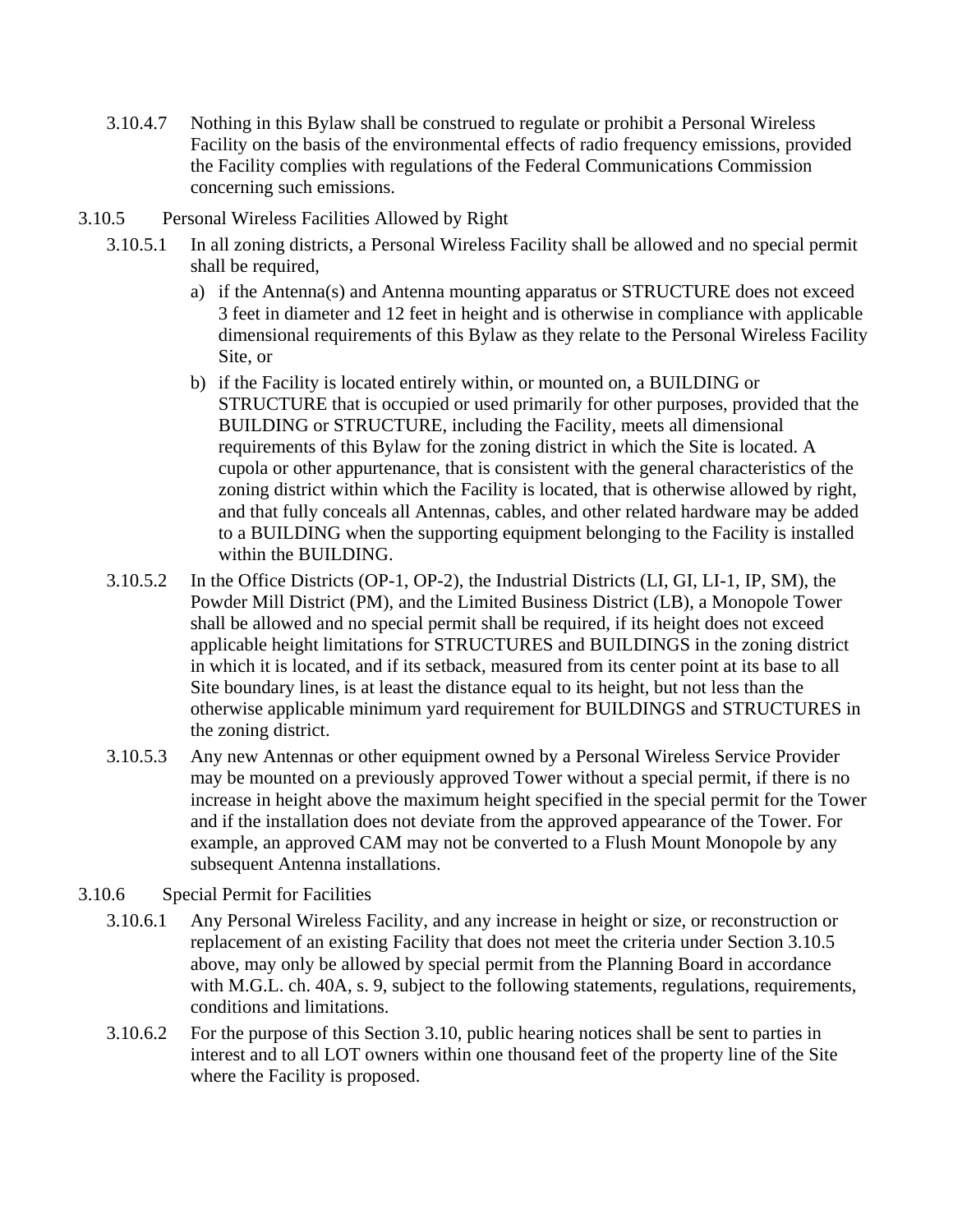- 3.10.6.3 A Personal Wireless Tower shall not exceed a height of 175 feet from ground level, or a height that is allowed without illumination at night under Federal Aviation Administration or Massachusetts Aeronautics Commission regulations, whichever is less. For purposes of determining the height of a Tower, the height shall be the higher of the two vertical distances measured as follows:
	- a) The elevation of the top of the Tower STRUCTURE including any Antennas or other appurtenances above the pre-construction mean ground elevation directly at the base of the pole; or
	- b) The elevation of the Tower STRUCTURE including any Antennas or other appurtenances above the mean ground elevation within 500 feet of the base of the pole.
- 3.10.6.4 Personal Wireless Towers shall be CAMs. On a case by case basis, generally when aesthetic considerations are less important, the Planning Board may allow Monopoles with external Flush Mounted Antennas, or external standard Antenna mounting frames that extend laterally from the Monopole.
- 3.10.6.5 Personal Wireless Towers shall be located, designed, and constructed as Monopoles that are extended to or structurally extendable to the maximum height allowed under Section 3.10.6.3 above, capable of accommodating the maximum number of technically feasible Co-locator Antennas on the portion of the Monopole above the trees as well as an Equipment Compound physically able to, or capable of being enlarged to, fully accommodate the maximum number of Personal Wireless Service Carriers and other equipment necessary for the maximum number of technically feasible Co-locators at the Site.
- 3.10.6.6 In all Residential Districts, the setback of a Tower, measured from the center point of the Tower at its base to the boundary lines of the Site, shall be at least the distance equal to the maximum permissible height of the Tower.
- 3.10.6.7 The center point of any Personal Wireless Tower at its base shall be separated from any existing dwelling by a horizontal distance that is at least twice the maximum permissible height of the Tower, unless the residential BUILDING and the Facility are located on the same LOT.
- 3.10.6.8 An Equipment Compound, if employed, shall be located in the immediate vicinity of the base of a Tower.
- 3.10.6.9 Any Tower shall be designed to accommodate the maximum feasible number of Carriers.
	- a) The Planning Board may require the employment of all available technologies and Antenna arrangements to minimize vertical space consumption, and require sufficient room and structural capacity for all necessary cables and Antennas.
	- b) The Planning Board may require the owner of such Tower to permit other Providers to Co-locate at such Facility upon payment of a reasonable charge, which shall be determined by the Planning Board if the parties cannot agree.
	- c) The Planning Board may require that the equipment of all users of a Tower shall be subject to rearrangement on the Tower or in the Equipment Compound if so directed by the Planning Board at a later time in its effort to maximize Co-location of Carriers. This may result in different vertical Antenna locations, reduced vertical separation of Antennas, and changes of Antenna arrangements, to the extent feasible without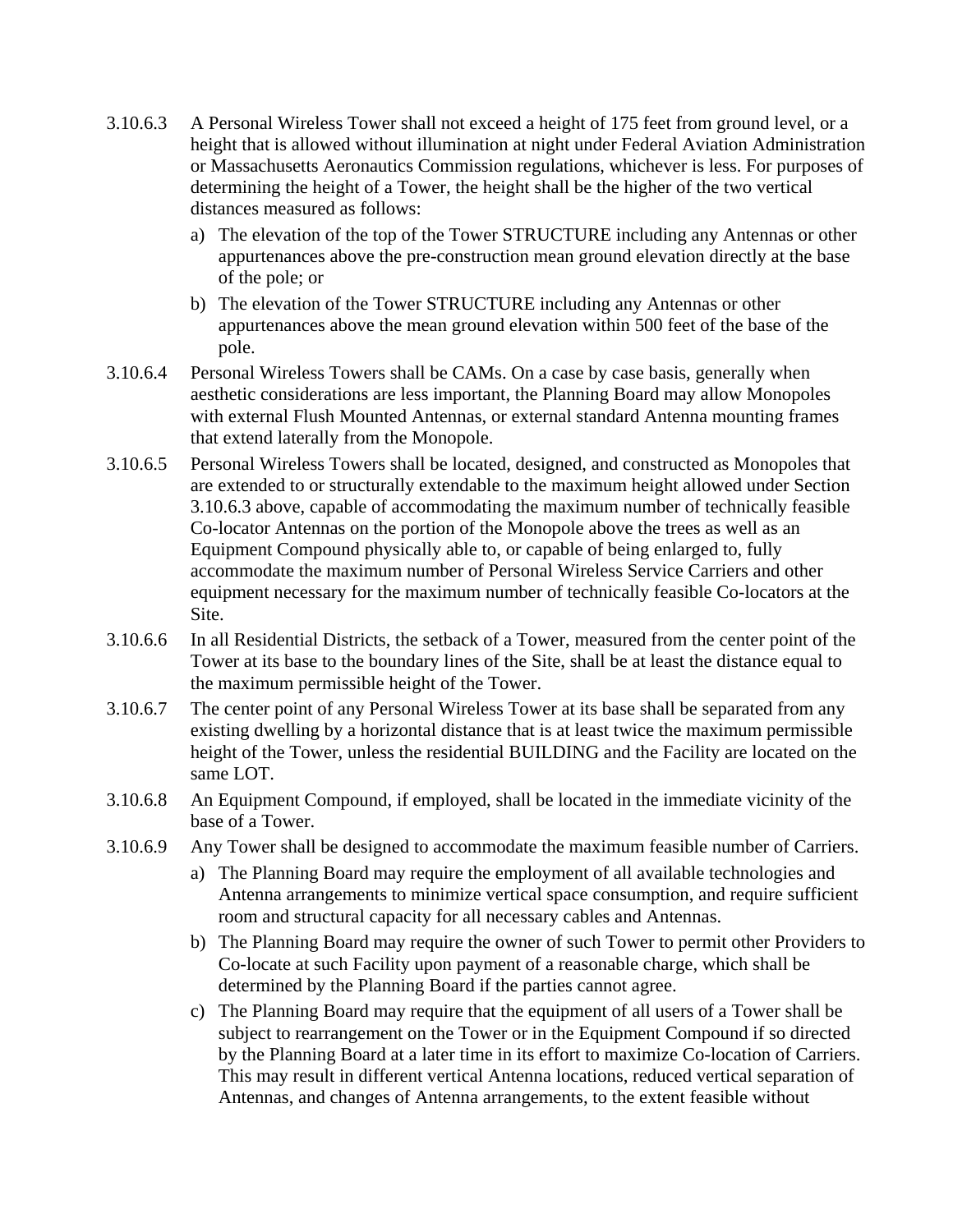causing technically unacceptable radio frequency signal interference between the Antennas of the Co-locators and without creating new Significant Gap in the existing coverage of incumbent Providers on the Tower.

- d) The Planning Board may require that the equipment of all Carriers on a Tower shall be subject to relocation to another nearby Facility if such relocation, when considered individually or in concert with existing or potential new Facilities, does not create a Significant Gap in the Carrier's coverage when so directed by the Planning Board at a later time in its effort to maximize Co-location of Carriers. It may then order the removal of a Tower after the relocation is completed.
- e) The Planning Board may require long-term easements, leases, licenses, or other enforceable legal instruments that fully support a Facility at its maximum potential technical capacity, including sufficient space on the Tower and for Facility base equipment to accommodate the maximum number of technically feasible Co-locators at the Site, adequate ACCESS and utility easements to the Facility from a public STREET, and the right for the maximum number of technically feasible Co-locators to Co-locate on the Tower and to upgrade the utilities and equipment as needed for maintaining and improving service and capacity.
- 3.10.6.10 Unauthorized entry into an Equipment Compound shall be prevented by the installation of security measures such as fencing (for outdoor Equipment Compounds) or locked rooms or buildings. Towers shall be secured against unauthorized climbing. The Planning Board shall require suitable fencing and landscape screening or other mitigation means to shield the installation from the view of nearby residences or ways.
- 3.10.6.11 The Planning Board may require that all ground equipment must be placed inside a BUILDING where the Planning Board finds that a fenced-in compound does not adequately address reasonable and legitimate aesthetic concerns. In such cases, the Planning Board shall have the power under the special permit to regulate the size, shape, and exterior appearance of the BUILDING.
- 3.10.6.12 A Tower approved hereunder shall be used only for the transmission of signals for Personal Wireless Services, except with the specific authorization of the Planning Board.
	- a) The Planning Board may approve or require the installation of transmission devices owned, operated, or used by the Town of Acton or any of its agencies, and may allow such devices to extend above the otherwise applicable maximum Tower height. The Planning Board may waive or modify the approved appearance provision of Subsection 3.10.5.3 for such devices.
	- b) The Planning Board may also approve the installation of communication devices by entities other than Personal Wireless Service Carriers as secondary occupants of a Facility that are subject to Planning Board termination upon six months notice of the Planning Board, provided that they do not interfere with the Personal Wireless Services and that the intent of this Bylaw to maximize Co-location of Personal Wireless Service Providers is not compromised.
- 3.10.6.13 The Planning Board shall in its special permit make adequate provisions for the removal of the Tower and Equipment Compound after its USE for Personal Wireless Services has ended. It shall require that the Facility location shall be restored to pre-existing conditions as much as is reasonably possible so that no traces of the Facility, including foundation,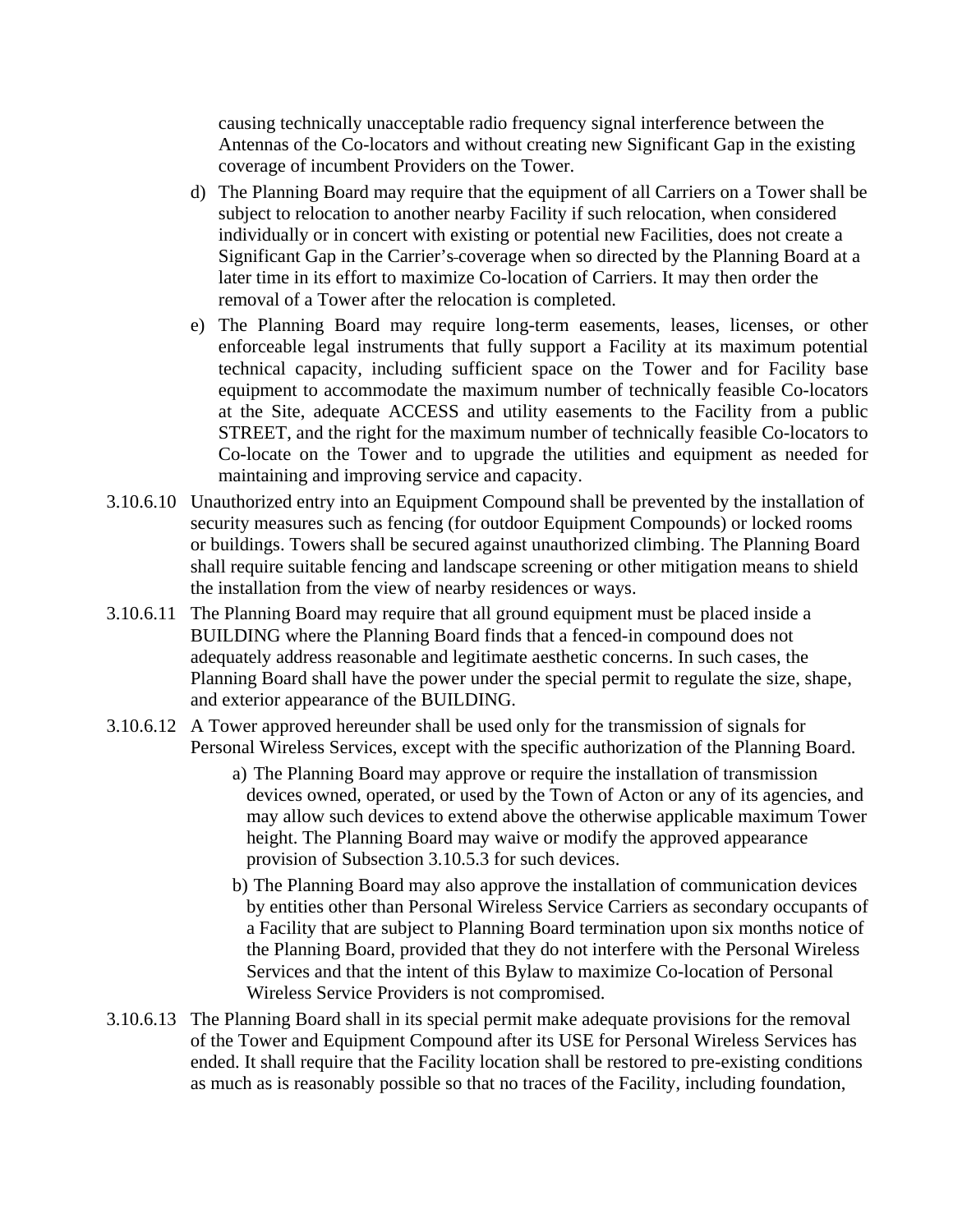gravel pads, and driveways, remain visible above ground, and that the location be otherwise stabilized and naturalized as appropriate for the particular Site.

- 3.10.6.14 The Planning Board may, as a condition of any special permit, require all Carriers at a Facility, upon the written request of the Planning Board from time to time, to file with the Planning Board and Town Clerk a report, prepared and stamped by a Massachusetts Registered Professional Engineer, that certifies that such Carrier's Facility is, and such Co-locator's Facilities are, in compliance with the terms and conditions of the special permit and the Acton Zoning Bylaw. The Planning Board may also require the Carriers to file with the Planning Board certifications from other independent, qualified engineers or other appropriate professionals that the Facility is in compliance with applicable state and federal laws, such as those regarding radio frequency emissions, noise, or aeronautical navigation safety. The Planning Board may make such requests not more frequently than once every two years, unless the Planning Board has reasonable grounds to believe that the Facility is not in compliance in any substantial or material respect with the terms and conditions of the special permit or any applicable FCC or other State or Federal laws.
- 3.10.6.15 The Planning Board may limit the number of Towers on a Site to one, or to any other number it deems necessary and appropriate for the Site. Multiple Towers on a single Site shall be separated by such reasonable distance that prevents excessive interference (mechanical or electromagnetic) between Carriers' services and that creates the most harmonious appearance to the general public, but by not less than 40 feet measured between the center points at the Towers' respective bases.
- 3.10.6.16 The Special Permit application for a Personal Wireless Facility shall be accompanied by a plan showing the Facility location in relation to the boundary lines of the Facility Site and all BUILDINGS within 500 feet, and plans for the installation or construction of the Facility adequate to show compliance with the provisions of this Bylaw, and such supplemental information as may be required by the Planning Board in the Rules and Regulations for a Special Permit for Personal Wireless Facilities. The application shall also include maps showing areas where the proposed Facility will be visible when there is foliage and when there is not.
- 3.10.6.17 Mandatory Findings The Planning Board shall not issue a special permit for a Wireless Communication Facility unless it finds that the Facility:
	- a) is designed to minimize any adverse visual or economic impacts on abutters and other parties in interest, as defined in M.G.L. c. 40A, s. 11;
	- b) is designed to provide, in the most community-compatible method practicable, Service Coverage to a Significant Gap within the Town. The applicant shall bear the burden of demonstrating, by clear and convincing evidence, the existence of such Significant Gap;
	- c) is designed in the most community-compatible method practicable and is necessary to satisfy a Significant Gap in service. The applicant shall bear the burden of demonstrating that other methods preferred by the Town are not feasible for providing Service Coverage to satisfy such Significant Gap;
	- d) cannot for technical or physical reasons be located on an existing Wireless Communication Facility or Tower that would be expected to provide comparable Service Coverage. Such alternative existing location or locations need not provide full service to the entire Significant Gap if, in the determination of the Planning Board, the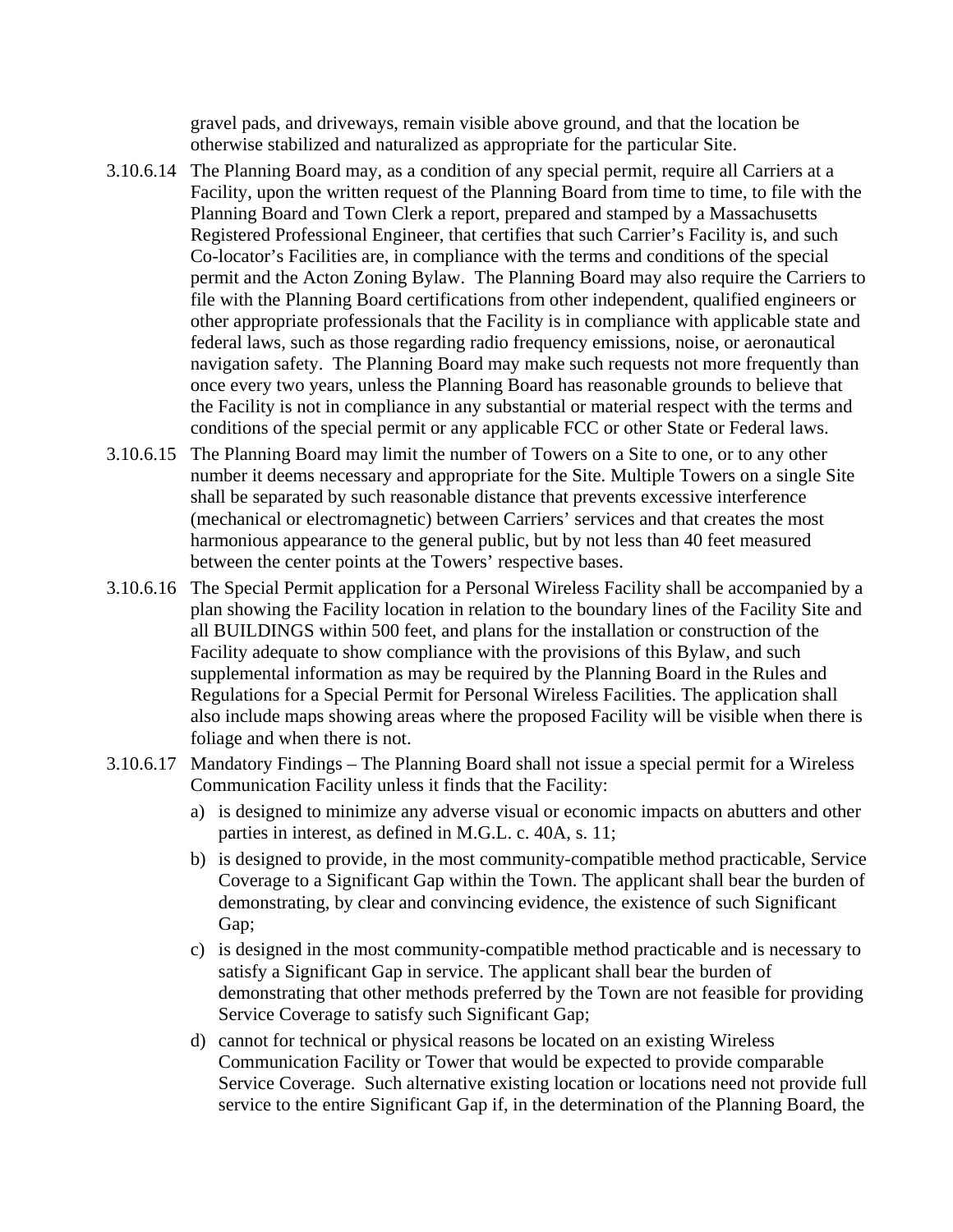remaining Gap to have been served by the proposed Facility is not Significant and/or if remaining portions of the Significant Gap can be served by new Facilities preferred by the Planning Board;

- e) cannot be located at any other practicably available site that is less objectionable to the general public due to technical requirements, topography, or other unique circumstances. The applicant shall have the burden of showing what alternative sites and technologies it considered and why such sites and technologies are not practicably available;
- f) is sited in such a manner that it is suitably screened;
- g) is colored so that it will as much as possible blend with or be compatible with its surroundings;
- h) is designed to accommodate the maximum number of users technologically feasible;
- i) is necessary because there is no other existing Facility or Facilities with available space or capacity available to satisfy the Significant Gap;
- j) is in compliance with applicable Federal Aviation Administration (FAA), Federal Communications Commission (FCC), Massachusetts Aeronautics Commission, and the Massachusetts Department of Public Health regulations; and
- k) complies with all applicable requirements of this Bylaw, including Section 10.3.
- 3.10.6.18 The Planning Board under its special permit authority may waive one or more requirements of this Section 3.10.6 and its subsections, including dimensional requirements, and it may grant a waiver from the use restrictions contained in Section 3.4.10 of the Table of Principal Uses, where the Board finds that the relief is necessary to avoid an effective prohibition of Personal Wireless Services in the Town or avoid unreasonable discrimination among Providers of functionally equivalent services.
	- a) Any request for such waivers shall be supported by a study prepared by a qualified radio frequency engineer or other qualified professional consultant demonstrating to the Planning Board's satisfaction that there exists a Significant Gap in coverage within the specific geographic area proposed, and clear and convincing evidence that no alternative locations, technologies, and/or configurations are available that meet the otherwise applicable requirements.
	- b) In granting such a waiver or waivers, the Planning Board must find that the extent of the granted relief is mitigated by showing that any alternative for serving the Significant Gap that is feasible is no less objectionable in its impact on the community, that all practicable mitigation of the proposed Facility's impact is incorporated in the design and conditions, and that the desired relief may be granted without substantial detriment to the neighborhood and without denigrating from the intent and purpose of this Bylaw.
	- c) However, the Board shall not grant relief from the maximum height limitation in Subsection 3.10.6.3.
	- d) The Board shall be empowered hereunder to grant relief from any setback requirements in Subsections 3.10.6.6 or 3.10.6.7 provided that the Facility as proposed with such non-conforming setbacks is demonstrated to be necessary to serve the Significant Gap or that such relief will produce a better result for the community than without such relief, consistent with Section 3.10.1 – Purposes, and its subsections.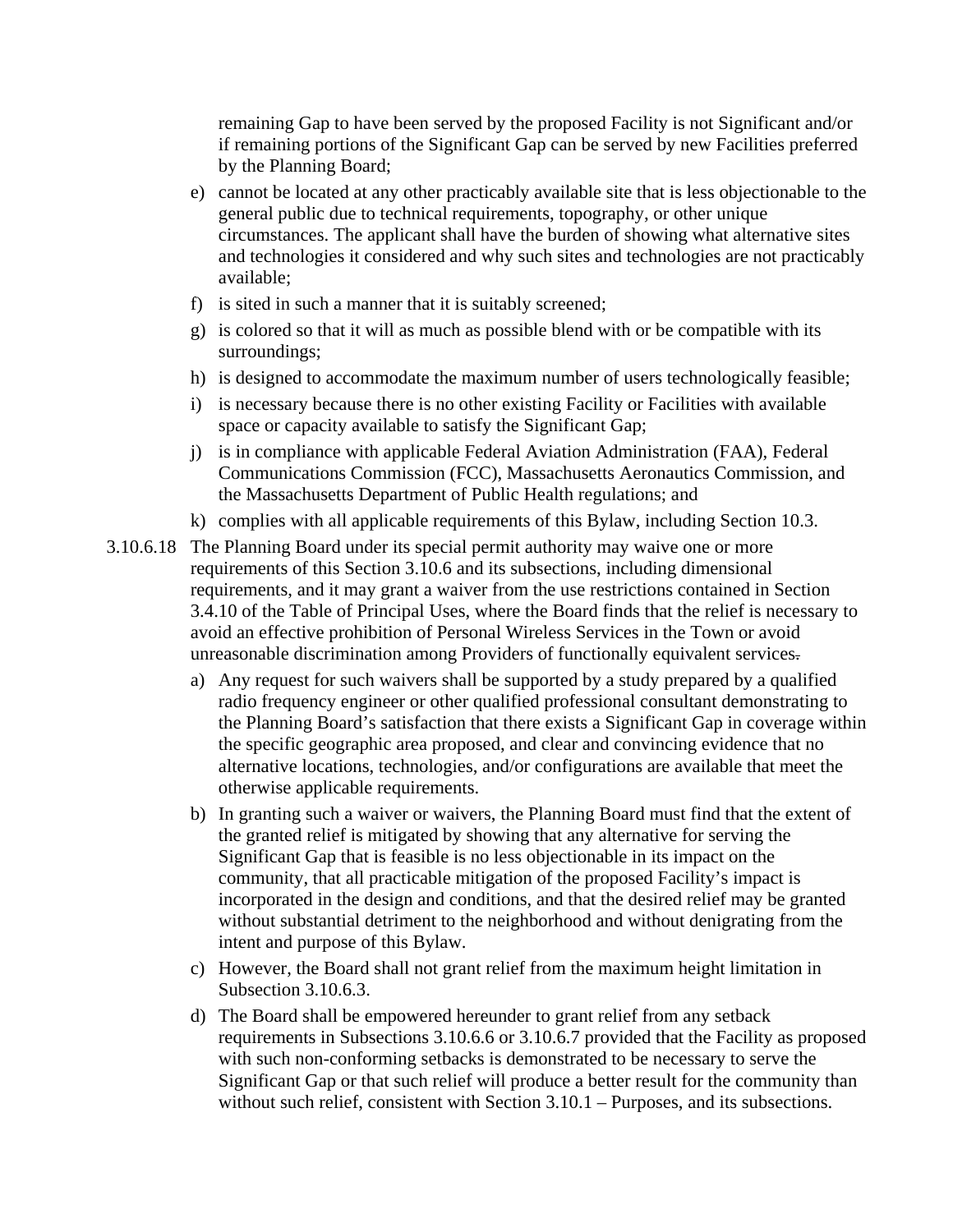e) The applicant shall provide the Board with a written statement describing how the requested relief meets the objectives of the preceding paragraph (d) and is in the best interest of the Town with reference to Section 3.10.1 – Purposes, and its subsections.

, or take any other action relative thereto.

**MOTION: Mr. Berry** moves that the Town amend the Zoning Bylaw by:

- Deleting section 3.11 (Temporary Moratorium on Wireless Communication Facilities ...), in its entirety, and
- Replacing section 3.10 (Special Requirements for Wireless Communication Facilities), including all its subsections, with a new section 3.10 (Special Requirements for Personal Wireless Facilities) as set forth in the Article, inclusive of the following modifications to the text of said new section 3.10 as set forth in the Article:
	- A. In section 3.10.4.2, delete the words ". . . 500 feet . . ." and substitute with the words "... one thousand feet  $(1000)$ "...".
	- B. In section 3.10.6.6, delete the words, ". . . the distance equal to the maximum permissible height of the Tower." and substitute with the following: " . . . one hundred and seventy five feet (175')."
	- C. In section 3.10.6.7, delete the word, ". . . dwelling . . ." and substitute with the words ". . . residential BUILDING . . .";

and, delete the words: ". . . twice the maximum permissible height of the Tower . . ." and substitute with the following:  $" \dots$  three hundred and fifty feet (350')  $\dots$ "

- D. In section 3.10.6.8, add the following sentence: "The Equipment Compound, including fencing, shall not extend more than 100 (100') feet from the center point of the Tower in the direction of any residential BUILDING on a neighboring LOT."
- E. Insert a new section 3.10.6.19 as follows: "3.10.6.19 At the applicant's expense a full transcription or recording of the oral hearings shall be made."
- F. Insert a new section 3.10.7 as follows:
	- "3.10.7 "Nothing contained in Section 3.10 shall, or is intended to, waive, restrict, modify, or limit any other of the Bylaws of the Town of Acton, or any rule or regulation made there under."

# **MOTION CARRIES UNANIMOUSLY**

# **ARTICLE 41 \* AMEND ZONING BYLAW**  (Two-thirds vote) **CORRECTIONS, CLARIFICATIONS AND MINOR AMENDMENTS**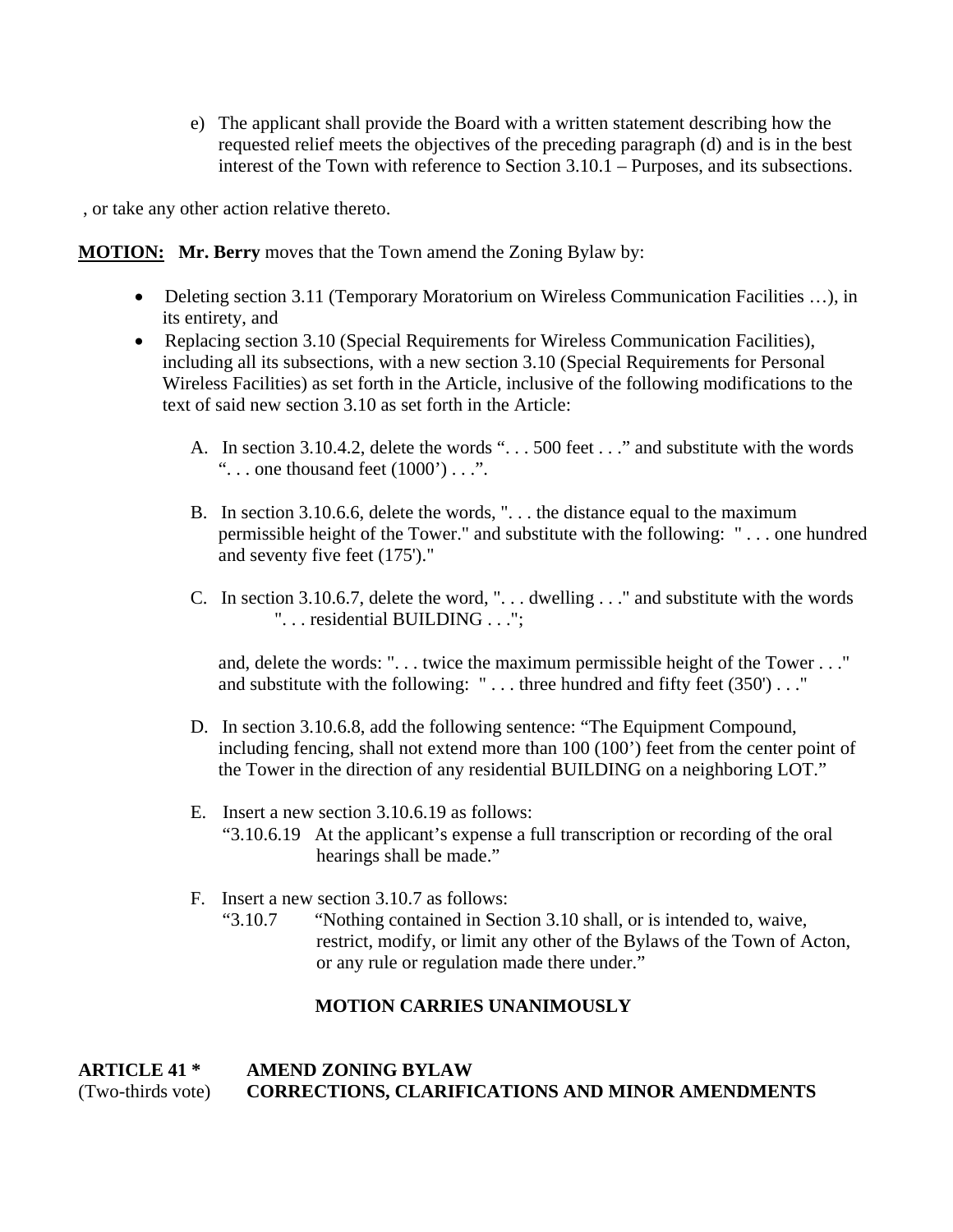To see if the Town will vote to amend the zoning bylaw as follows:

- A. Delete section 2.2 Zoning Map, and replace it with a new section 2.2 as follows:
	- 2.2 **Zoning Map**  The zoning maps listed below are part of this Bylaw, and are collectively referred to as "The Zoning Map". The location and boundaries of the zoning districts are shown on the Zoning Maps. The Zoning Maps are amended from time to time by action of Town Meeting. The last amendment dates are noted on the Zoning Maps.
		- "Zoning Map of the Town of Acton" as last amended, consisting of a single sheet designated Map Number 1, and showing the Residential, Village, Office, Business, Industrial, and Special Districts.
		- "Flood Insurance Rate Map", dated January 6, 1988 (Scale  $l'' = 400'$  consisting of 8 sheets designated Map Number 2, Sheet 1 of 8 through 7 of 8 plus the map index and street index) and the associated data in the "Flood Insurance Study, Town of Acton, January 6, 1988."
		- "Groundwater Protection District Map of the Town of Acton" as last amended; Map Number 3A, consisting of a single sheet at a scale of 1" = 1200', and Map Number 3B, consisting of sheets 3B-1 through 3B-18 at a scale of  $1" = 200'$ . See Section 4.3.2 of this Bylaw for a more detailed description of the Groundwater Protection District and the use of these maps.
		- "Affordable Housing Overlay District Map of the Town of Acton" as last amended, consisting of Map Number 4 and shown on the same sheet as Map Number 1.

*[Note: Section 2.2 currently reads:* 

- *2.2 Zoning Map The zoning maps described below are part of this Bylaw. Location and boundaries of the zoning districts are shown on the zoning maps, which may be amended and are collectively referred to as "The Zoning Map."*
	- · *"Zoning Map of the Town of Acton," amended to April 2006, consisting of a single sheet designated Map Number 1, as amended.*
	- · *"Groundwater Protection District Map of the Town of Acton, January 1989", last amended in 1996, designated Map Number 3A, consisting of a single sheet at a scale of 1" = 1200', and Map Number 3B, consisting of sheets 3B-1 through 3B-18 at a scale of 1" = 200'. See Section 4.3.2 of this Bylaw for a more detailed description of the Groundwater Protection District and the use of these maps.*
	- · *"Flood Insurance Rate Map," dated January 6, 1988 (Scale l" = 400' consisting of 8 sheets designated Map Number 2, Sheet 1 of 8 through 7 of 8 plus the map index and street index) and the associated data in the "Flood Insurance Study, Town of Acton, January 6, 1988."*
	- · *"Affordable Housing Overlay District Map of the Town of Acton" last amended in April 2006, consisting of a single sheet designated Map Number 4, shown together with the same sheet Map Number 1.]*
- B. In section 3, Table of Principal Uses, change the entry in column "NAV", and line "3.3.3 Two-Family Dwelling" from N to Y.
- C. In section 11, Enforcement, delete the head paragraph of subsection 11.1 and replace it with a new paragraph as follows: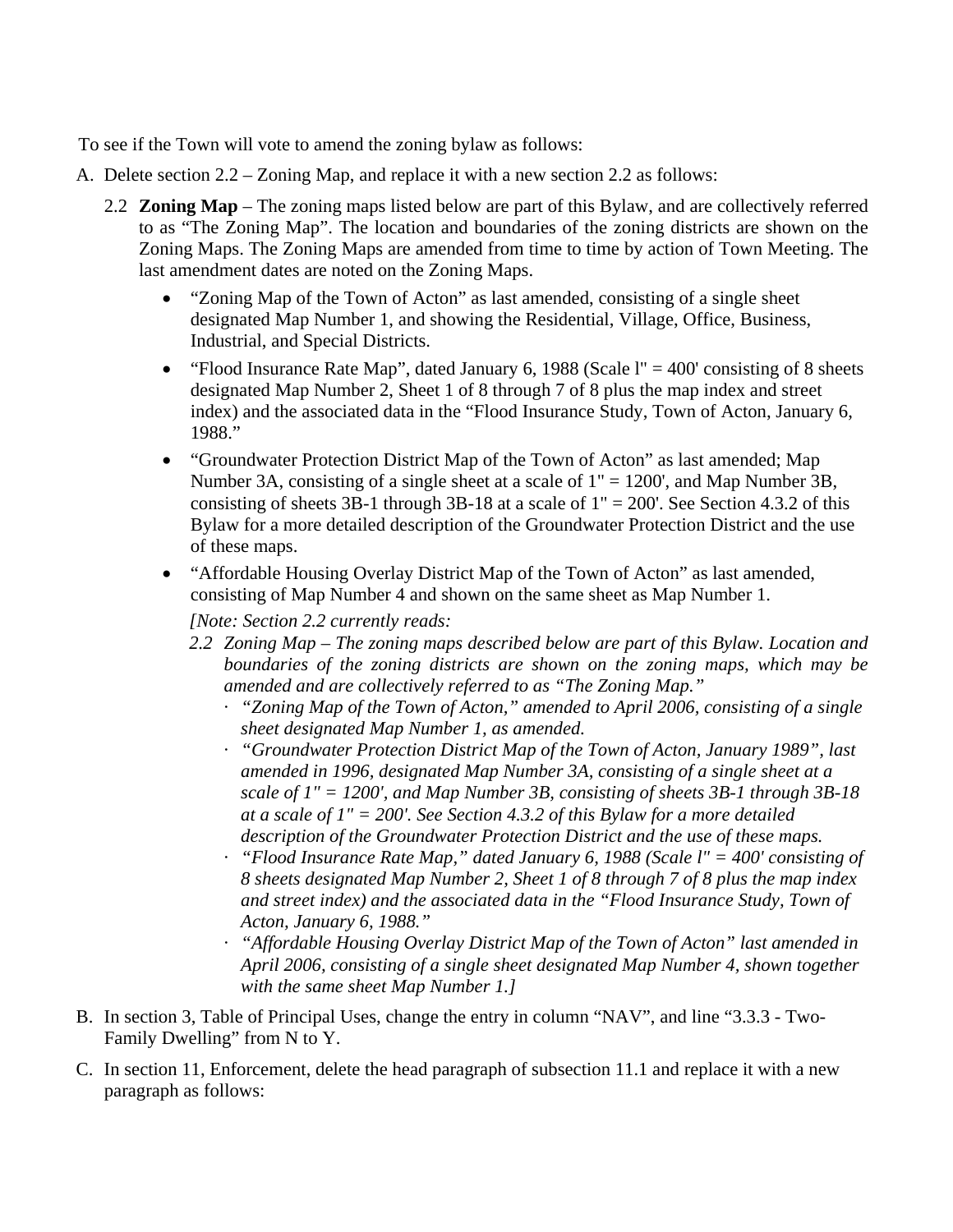11.1 Enforcement – The Zoning Enforcement Officer of the Town of Acton, as appointed by the Town Manager, is hereby designated as the officer charged with the enforcement of this Bylaw. During any period of temporary absence or disability of the Zoning Enforcement Officer, the Town Manager may appoint an inspector of buildings, building commissioner, local inspector, planning director or assistant town planner as the officer charged with the enforcement of this Bylaw. All zoning enforcement actions initiated and decisions made by the officer charged with the enforcement of this Bylaw prior to the appointment of the Zoning Enforcement Officer or during any temporary absence or disability of the Zoning Enforcement Officer shall continue unabated in the name of the Zoning Enforcement Officer.

*[Note: The lead paragraph of section 11.1 currently reads:* 

*11.1 The Building Commissioner of the Town of Acton is hereby designated as the officer charged with the enforcement of this Bylaw.]* 

And:

Replace the title "Building Commissioner" and "Commissioner" with "Zoning Enforcement Officer" wherever they occur in the following sections of the Zoning Bylaw: 3.8.1.5.p) and q); 3.9.1; 4.1.7.2; 4.1.9.1; 4.2.2.4; 4.3.2.5; 4.3.8.4; 5.4.5; 5.4.5.1; 5.4.5.2; 6.7 (2<sup>nd</sup> paragraph); 6.7.3; 6.7.6; 6.7.8.1; 6.7.8.4; 6.7.8.8; 6.7.9; 6.7.9.3; 6.7.9.5; 6.9.5.4; 6.9.6.4; 6.10; 7.3.12; 7.4.2; 7.6; 7.6.1; 7.6.2; 8.6; 9.8; 9B.15; 10.1.1; 10.2.1.3); 10.4.4.2; 10.4.4.4; 10.4.6; 10.6.2.4.c)iii; 11.1.1.

D. In section 7, Signs and Advertising Devices, delete section 7.4.4 and renumber section 7.4.5 and its subsections 7.4.5.1 and 7.4.5.2 to become section 7.4.4 and subsections 7.4.4.1 and 7.4.4.2 respectively.

*[Note: Section 7.4.4 currently states:* 

- *7.4.4 Re-lettering The re-lettering of a SIGN shall be equivalent to the ERECTING of a SIGN as defined in Section 7.2.5, except in the case of the following SIGNS and under the following conditions:*
- *7.4.4.1 Any SIGN listed under Section 7.5.*
- *7.4.4.2 Indicators of time and temperature.*
- *7.4.4.3 The listing of current shows on SIGNS associated with a cinema or theater.*
- *7.4.4.4 The names of individual businesses located on a FREESTANDING SIGN which identifies a BUSINESS CENTER, and which is ERECTED in conformance with Sections 7.8.5.2 or 7.8.6.3.]*

And:

Delete section 7.12.2, and replace it with a new section 7.12.2 as follows:

7.12.2 Nothing herein shall be deemed to prevent orderly, regular, and timely maintenance, repair, and repainting with the same original colors of a non-conforming SIGN, or the re-lettering, re-facing, or changing of message of a non-conforming sign.

*[Note: Section 7.12.2 currently reads:* 

*Nothing herein shall be deemed to prevent orderly, regular and timely maintenance, repair and repainting with the same original colors of a non-conforming SIGN.]* 

, or take any other action relative thereto.

**MOTION:** Mr. Schaffner moves that the Town adopt the Zoning Bylaw Amendments as set forth in the Article.

**CONSENT MOTION CARRIES UNANIMOUSLY**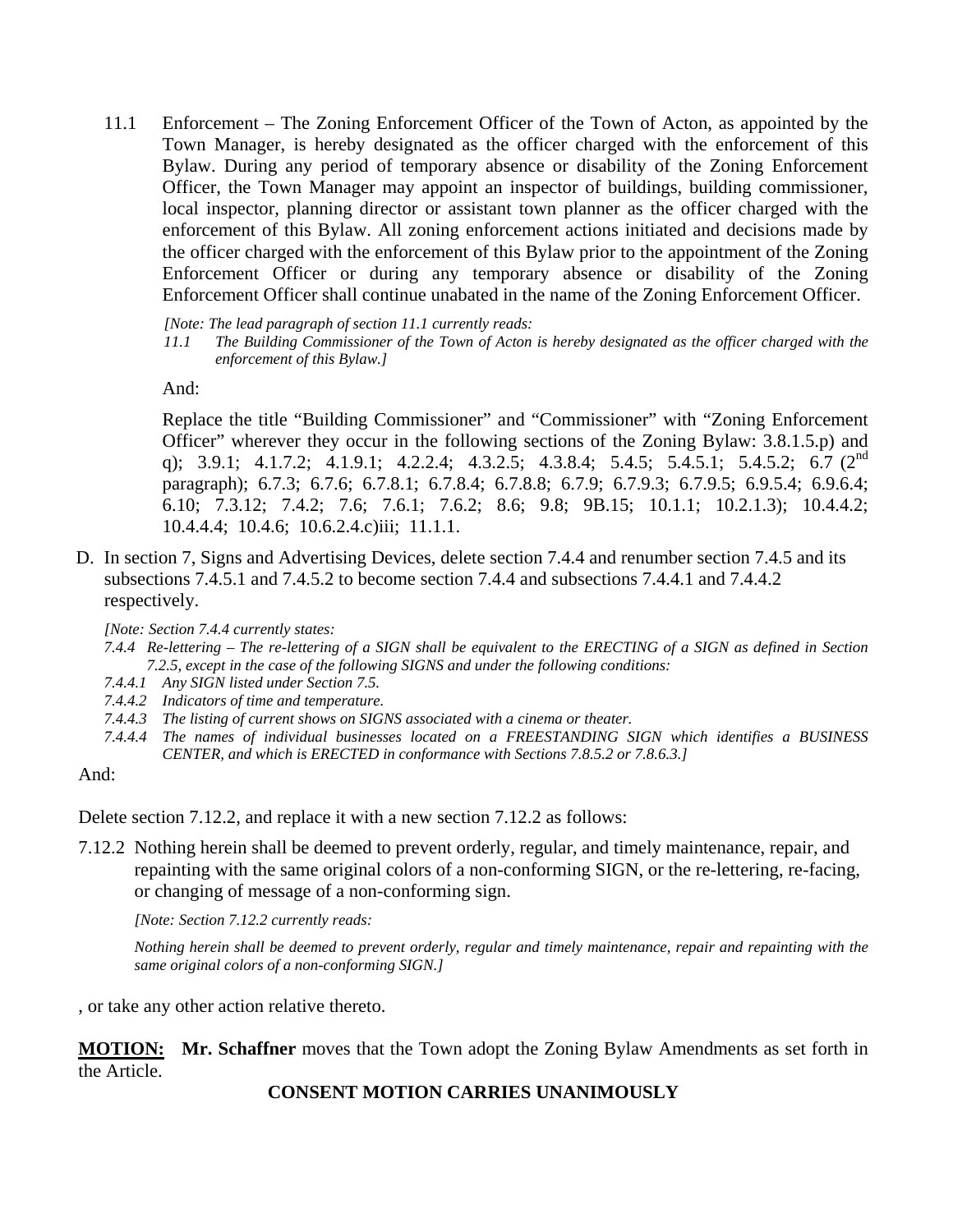# **ARTICLE 42 \* ACCEPT STREET RELOCATION & LAYOUT –**  (Two-thirds vote) **PARKER & HIGH STREETS**

To see if the Town will authorize the Board of Selectmen to acquire or take, on such terms and conditions as the Selectmen may determine, by purchase, gift, eminent domain or otherwise and to accept a deed of a fee simple or easement interest, for all purposes for which streets, sidewalks and ways are now or hereafter may be used in the Town, in Parcel F-2B consisting of approximately 108 square feet, more or less, of land in the Town of Acton shown on a plan entitled "Plan of the Relocation of a Portion of Parker & High Street in Acton, Massachusetts, as Laid Out by Order of the Board of Selectmen, 2008," prepared by the Town of Acton Engineering Department, on file with the Acton Town Clerk (the "Plan"), said parcel to become a portion of the town ways known as Parker Street and High Street, as laid out and relocated by the Board of Selectmen according to said Plan and as described in more detail in the Order of Layout and Relocation therefore, and further to see if the Town will raise, appropriate, transfer from available funds, or accept gifts for this purpose, or take any other action relative thereto.

**MOTION: Ms. Rosenzweig** moves that the Town accept the relocation of a portion of Parker and High Streets and authorize the Board of Selectmen to take by eminent domain Parcel F-2B as shown on the "Plan of the Relocation of a Portion of Parker & High Stree"t as set forth in the Article.

#### **CONSENT MOTION CARRIES UNANIMOUSLY**

### **ARTICLE 43 \* ACCEPT TRAIL EASEMENT – HAZELNUT STREET**  (Two-thirds vote)

To see if the Town will vote to authorize the Board of Selectmen to acquire by purchase, gift, eminent domain or otherwise and to accept a deed of an easement interest for purposes of establishing and maintaining a trail for public pedestrian use, on such terms and conditions as the Selectmen may determine and in a final location or locations as the Selectmen may determine, on land at 354 Great Road, shown on the 2007 Acton Town Atlas as parcel D-4/4, formerly shown as D-4/2. The easement provides a connection from Hazelnut Street, over land owned by Quail Ridge Country Club, LLC to the Town of Acton conservation land at Nagog Hill, and shall be located in, or in the general vicinity of, the "proposed 40-foot right of way" and "proposed 20-foot trail easement" on sheets 15 and 16 of 29 of a plan entitled "Golf Course Site Plan for Quail Ridge Country Club, 178 Great Road, Acton, Massachusetts", scale 1"=50', dated August 15, 2003 and revised May 11, 2004, prepared for Quail Ridge Country Club, LLC, by Stamski & McNary, Inc., and further to see if the Town will raise, appropriate, transfer from available funds or accept gifts for this purpose, or take any other action relative thereto.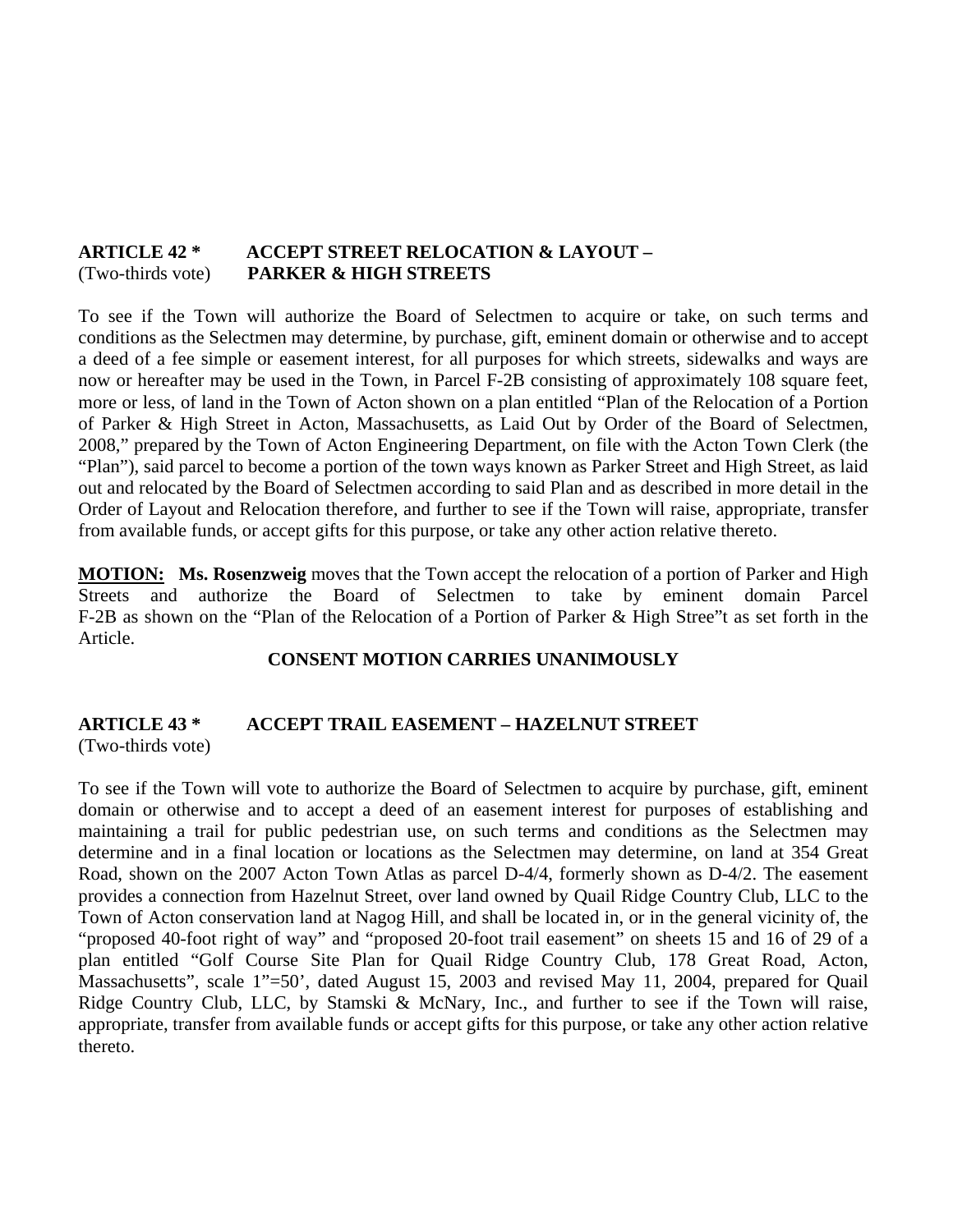**MOTION:** Mr. Hunter moves that the Town authorize the acquisition of the easements as set forth in the Article.

### **CONSENT MOTION CARRIES UNANIMOUSLY**

# **ARTICLE 45 \* ACCEPT SIDEWALK EASEMENT –**  (Two-thirds vote) **217 PARKER STREET & 1 ROBERT ROAD**

To see if the Town will vote to authorize the Board of Selectmen to acquire by purchase, gift, eminent domain or otherwise and to accept a deed of an easement interest for all purposes which streets, sidewalks and ways are now or hereafter may be used in the Town, on such terms and conditions as the Selectmen may determine, on the following land:

1. From George C. and Susan A. Triantafillou of 217 Parker Street, an easement along their frontage on Parker Street, shown as Sidewalk Easement A containing approximately 531 square feet, more or less, of land on a plan entitled "Easement Plan of Land in Acton, Massachusetts (Middlesex County), Owned by George C. and Susan A. Triantafillou and One Robert Road Realty Trust, Scale 1"=20', February 1, 2008", prepared by the Town of Acton Engineering Department, on file therewith and to be recorded with the Middlesex South District Registry of Deeds;

2. From One Robert Road Realty Trust of 1 Robert Road, an easement along their frontage on Parker Street, shown as Sidewalk Easement B containing approximately 771 square feet, more or less, of land on a plan entitled "Easement Plan of Land in Acton, Massachusetts (Middlesex County), Owned by George C. and Susan A. Triantafillou and One Robert Road Realty Trust, Scale 1"=20', February 1, 2008", prepared by the Town of Acton Engineering Department, on file therewith and to be recorded with the Middlesex South District Registry of Deeds;

and further to see if the Town will raise, appropriate, transfer from available funds or accept gifts for this purpose, or take any other action relative thereto.

**MOTION: Mr. Berry** moves that the Town authorize the acquisition of the easements as set forth in the Article.

# **CONSENT MOTION CARRIES UNANIMOUSLY**

#### **ARTICLE 46 \* ACCEPT SIDEWALK EASEMENT – 1 TO 9 CENTRAL STREET**  (Two-thirds vote)

To see if the Town will vote to authorize the Board of Selectmen to acquire by purchase, gift, eminent domain or otherwise and to accept a deed of an easement interest along the entire frontage on Central Street of the land shown as 1-9 Central Street (Town Atlas Map H-2A Parcel 3) containing 1,175 square feet, more or less, of land, for all purposes which streets, sidewalks and ways are now or hereafter be used in the Town, on such terms and conditions as the Selectmen may determine, and further to see if the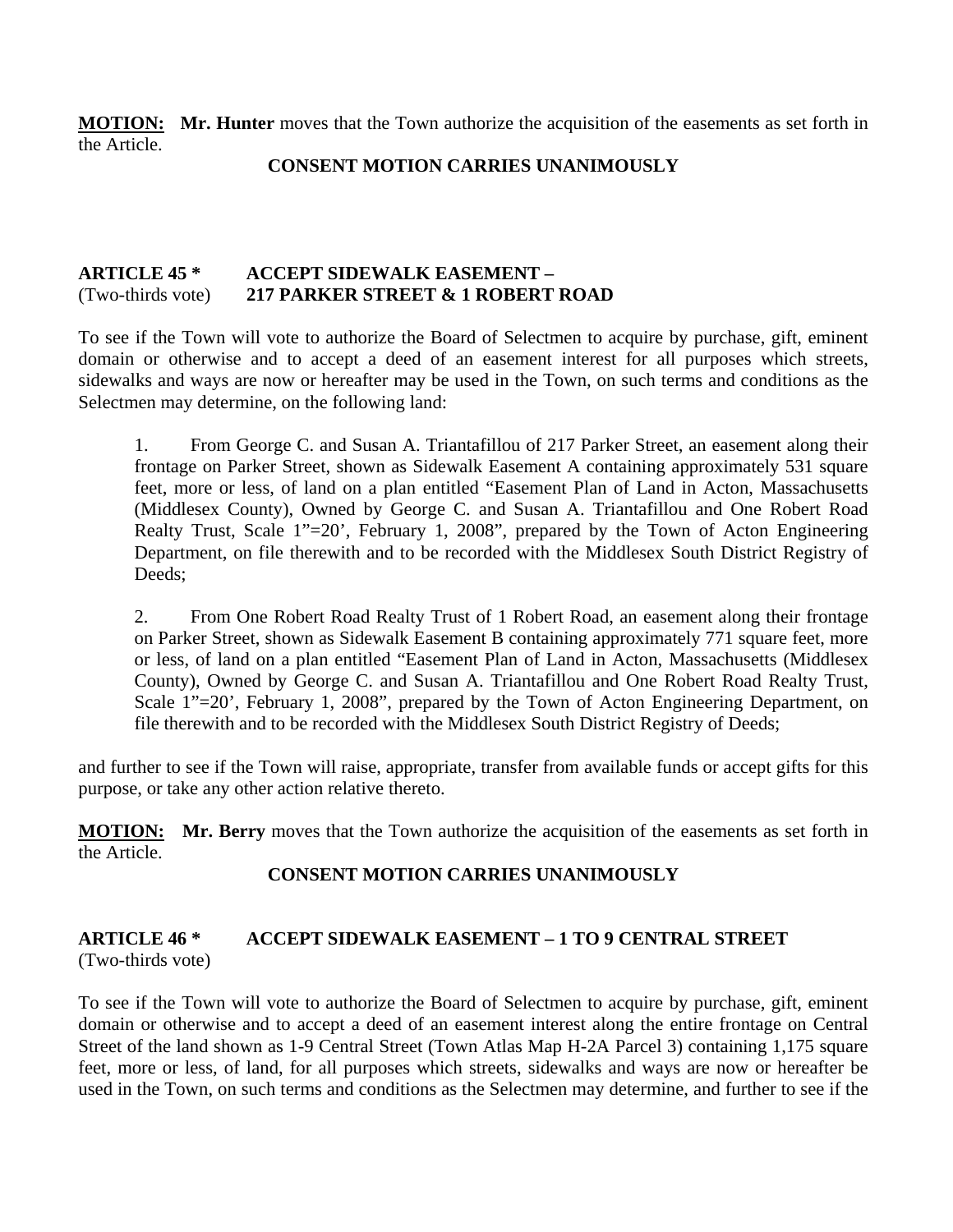Town will raise, appropriate, transfer from available funds or accept gifts for this purpose, or take any other action relative thereto.

**MOTION:** Mr. Hunter moves that the Town authorize the acquisition of the easements as set forth in the Article.

### **CONSENT MOTION CARRIES UNANIMOUSLY**

### **ARTICLE 47 \* ACCEPT SIDEWALK EASEMENT – 74 CHARTER ROAD**  (Two-thirds vote)

To see if the Town will vote to authorize the Board of Selectmen to acquire by purchase, gift, eminent domain or otherwise and to accept a deed of an easement interest for all purposes which streets, sidewalks and ways are now or hereafter may be used in the Town, on such terms and conditions as the Selectmen may determine, in the easement area on the following land shown as 74 Charter Road on a plan entitled "Easement Plan in Acton, Massachusetts (Middlesex County), 74 Charter Road, Scale 1"=40', February 1, 2008", prepared by the Town of Acton Engineering Department, on file therewith and to be recorded with the Middlesex South District Registry of Deeds, and further to see if the Town will raise, appropriate, transfer from available funds or accept gifts for this purpose, or take any other action relative thereto.

**MOTION:** Ms. Knibbe moves that the Town authorize the acquisition of the easements as set forth in the Article.

# **CONSENT MOTION CARRIES UNANIMOUSLY**

#### **ARTICLE 48 \* ACCEPT SIDEWALK EASEMENT – 55 GREAT ROAD**  (Two-thirds vote)

To see if the Town will vote to authorize the Board of Selectmen to acquire by purchase, gift, eminent domain or otherwise and to accept a deed of an easement interest for a 5 foot wide sidewalk easement along their entire frontage on Great Road for all purposes which streets, sidewalks and ways are now or hereafter be used in the Town, on such terms and conditions as the Selectmen may determine, on the land shown as 55 Great Road (Town Atlas Map G-5 Parcel 58), and further to see if the Town will raise, appropriate, transfer from available funds or accept gifts for this purpose, or take any other action relative thereto.

**MOTION: Mr. Berry** moves that the Town authorize the acquisition of the easements as set forth in the Article.

# **CONSENT MOTION CARRIES UNANIMOUSLY**

# **ARTICLE 49 \* ACCEPT LAND GIFT – KNOWLTON DRIVE**

(Two-thirds vote)

To see if the Town will authorize the Board of Selectmen to acquire on such terms and conditions as the Selectmen may determine, by purchase, gift, eminent domain or otherwise and to accept the deed of a fee